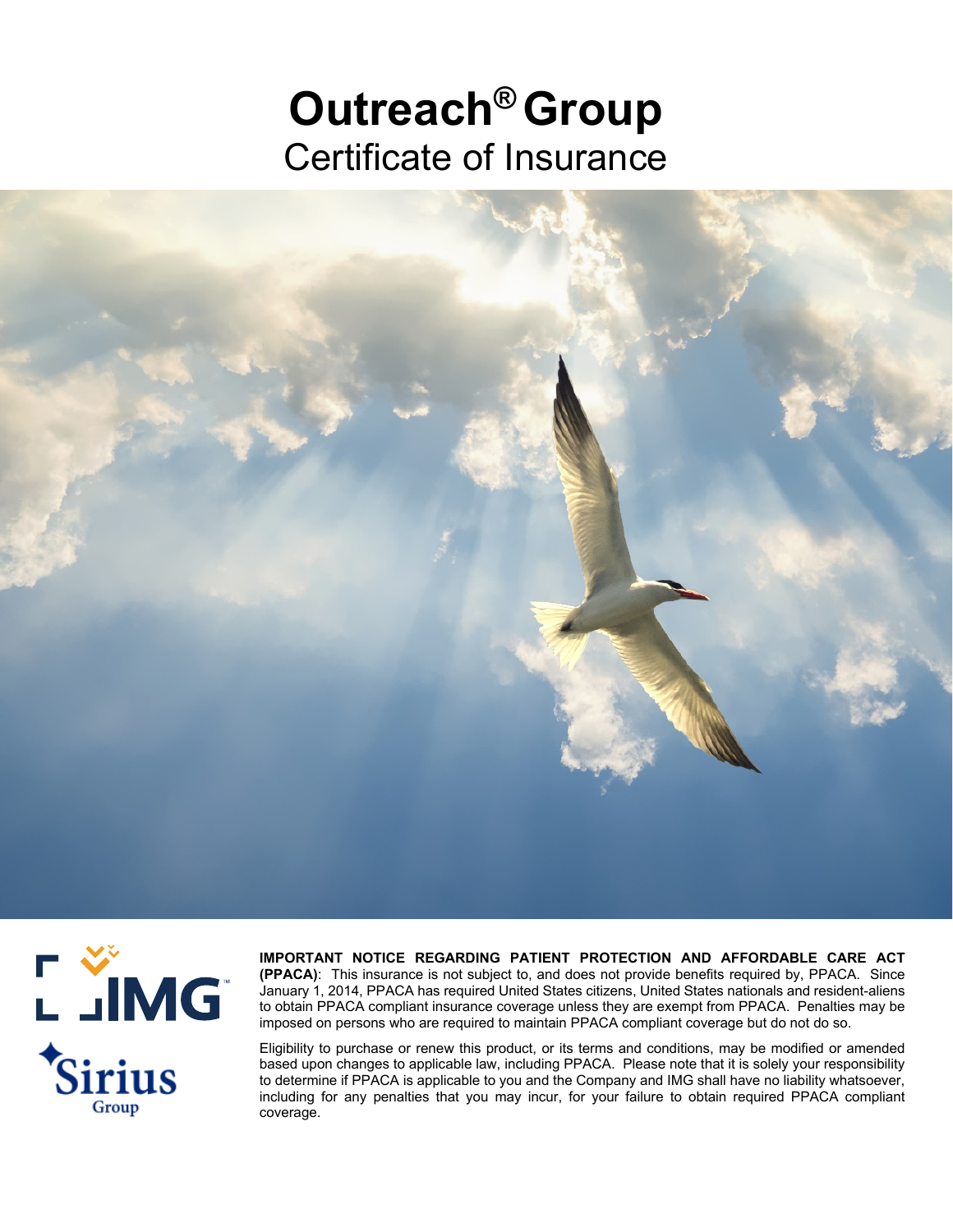### **Table of Contents**

| A.       |                                                                                  |  |
|----------|----------------------------------------------------------------------------------|--|
| В.       |                                                                                  |  |
|          |                                                                                  |  |
| D.       |                                                                                  |  |
| Е.       |                                                                                  |  |
| F.       |                                                                                  |  |
| G.       |                                                                                  |  |
| Н.       |                                                                                  |  |
| L.       |                                                                                  |  |
| J.       | Emergency Hospital Admission Direct Transfer From Emergency Medical Evacuation15 |  |
| Κ.       |                                                                                  |  |
| L.       |                                                                                  |  |
| М.       |                                                                                  |  |
| N.       |                                                                                  |  |
| $\Omega$ |                                                                                  |  |
| Р.       |                                                                                  |  |
|          | Sudden and Unexpected Reoccurrence Of Pre-existing Conditions 16                 |  |
| R.       |                                                                                  |  |
| S.       |                                                                                  |  |
|          |                                                                                  |  |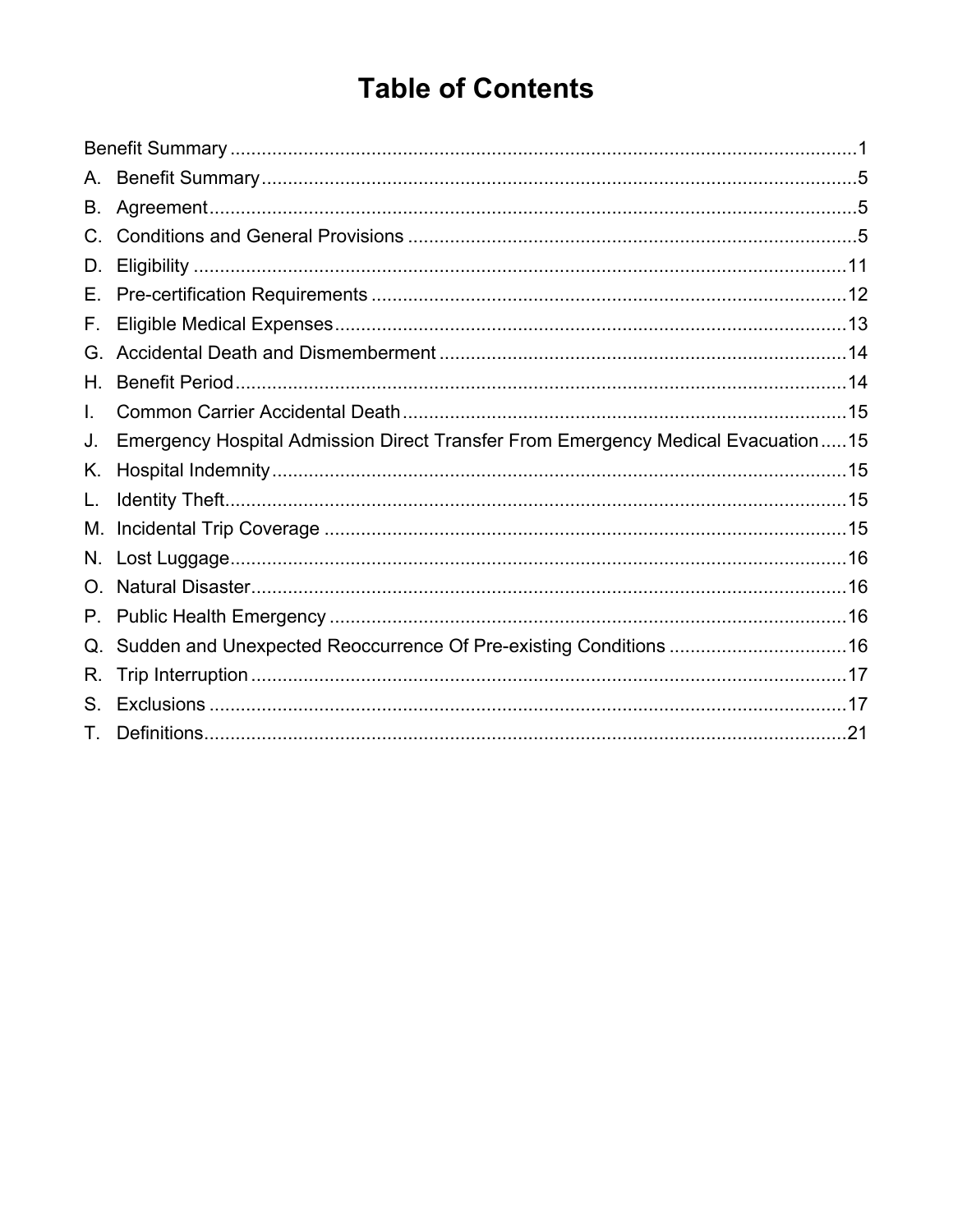### **BENEFIT SUMMARY**

<span id="page-2-0"></span>

| <b>Coverage Limit / Maximum Amount for Eligible Medical Expenses</b>                                                                                                                                                       |                                                                                            |                                                               |                      |
|----------------------------------------------------------------------------------------------------------------------------------------------------------------------------------------------------------------------------|--------------------------------------------------------------------------------------------|---------------------------------------------------------------|----------------------|
| Period of Coverage                                                                                                                                                                                                         | Up to 12 months                                                                            |                                                               |                      |
| <b>Benefit Period</b>                                                                                                                                                                                                      | 3 months                                                                                   |                                                               |                      |
| • Refer to the BENEFIT PERIOD provision for<br>further details                                                                                                                                                             |                                                                                            |                                                               |                      |
| Period of Coverage limit<br>• As indicated on the Declaration                                                                                                                                                              | • Ages 14 days through age 69: \$50,000, \$100,000, \$250,000, \$500,000<br>or \$1,000,000 |                                                               |                      |
|                                                                                                                                                                                                                            | • Ages 70 to 79: \$100,000                                                                 |                                                               |                      |
| Area of Coverage                                                                                                                                                                                                           |                                                                                            | Worldwide excluding the Insured Person's Country of Residence |                      |
|                                                                                                                                                                                                                            | <b>Benefit Plan Features</b>                                                               |                                                               |                      |
| <b>Benefit Levels</b>                                                                                                                                                                                                      | <b>United States</b>                                                                       | <b>United States</b>                                          | <b>International</b> |
|                                                                                                                                                                                                                            | In-Network                                                                                 | Out-of-Network                                                | International        |
|                                                                                                                                                                                                                            | <b>Deductible for Eligible Medical Expenses</b>                                            |                                                               |                      |
| Deductible                                                                                                                                                                                                                 | \$0, \$100, or \$250 per Insured Person, As indicated on the Declaration                   |                                                               |                      |
|                                                                                                                                                                                                                            | <b>Coinsurance for Eligible Medical Expenses</b>                                           |                                                               |                      |
| Coinsurance                                                                                                                                                                                                                | Plan pays 90%                                                                              | Plan pays 80%                                                 | Plan pays 100%       |
| In addition to Deductible                                                                                                                                                                                                  | Insured pays 10%                                                                           | Insured pays 20%                                              | Insured pays 0%      |
| Out of Pocket Maximum                                                                                                                                                                                                      | \$500                                                                                      | \$1,000                                                       | \$0                  |
|                                                                                                                                                                                                                            | <b>Pre-certification</b>                                                                   |                                                               |                      |
| Interfacility Ambulance Transfer: No coverage if Pre-certification requirements are not met.                                                                                                                               |                                                                                            |                                                               |                      |
| Treatments & supplies: 50% reduction of Eligible Medical Expenses if Pre-certification requirements are not met.<br>$\bullet$                                                                                              |                                                                                            |                                                               |                      |
| Deductible is taken after reduction.                                                                                                                                                                                       |                                                                                            |                                                               |                      |
| Coinsurance is applied to remainder of the reduced amount.                                                                                                                                                                 |                                                                                            |                                                               |                      |
| • Refer to the PRE-CERTIFICATION REQUIREMENTS provision for a complete list of services that require Pre-certification.                                                                                                    |                                                                                            |                                                               |                      |
|                                                                                                                                                                                                                            | Sudden and Unexpected Reoccurrence of Pre-existing Conditions                              |                                                               |                      |
| • For Insured Persons up to age sixty-five (65) with a Primary Health Plan: up to the Maximum Limit                                                                                                                        |                                                                                            |                                                               |                      |
| • For Insured Persons up to age sixty-five (65) without a Primary Health Plan: Maximum Limit: \$20,000                                                                                                                     |                                                                                            |                                                               |                      |
| • For Insured Persons age sixty-five (65) and older: Maximum Limit: \$2,500.                                                                                                                                               |                                                                                            |                                                               |                      |
| <b>Emergency Hospital Admission Direct Transfer from Emergency Medical Evacuation</b>                                                                                                                                      |                                                                                            |                                                               |                      |
| Emergency Hospital Admission directly following an approved Emergency Medical Evacuation where the Illness or Injury is not<br>otherwise eligible for benefits under this insurance.                                       |                                                                                            |                                                               |                      |
| Maximum Limit: \$20,000                                                                                                                                                                                                    |                                                                                            |                                                               |                      |
| The Maximum Limit is not in addition to any other Maximum Limit for any other covered Illness or Injury, including but not<br>limited to the Sudden and Unexpected Reoccurrence of a Pre-existing Condition Maximum Limit. |                                                                                            |                                                               |                      |
| <b>Inpatient or Outpatient Services</b>                                                                                                                                                                                    |                                                                                            |                                                               |                      |
| Subject to Deductible and Coinsurance unless otherwise noted<br>Eligible Medical Expenses are limited to Usual, Reasonable and Customary                                                                                   |                                                                                            |                                                               |                      |
| Limits per Period of Coverage unless stated as Maximum Limit                                                                                                                                                               |                                                                                            |                                                               |                      |
| <b>Benefit</b>                                                                                                                                                                                                             | <b>In-Network</b>                                                                          | <b>Out-of-Network</b>                                         | <b>International</b> |
| <b>Eligible Medical Expenses</b>                                                                                                                                                                                           | 90%                                                                                        | 80%                                                           | 100%                 |

Physician Visits / Services **100%** 100% 100% 100% 100% 100% 100%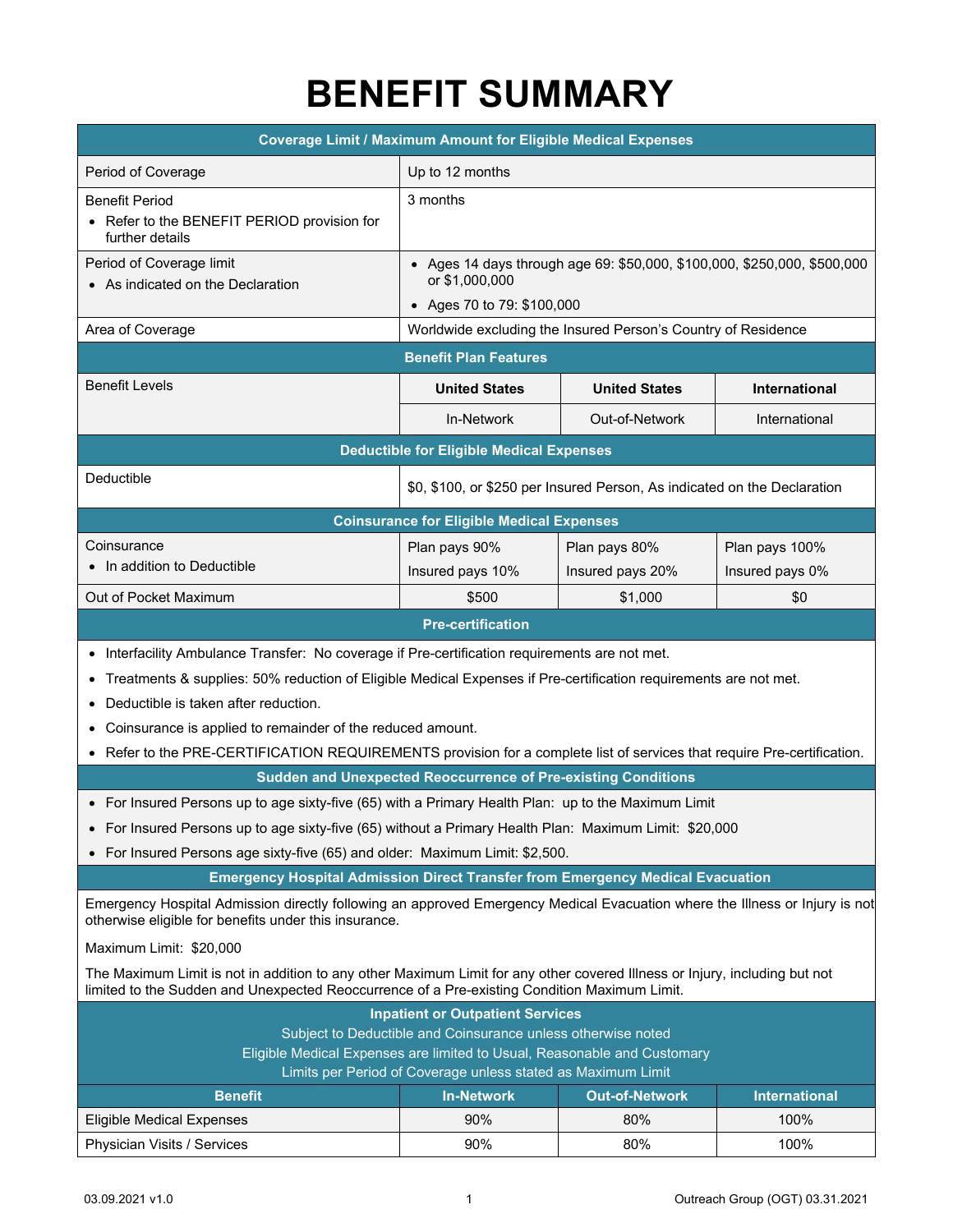| <b>Inpatient or Outpatient Services</b>                                                                                                                                                                                          |                                                              |                |                |  |
|----------------------------------------------------------------------------------------------------------------------------------------------------------------------------------------------------------------------------------|--------------------------------------------------------------|----------------|----------------|--|
|                                                                                                                                                                                                                                  | Subject to Deductible and Coinsurance unless otherwise noted |                |                |  |
| Eligible Medical Expenses are limited to Usual, Reasonable and Customary<br>Limits per Period of Coverage unless stated as Maximum Limit                                                                                         |                                                              |                |                |  |
| <b>International</b><br><b>Benefit</b><br><b>In-Network</b><br><b>Out-of-Network</b>                                                                                                                                             |                                                              |                |                |  |
| Hospital Emergency Room: United States                                                                                                                                                                                           |                                                              |                |                |  |
| • Injury: Not subject to Emergency Room<br>Deductible                                                                                                                                                                            | 90%                                                          | 80%            | Not Applicable |  |
| • Illness: Subject to a \$250 Deductible for each<br>Emergency Room visit for Treatment that does<br>not result in a direct Hospital admission                                                                                   |                                                              |                |                |  |
| Hospital Emergency Room: International                                                                                                                                                                                           | Not Applicable                                               | Not Applicable | 100%           |  |
| Hospitalization / Room & Board                                                                                                                                                                                                   |                                                              |                |                |  |
| • Average semi-private room rate                                                                                                                                                                                                 | 90%                                                          | 80%            | 100%           |  |
| • Includes nursing services, miscellaneous and<br>Ancillary services                                                                                                                                                             |                                                              |                |                |  |
| <b>Intensive Care</b>                                                                                                                                                                                                            | 90%                                                          | 80%            | 100%           |  |
| Outpatient Surgical / Hospital Facility                                                                                                                                                                                          | 90%                                                          | 80%            | 100%           |  |
| Laboratory                                                                                                                                                                                                                       | 90%                                                          | 80%            | 100%           |  |
| Radiology / X-ray                                                                                                                                                                                                                | 90%                                                          | 80%            | 100%           |  |
| Chemotherapy / Radiation Therapy                                                                                                                                                                                                 | 90%                                                          | 80%            | 100%           |  |
| Pre-admission Testing                                                                                                                                                                                                            | 90%                                                          | 80%            | 100%           |  |
| Surgery                                                                                                                                                                                                                          | 90%                                                          | 80%            | 100%           |  |
| Reconstructive Surgery<br>• Surgery is incidental to and follows Surgery<br>that was covered under the plan                                                                                                                      | 90%                                                          | 80%            | 100%           |  |
| Assistant Surgeon<br>• 20% of the primary surgeon's eligible fee                                                                                                                                                                 | 90%                                                          | 80%            | 100%           |  |
| Anesthesia                                                                                                                                                                                                                       | 90%                                                          | 80%            | 100%           |  |
| Durable Medical Equipment                                                                                                                                                                                                        | 90%                                                          | 80%            | 100%           |  |
| Chiropractic Care<br>• Medical order or Treatment plan required                                                                                                                                                                  | 90%                                                          | 80%            | 100%           |  |
| <b>Physical Therapy</b><br>• Medical order or Treatment plan required                                                                                                                                                            | 90%                                                          | 80%            | 100%           |  |
| <b>Extended Care Facility</b><br>• Upon direct transfer from an acute care Facility                                                                                                                                              | 90%                                                          | 80%            | 100%           |  |
| Home Nursing Care<br>• Provided by a Home Health Care Agency<br>Upon direct transfer from an acute care Facility<br>$\bullet$                                                                                                    | 90%                                                          | 80%            | 100%           |  |
| <b>Prescriptions</b><br>Subject to Deductible and Coinsurance unless otherwise noted<br>Eligible Medical Expenses are limited to Usual, Reasonable and Customary<br>Limits per Period of Coverage unless stated as Maximum Limit |                                                              |                |                |  |
| Prescriptions<br>• Dispensing limit per prescription: 90 days                                                                                                                                                                    | 90%                                                          | 80%            | 100%           |  |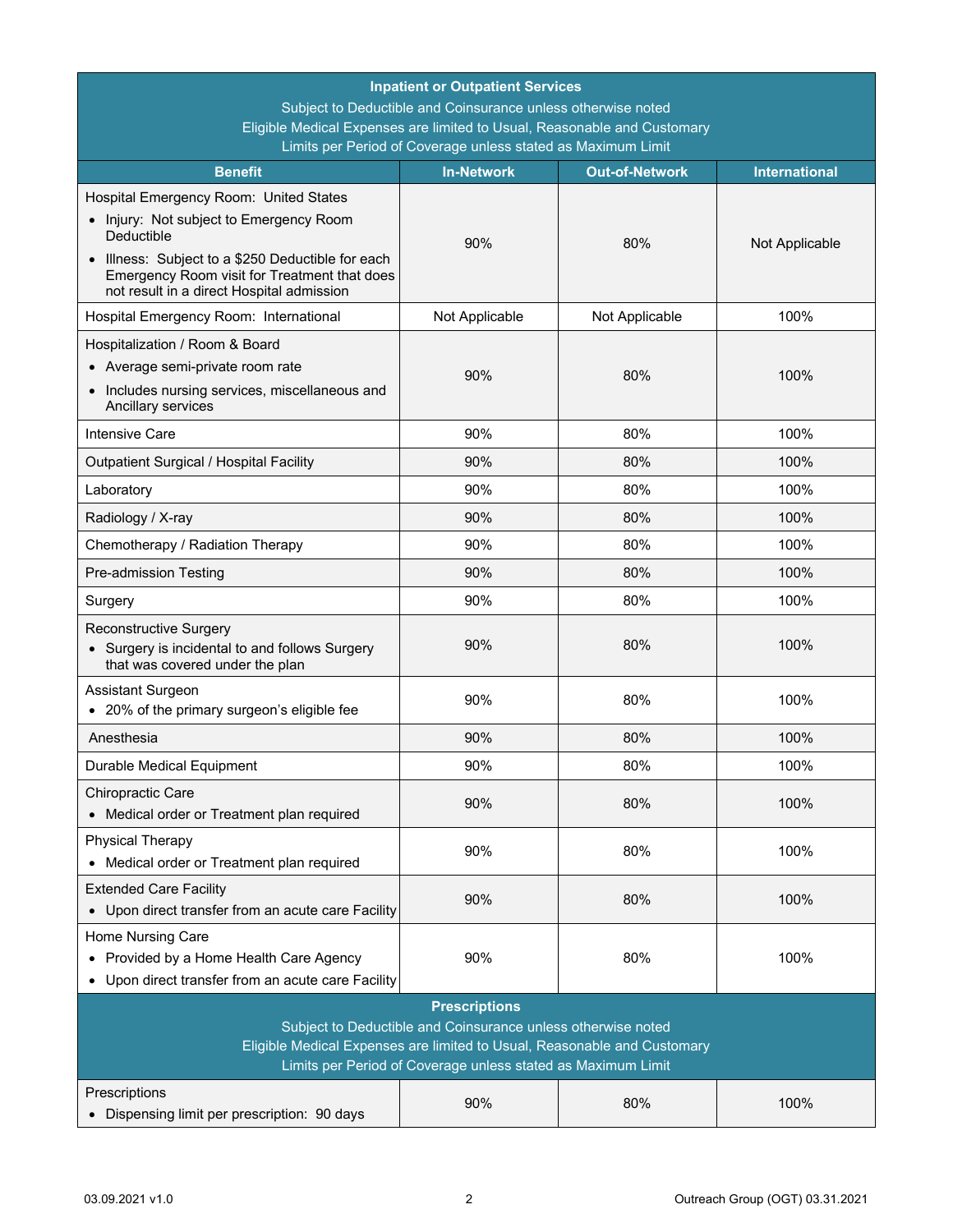| <b>Emergency Services</b><br>NOT Subject to Deductible and Coinsurance unless otherwise noted<br>Eligible Medical Expenses are limited to Usual, Reasonable and Customary<br>Limits per Period of Coverage unless stated as Maximum Limit |                                                                                                                                                                                                              |              |                                 |  |
|-------------------------------------------------------------------------------------------------------------------------------------------------------------------------------------------------------------------------------------------|--------------------------------------------------------------------------------------------------------------------------------------------------------------------------------------------------------------|--------------|---------------------------------|--|
| <b>Emergency Local Ambulance</b><br>• Subject to Deductible and Coinsurance<br>Injury<br>Illness resulting in an Inpatient Hospital<br>admission                                                                                          | 90%                                                                                                                                                                                                          | 80%          | 100%                            |  |
| Interfacility Ambulance Transfer<br>• Transfer must be a result of an Inpatient<br>Hospital admission                                                                                                                                     | 100%                                                                                                                                                                                                         | 100%         | 100%                            |  |
|                                                                                                                                                                                                                                           | <b>Other Services</b>                                                                                                                                                                                        |              |                                 |  |
|                                                                                                                                                                                                                                           | NOT Subject to Deductible and Coinsurance unless otherwise noted<br>Eligible Medical Expenses are limited to Usual, Reasonable and Customary<br>Limits per Period of Coverage unless stated as Maximum Limit |              |                                 |  |
| Accidental Death & Dismemberment                                                                                                                                                                                                          | Accidental Death: 100% of Principal Sum                                                                                                                                                                      |              |                                 |  |
| Principal Sum Maximum Limit: \$20,000<br>• Death must occur within 90 days of the                                                                                                                                                         | Dismemberment:<br><b>Accidental Loss</b>                                                                                                                                                                     |              | <b>Percent of Principal Sum</b> |  |
| Accident                                                                                                                                                                                                                                  | Sight of one eye                                                                                                                                                                                             | 50%          |                                 |  |
|                                                                                                                                                                                                                                           | One hand or one foot                                                                                                                                                                                         | 50%          |                                 |  |
|                                                                                                                                                                                                                                           | One hand and the loss of sight of one eye                                                                                                                                                                    | 100%         |                                 |  |
|                                                                                                                                                                                                                                           | One foot and the loss of sight of one eye<br>100%                                                                                                                                                            |              |                                 |  |
|                                                                                                                                                                                                                                           | One hand and one foot<br>Both hands or both feet                                                                                                                                                             | 100%<br>100% |                                 |  |
|                                                                                                                                                                                                                                           | Sight of both eyes                                                                                                                                                                                           | 100%         |                                 |  |
| <b>Common Carrier Accidental Death</b><br>Maximum Limit per adult: \$50,000<br>Maximum Limit per Family: \$250,000                                                                                                                        | 100%                                                                                                                                                                                                         | 100%         | 100%                            |  |
| <b>Emergency Dental Treatment</b><br>• Subject to Deductible and Coinsurance<br>Limit: \$100<br>٠<br><b>Accident Related</b>                                                                                                              | 100%                                                                                                                                                                                                         | 100%         | 100%                            |  |
| Traumatic Dental Injury<br>• Subject to Deductible and Coinsurance<br>• Treatment at a Hospital due to an Accident<br>• Additional Treatment for the same Injury<br>rendered by a Dental Provider will be paid at<br>100%                 | 100%                                                                                                                                                                                                         | 100%         | 100%                            |  |
| Hospital Indemnity<br>• Overnight limit: \$100<br>Maximum nights: 10<br>Outside Insured Person's Country of<br>$\bullet$<br>Residence and the United States<br>• Inpatient Hospitalization only                                           | 100%                                                                                                                                                                                                         | 100%         | 100%                            |  |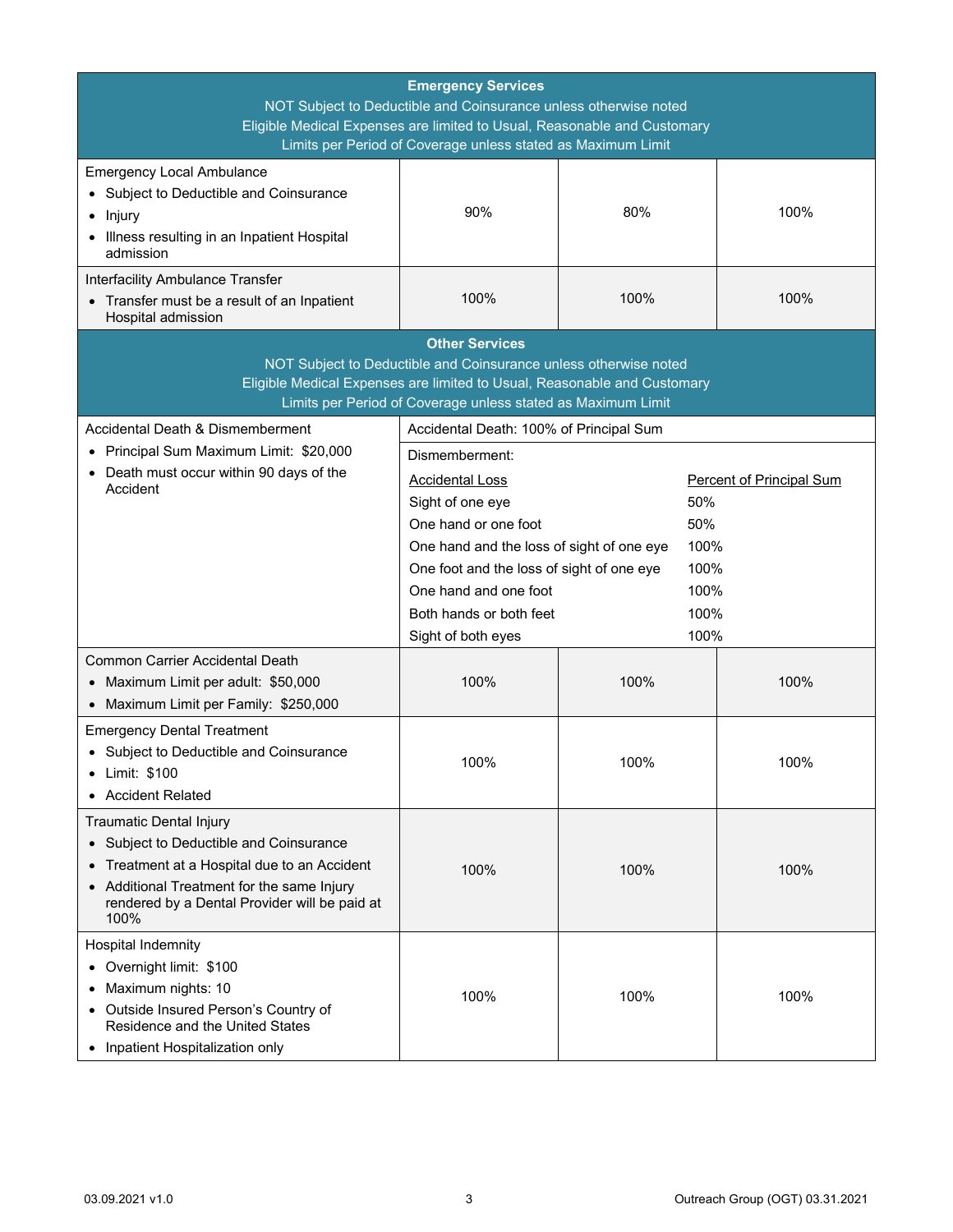| <b>Other Services</b><br>NOT Subject to Deductible and Coinsurance unless otherwise noted<br>Eligible Medical Expenses are limited to Usual, Reasonable and Customary<br>Limits per Period of Coverage unless stated as Maximum Limit |                   |                       |                      |  |  |
|---------------------------------------------------------------------------------------------------------------------------------------------------------------------------------------------------------------------------------------|-------------------|-----------------------|----------------------|--|--|
| <b>Benefit</b>                                                                                                                                                                                                                        | <b>In-Network</b> | <b>Out-of-Network</b> | <b>International</b> |  |  |
| <b>Identity Theft</b><br>• Limit: \$500                                                                                                                                                                                               | 100%              | 100%                  | 100%                 |  |  |
| Incidental Trip<br>Maximum days: 14<br>$\bullet$<br>• Refer to the INCIDENTAL TRIP provision for<br>further details                                                                                                                   | 100%              | 100%                  | 100%                 |  |  |
| Lost Luggage<br>• Limit: \$250<br>• Limit: \$50 per item                                                                                                                                                                              | 100%              | 100%                  | 100%                 |  |  |
| <b>Natural Disaster</b><br>• Limit per day: \$100<br>• Maximum days: 5                                                                                                                                                                | 100%              | 100%                  | 100%                 |  |  |
| Terrorism<br>• Maximum Limit: \$50,000                                                                                                                                                                                                | 100%              | 100%                  | 100%                 |  |  |
| Trip Interruption<br>• Limit: \$5,000                                                                                                                                                                                                 | 100%              | 100%                  | 100%                 |  |  |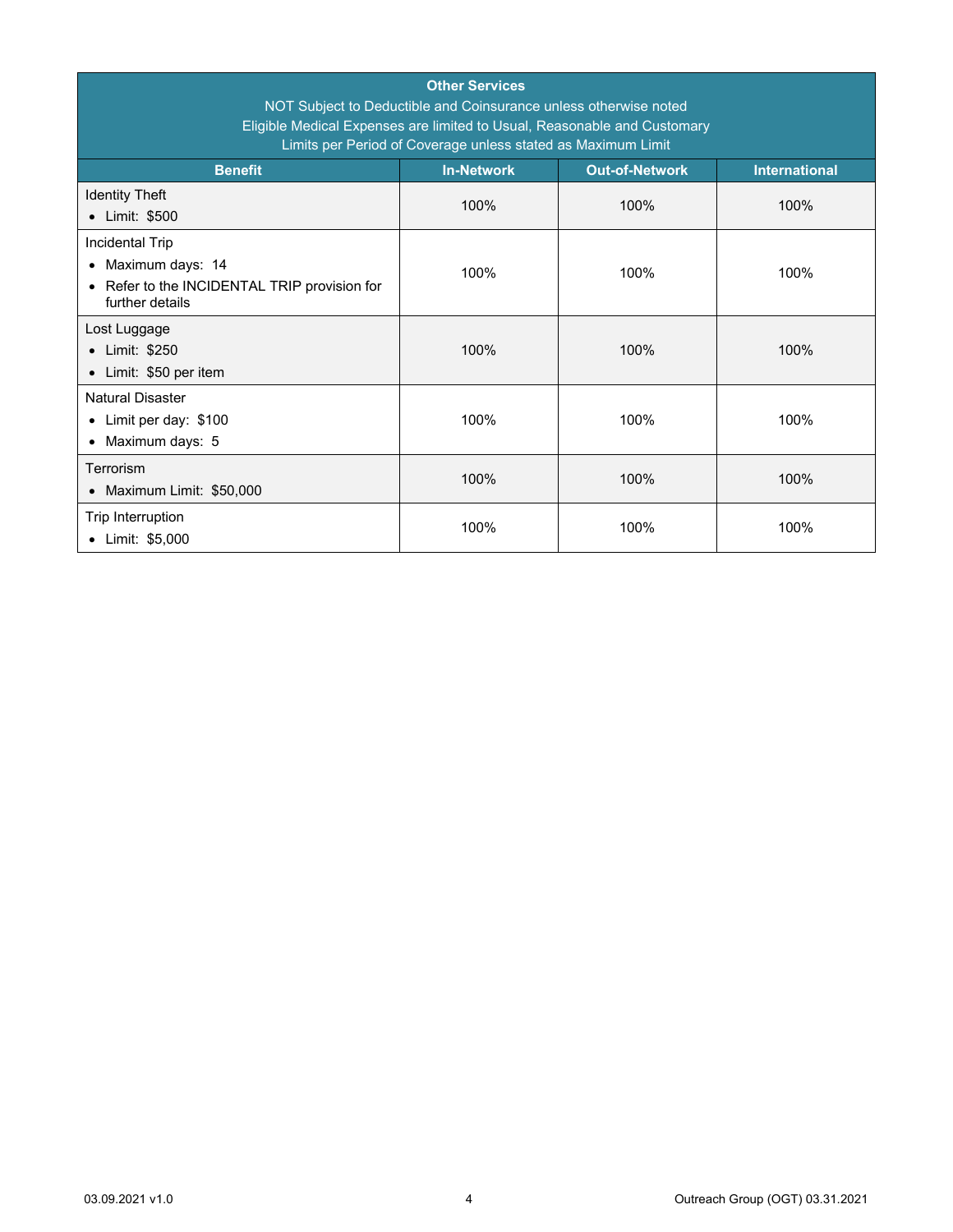- <span id="page-6-0"></span>**A. BENEFIT SUMMARY**: Subject to the Terms of this insurance, including the AGREEMENT provision, the following benefits are available to the Insured Person while outside his/her Country of Residence and coverage is available to the Insured Person arising out of Injury or Illness incurred while in the Destination Country.
- <span id="page-6-1"></span>**B. AGREEMENT**: Sirius Specialty Insurance Corporation (publ) (the Company) promises the Participating Organization and agrees to provide the Insured Person with the benefits described in the Master Policy, as outlined herein and coverage for which is certified hereunder by the Company. The Company makes this promise and agreement in consideration of the Assured's Application and the accuracy and truthfulness of the Participating Organization's Application and payment of Premium and subject to all of the Terms of the Master Policy, Declaration and any Riders. The Master Policy is effective as of March 31, 2021 and shall remain in effect until terminated in accordance with the CONDITIONS AND GENERAL PROVISIONS, TERMINATION OF MASTER POLICY provision. This Certificate shall be effective as of the Effective Date of Coverage and shall remain in effect until terminated in accordance with the CONDITIONS AND GENERAL PROVISIONS, TERMINATION OF COVERAGE FOR INSURED PERSONS provision. This Certificate is not part of the insurance contract. The contract is the Master Policy, the Application, the Declaration and any applicable Riders (such insurance being sometimes referred to herein as "this insurance" or "the plan"). This Certificate is merely a description of and evidence of the Insured Person's rights and benefits under the contract. The Declaration likewise is evidence of the coverage under the contract and a statement of the Effective Date of Coverage, subject always to the Terms of coverage contained within the contract. The Company hereby recognizes International Medical Group®, Inc., as the Company's authorized representative and as the Plan Administrator of the Master Policy and this Certificate. Subject to the Terms of the CONDITIONS AND GENERAL PROVISIONS, SERVICE OF SUIT; VENUE; CHOICE OF LAW; TRIAL BY COURT provision, all communications, notices and payments to the Company that are required or permitted under the Master Policy and/or as described in this Certificate shall be transmitted through the Plan Administrator, and receipt of same by the Plan Administrator shall be considered receipt by the Company. **SURPLUS LINES NOTICE**: This insurance is issued pursuant to applicable surplus lines law. Persons insured by surplus lines carriers do not have the protection of state Insurance Guaranty laws to the extent of any right of recovery for the obligation of an insolvent unlicensed insurer.
- <span id="page-6-2"></span>**C. CONDITIONS AND GENERAL PROVISIONS**: The following Terms are conditions precedent to the Company's liability under the insurance provided to the Insured Person pursuant to and in accordance with the Terms of this insurance:
- **(1) ENTIRE AGREEMENT**: The Master Policy, the Application, the Declaration and any Riders shall constitute the entire agreement among the Company, the Assured, the Participating Organization and the Insured Person. This Certificate is an outline and evidence of the insurance provided by the Master Policy. This Certificate does not extend or change the coverage provided by the Master Policy. The insurance evidenced by this Certificate is subject to all Terms of the Master Policy, the Application, the Declaration and any Riders.
- **(2) PREMIUM**: Payment of required Premium shall be remitted to the Company:
	- (a) on or before the Due Date(s) specified on the Declaration
	- (b) on or before any renewal date subject to the CONDITIONS AND GENERAL PROVISIONS, RENEWAL; AMENDMENTS provision
- **(3) CLAIMS NOTIFICATION**: All claims and related claim information should be filed with the Company through the Plan Administrator at the contact information below, or online at www . imglobal . com / member as soon as possible: International Medical Group

Attn: Claims Department

PO Box 9162

Farmington Hills, MI 48333-9162

USA

**Proof of Claim**: When the Insured Person receives Treatment or the Company receives notice of a claim for benefits under this insurance, the Insured Person shall submit an International Medical Group (IMG) Claim Form as a necessary component of the Proof of Claim. An IMG Claim Form may be obtained from the form's library on IMG's website at www . imglobal . com or completed online via the MyIMG customer portal.

- (a) A Proof of Claim shall not be effective and will not satisfy the Terms of this insurance unless it includes all the following:
	- (i) a duly completed, timely submitted and signed IMG Claim Form for each new Illness, diagnosis or Injury unless the Company waives such requirement in writing
	- (ii) an Authorization for Release of Medical Information when specifically requested by IMG
	- (iii) all original Universal Billing Forms, Superbill and statements of service rendered from Physicians, Hospitals, and other healthcare or medical service providers involved with respect to the claim
	- (iv) all original receipts for any costs, prescription medications, fees or expenses that have been incurred or paid by, or on behalf of, the Insured Person with respect to the claims, including without limitation all original receipts for any cash and/or credit card payments. The provider of service's full name, address, telephone number (including area/country code), date of service, description of service (applicable procedure codes), and diagnosis codes must be included on the receipts.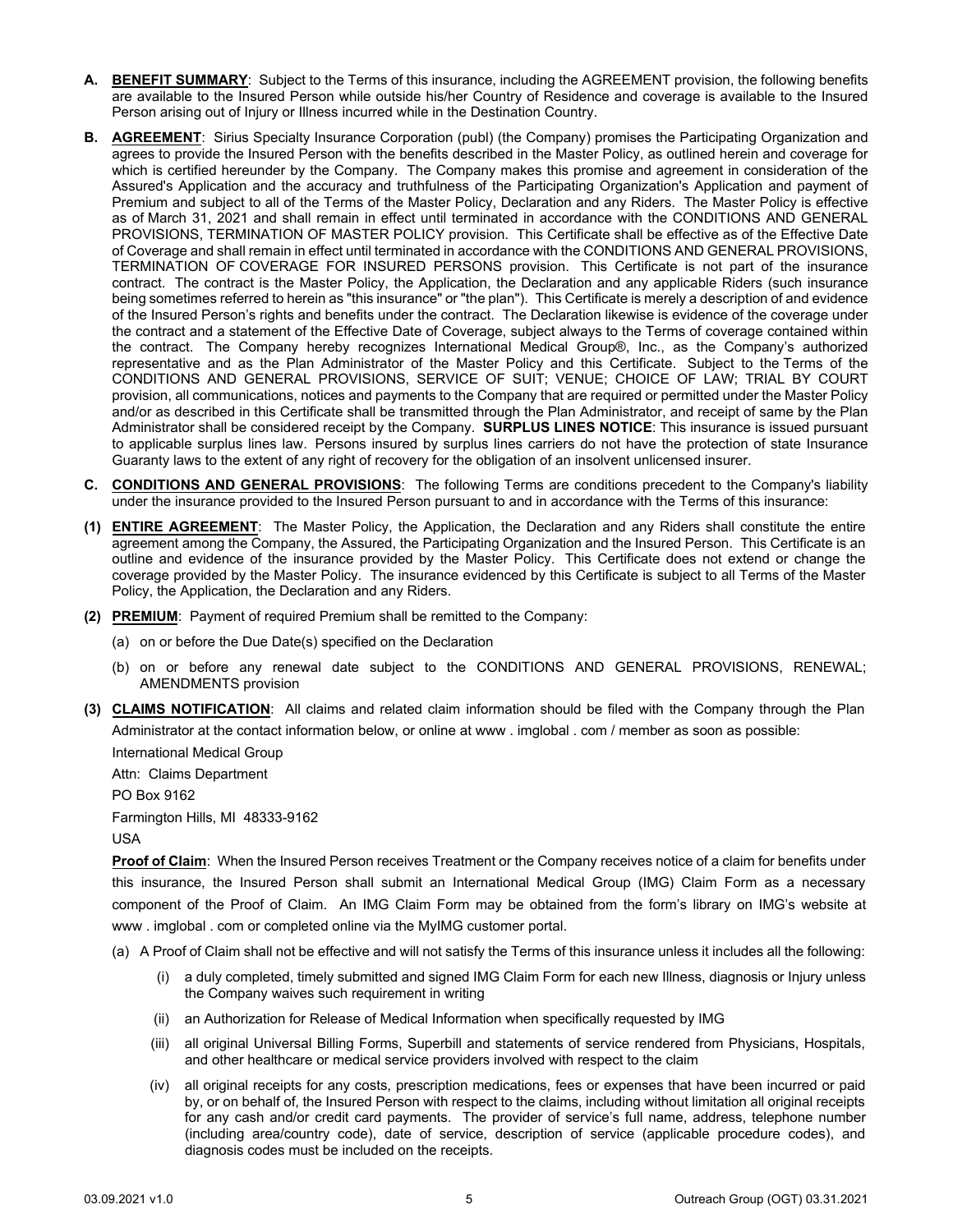- (v) If the claims are submitted electronically, copies of the above items are acceptable; however, the Company reserves the right to request the original documents.
- (b) The Insured Person and/or Physician, Hospital and other healthcare and medical service providers and suppliers shall have one hundred eighty (180) days from the date a claim is incurred to submit a complete Proof of Claim. The Company at its option may pend resolution and adjudication of submitted claims and/or may deny coverage due to any of the following:
	- (i) IMG's receipt of an incomplete Proof of Claim
	- (ii) failure to submit any Proof of Claim
	- (iii) Insured Person's, Physician's or Hospital's failure to submit a timely Proof of Claim
- (c) The Company may require the Insured Person to sign an Authorization for Release of Medical Information to request medical records on their behalf or supply us with additional documentation if we are unable to make a benefit determination based on the submitted Proof of Claim. The Insured Person and/or Physician, Hospital and other healthcare and medical service providers and suppliers shall have sixty (60) days from the date of the request to submit the requested information. If the information is not received within the designated time period, previously submitted and subsequent claims will be denied.
- **(4) APPEALING A CLAIM**: In the event the Company denies all or part of a claim, the Insured Person shall have sixty (60) days from the date that the notice of denial was mailed to the Insured Person's last known residence or mailing address within which to appeal the determination. The Insured Person must file an appeal prior to bringing any legal action under the contract of insurance. The Insured Person should submit a written request for an appeal along with comments, all relevant, pertinent or related documents, medical records, and other information relating to the claim.

The appeal must be sent to:

International Medical Group

Attn: Benefit Review

2960 N. Meridian Street

Indianapolis, IN 46208

USA

The Company's review will take into account all comments, documents, records and other information submitted by the Insured Person relating to the claim without regard to whether such information was submitted or considered in the initial claim determination. Upon receipt of a written appeal, the Company shall have an opportunity for further reasonable investigation and/or review as set forth in the CONDITIONS AND GENERAL PROVISIONS, EXPLANATION OR VERIFICATION OF BENEFITS provision and will respond in writing as soon as reasonably practicable, and in any event within ninety (90) days from receipt thereof.

- **(5) ASSIGNMENT, CHANGE OR WAIVER**: Notwithstanding any law, statute, judicial decision or rule to the contrary that may be or may purport to be otherwise applicable within the jurisdiction, locale or forum state of any healthcare or medical service provider, no transfer or assignment of any of the Insured Person's rights, benefits or interests under this insurance shall be valid, binding on or enforceable against the Company or Plan Administrator unless first expressly agreed and consented to in writing by the Company. Any such purported transfer or assignment not in compliance with the foregoing Terms shall be void ab initio and without effect as against the Company or Plan Administrator, and the Company shall have no liability of any kind under this insurance to any such purported transferee or assignee with respect thereto. The Terms of the Master Policy as evidenced by this Certificate shall not be waived or modified except by the express written agreement of the Company.
- **(6) SERVICE OF SUIT; VENUE; CHOICE OF LAW; TRIAL BY COURT**: No action at law or in equity can be brought by the Participating Organization or an Insured Person to recover on the contract of insurance prior to the later of (a) expiration of sixty (60) days after written Proof of Claim has been furnished in accordance with the contract of insurance or (b) exhaustion of one (1) appeal under the CONDITIONS AND GENERAL PROVISIONS, APPEALING A CLAIM provision above. No action at law or in equity can be brought after the expiration of three (3) years after the time written Proof of Claim is required to be furnished under the contract of insurance. The contract of insurance between the Insured Person and the Company, as evidenced by the Master Policy and this Certificate, shall be deemed issued, finalized and made in Indianapolis, Indiana. Sole and exclusive jurisdiction and venue for any court action or administrative proceeding relating to this insurance shall be in Marion County, Indiana, for which the Insured Person expressly consents. The subjects, risks and benefits of insurance covered by the Master Policy and evidenced by this Certificate are not intended or considered by the Insured Person or the Company (or the Plan Administrator) to be resident, located, or performed in any particular State of the United States. Indiana surplus lines law shall govern all rights and claims raised under this Certificate of Insurance.

In the event of the failure of the Company to provide benefits or pay or reimburse any amount claimed to be due under this insurance, the Company, at the request of the Participating Organization and/or the Insured Person and upon receipt of lawful process or summons, will submit to the jurisdiction of a court of competent subject matter jurisdiction located in Marion County, Indiana, provided there exists an independent statutory and constitutional basis for *in personam* jurisdiction over the Company in said court and by said forum State. The Company and the Insured Person consent to personal jurisdiction and venue in the Circuit and/or Superior Courts of Marion County, Indiana, and in the United States District Court for the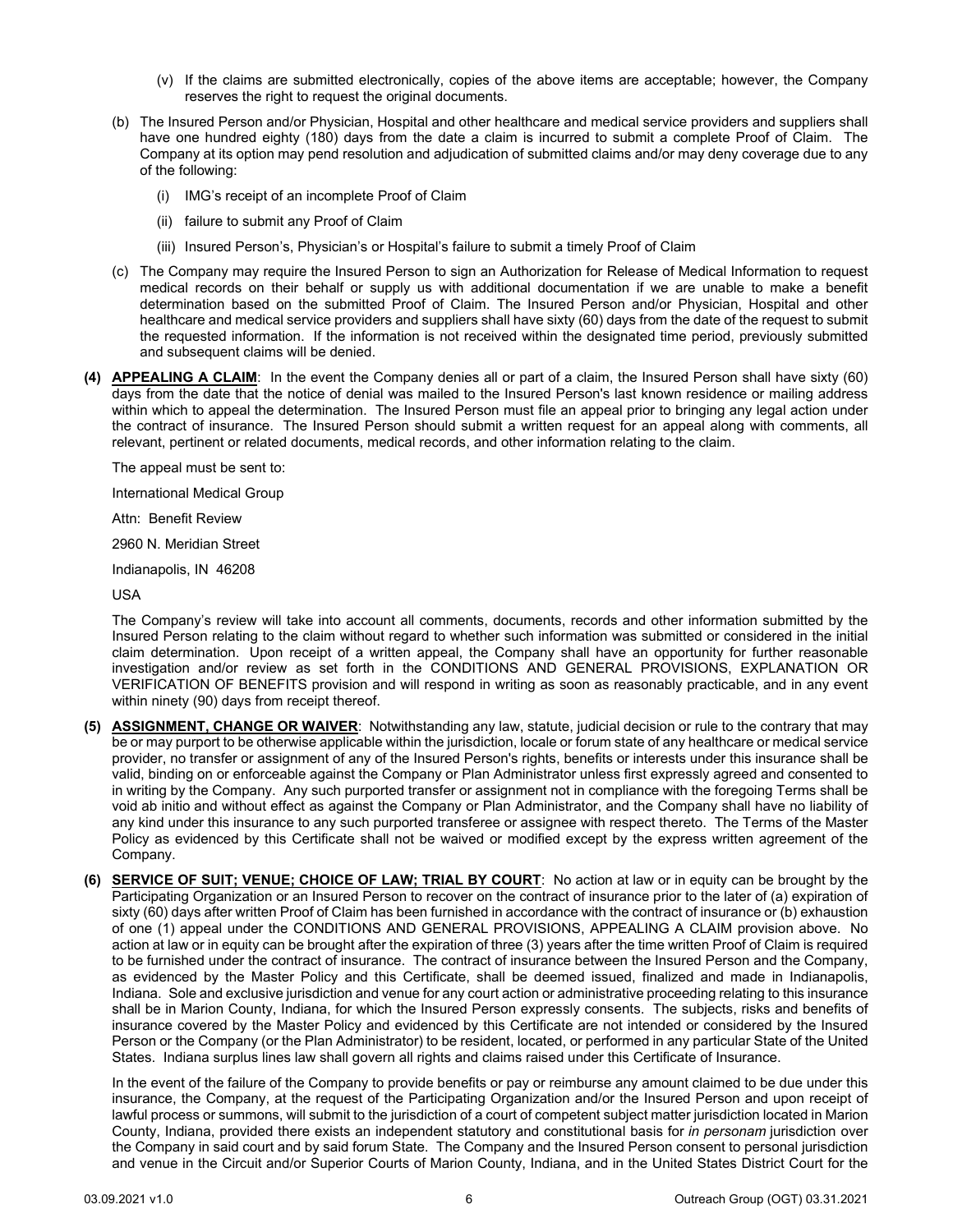Southern District of Indiana, Indianapolis Division (assuming that federal jurisdiction is otherwise appropriate and lawful). All trials regarding any dispute under this insurance shall be exclusively presented to and determined solely by the court as the trier of fact, without a jury. The Company reserves the right, acting by and through the Plan Administrator, to initiate and pursue actions for declaratory judgment and/or other appropriate relief with respect to the validity, binding effect, administration of and/or any dispute or controversy arising under this insurance. In any suit instituted by or against the Company or the Insured Person pursuant to the Terms of this provision, the Company and the Insured Person will abide by the final decision of such Indiana court or of any appellate court in the event of an appeal.

Nothing in this provision constitutes or should be deemed, considered or understood to constitute a waiver of the Company's or the Insured Person's rights to: (i) oppose venue, procedural and/or substantive choice of law, personal jurisdiction, or subject matter jurisdiction in any forum other than the Circuit or Superior Courts of Marion County, Indiana, or the United States District Court for the Southern District of Indiana, Indianapolis Division (assuming that federal jurisdiction is otherwise appropriate and lawful), (ii) commence an action in any court of competent jurisdiction in or outside of the United States, (iii) remove an action to a United States District Court, or (iv) seek transfer of a case to another court or forum as permitted by the laws of such forum or the laws of the United States or of any State in the United States, as applicable; all of which rights are expressly reserved and retained.

Subject to and without limiting, expanding, superseding, modifying or waiving any of the foregoing Terms contained in this provision pursuant to any statute of any State, territory or district of the United States which makes provision thereof, the Company hereby designates the Superintendent, Commissioner, or Director of Insurance (or such other officer specified for that purpose in the statute), or his/her successor or successors in office, as its true and lawful attorney, under a special power of attorney, upon whom may be served any lawful process issued in connection with the initiation of any action, suit or proceeding instituted by or on behalf of the Insured Person arising out of this insurance, including specifically the Commissioner of Insurance for the Indiana Department of Insurance, 311 West Washington Street, Suite 300, Indianapolis, IN 46204, and hereby designates and appoints John P. Dearie, Jr., Esq., Locke Lord, LLP, Brookfield Place, 200 Vesey Street, 20th Floor, New York, New York 10281-2101, as its attorney-in-fact and agent for service of process to whom said officer or Commissioner is authorized to mail or serve any such process or a true copy thereof.

For Florida residents only: If any dispute shall arise as under the Terms and conditions of this Certificate, such dispute may be referred to arbitration in accordance with the procedures of the American Arbitration Association. Any such arbitration shall be held within fifty (50) miles of the Insured Person's residence, with the Company to pay costs and fees (not including any attorney fees) of the proceeding in excess of five hundred dollars (\$500.00).

- **(7) ECONOMIC SANCTIONS**: Notwithstanding any other Terms under this insurance, the Company shall not provide coverage or make any payments or provide any service or benefit to any Insured Person, beneficiary, or third party who may have any rights under this insurance to the extent that such coverage, payment, service, or benefit would violate any sanction, prohibition or restriction under United Nations resolutions or the trade or economic sanctions, laws, or regulations of the European Union, United Kingdom or the United States of America.
- **(8) MISREPRESENTATION**: Any false representation, incomplete information, misleading statement, misstatement, omission, concealment or fraud, whether or not innocently made, either in the Participating Organization's Application or in relation to any claim form, statement, certification or warranty made by the Participating Organization or any Insured Person or his/her representatives, agents or proxies, whether in writing or otherwise, to the Company or the Plan Administrator or their respective agents, employees or representatives, or in connection with the making of any claim under this insurance, shall render the Declaration and this Certificate null and void and all claims and benefits under this insurance shall be forfeited and waived.
- **(9) INSOLVENCY**: The insolvency, bankruptcy, financial impairment, receivership, voluntary plan of arrangement with creditors or dissolution of the Assured, the Participating Organization, or any Insured Person shall not impose upon the Company any liability or obligation other than that specifically included in this insurance.
- **(10) SUBROGATION CLAUSE**: The Insured Person shall undertake to pursue in his/her own name and stead, and to fully cooperate with the Company in the pursuit and prosecution of, any and all valid claims that the Insured Person may have against any third party who may be liable or responsible for any loss or damage arising out of any act, omission or occurrence that results or may result in a loss payment, provision of benefits, or coverage of claim by the Company under this insurance and to fully account to the Company for any amounts recovered or recoverable in connection therewith, on the basis that the Company shall be reimbursed and entitled to recover first in full for any sums paid or to be paid by it before the Insured Person shares in any amount so recovered, regardless of whether or not the Insured Person has been made whole or has been fully compensated for their injuries.

The Insured Person further agrees and understands that the Company requires the Insured Person to complete a subrogation questionnaire, sign an acknowledgment of the Company's subrogation rights and sign an agreement before the Company considers paying, or continues to pay, any claims. Should the Insured Person fail to so cooperate, account or prosecute any valid claims against any such third party or parties, and the Company thereupon or otherwise becomes liable or otherwise obligated to make payment under the Terms of this insurance, then the Company shall be fully subrogated to all rights and interests of the Insured Person with respect thereto and may prosecute such claims in its own name as subrogee.

The Insured Person's submission of Proof of Claim or acceptance of coverage or benefits under this insurance shall be deemed to constitute an authorization, consent and assignment of such subrogation rights by the Insured Person to the Company. The Insured Person agrees that the Company has a secured proprietary interest in any settlement proceeds the Insured Person receives or may be entitled to receive.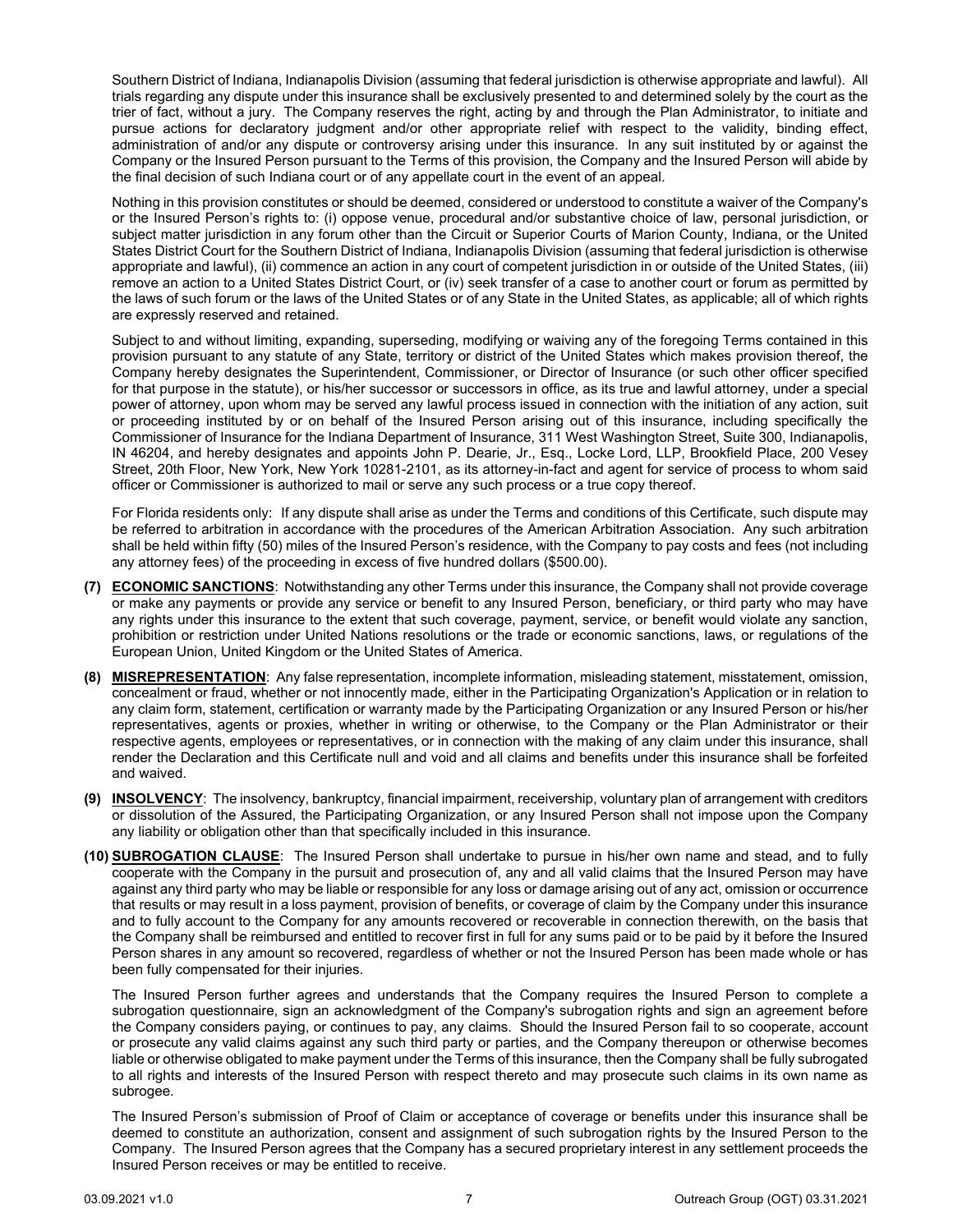The Insured Person understands and agrees that the Company is entitled to a constructive trust interest in the proceeds of any settlement or recovery. The Insured Person agrees to include the Company as a co-payee on any settlement check or check from any third party or insurer. The Insured Person agrees he/she will not release any party or their insured without prior written approval from the Company and will take no action that prejudices the Company's rights.

The Insured Person is obligated to inform their legal representative of the Company's rights and lien and to make no distributions from any settlement or judgment that will in any way result in the Company receiving less than the full amount of its lien without the written approval of the Company. Any amount recovered by the Company in accordance with the foregoing shall first be used to pay in full the costs and expenses of collection incurred by the Company, including reasonable attorneys' fees, and for reimbursement to the Company for any amount that it may have paid or become liable to pay under this insurance. Any remaining amounts recovered shall be paid to the Insured Person or other persons lawfully entitled thereto, as applicable. In the event that the Insured Person receives any form or type of settlement and either fails or refuses to abide by the Terms of this insurance contract, in addition to any other remedies the Company may have, the Company retains a right of equitable offset against future claims.

- **(11) OTHER INSURANCE**: The Company shall not be liable or obligated to provide any coverage or benefits or to pay or reimburse any claim under this insurance if there is any other insurance, membership benefit, workers' or workplace compensation coverage program or other government programs, reimbursement or indemnification coverage, right of contribution, recoupment or recovery, contract, or any other third-party obligation or liability for provision of benefits ("Other Coverage") that would, or would but for the existence of this insurance, be available or obligated to provide such benefit or to pay or reimburse or provide indemnity for such claim, except in respect of any excess beyond the amount payable or provided under such Other Coverage had this insurance not been effected. Notwithstanding the foregoing, the Company shall not be liable or obligated to provide any benefit or to pay or reimburse any claim for any Insured Person in respect to Treatment or supplies furnished by any program or agency funded by any government or governmental authority.
- **(12) CANCELLATION BY INSURED PERSON**: The Insured Person shall have three (3) days from the Initial Effective Date of Coverage (the "Review Period") to review the benefits, conditions, limitations, exclusions and all other Terms of the Master Policy as evidenced and outlined by this Certificate. If not completely satisfied, the Insured Person may request cancellation of this insurance retroactive to the Initial Effective Date of Coverage by sending a written request to the Company by email, mail or fax and received by the Company within the Review Period, thereby qualifying to receive a full refund of Premium paid. Upon effectuation of such cancellation and refund, neither the Company nor the Insured Person shall have any further rights, liabilities or obligations under this insurance. After the Review Period, the Insured person may request cancellation by sending a written request to the Company by email, mail or fax. However, the following conditions apply for Premium refund:
	- (a) If any claims have been filed with the Company, the Premium is fully earned and is non-refundable.
	- (b) If no claims have been filed with the Company:
		- (i) only Premium covering time periods after cancellation are refundable; and
		- (ii) only full month Premiums are refundable.
- **(13) APPLICABLE CURRENCY**: All benefit amounts, coverage, monetary limits and sub-limits, and other amounts stated in the Master Policy, the Application, the Declaration, this Certificate, and in any Riders, including Premium, are in USD (United States Dollars).
- **(14) COOPERATION**: The Participating Organization and the Insured Person and his/her Physicians, Hospitals and other healthcare and medical service providers and suppliers shall undertake to cooperate fully with the Company and the Plan Administrator in reviewing, investigating, adjudicating, considering an appeal of, and/or administering any claim for benefits under this insurance, including granting full right of access to all relevant, pertinent or related records, medical documentation, medical histories, reports, laboratory or test results, x-rays, and all other available evidence relating to or affecting the review, investigation, adjudication or administration of the claim. The Company at its own expense shall have the right and opportunity to examine all evidence related to a claim when and as often as it may reasonably require during the pendency of a claim hereunder. The Company at its option may suspend or pend adjudication of a claim and/or may deny benefits and/or coverage for a claim when any of the following has occurred:
	- (a) a refusal to so cooperate
	- (b) an unreasonable delay in such cooperation
	- (c) any other act or omission on the part of the Participating Organization, the Insured Person and/or his/her healthcare providers which hinders, delays, impairs or otherwise prejudices the performance of the Company's obligations under this insurance.
- **(15) CLAIM SETTLEMENT**: Eligible and covered claims for Eligible Medical Expenses or other benefits under this insurance that have previously been paid by or on behalf of the Insured Person at the time of the Company's favorable adjudication thereof will be reimbursed by the Company directly to the Insured Person, by check, in care of the Participating Organization at its last known residence or mailing address. While this insurance is in effect, in order to effectuate proper administration, the Participating Organization shall undertake to promptly notify the Company of any change in such addresses. Eligible and covered claims for Eligible Medical Expenses or other benefits under this insurance that have not been paid by or on behalf of the Insured Person at the time of adjudication will be paid by the Company by check or electronic funds transfer to the Insured Person at his/her last known residence or mailing address, or, at the sole option and discretion of the Company (but without obligation to do so), and as an accommodation to the Insured Person, directly to the provider(s), as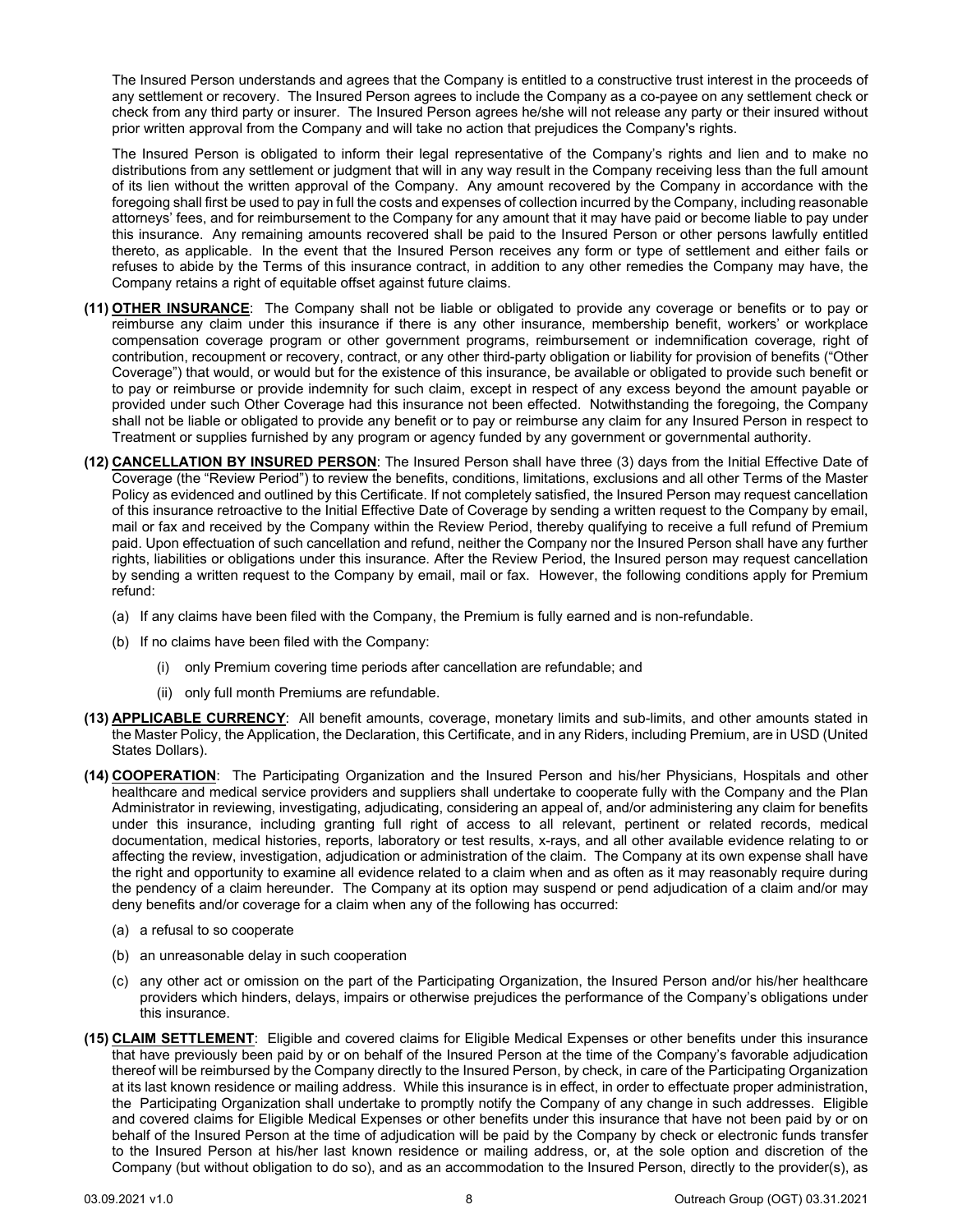applicable. All claim settlements, payments and reimbursements are subject to the insurance plan shown in the Declaration and all other Terms of this insurance. No healthcare or medical service provider or supplier, or any other third-party, shall have any direct or indirect interest, claim or right of action against the Company under this Certificate, the Declaration or the Master Policy, whether by purported assignment of benefits, subrogation of interests or otherwise, unless first expressly agreed and consented to in writing by the Company, and notwithstanding the Company's exercise or failure to exercise any option or discretion under this provision regarding the method of claim payment. No such provider, supplier or other thirdparty is intended to have or shall have any rights as a third-party beneficiary under this Certificate, the Declaration, or the Master Policy.

- **(16) FRAUDULENT CLAIMS**: A person who knowingly and with intent to defraud the Company files a statement of claim containing any false, incomplete, or misleading information commits a felony. If any claim or request for benefits under this insurance shall knowingly be in any respect false, incomplete, misleading, concealing, fraudulent or deceitful or if the Insured Person or anyone acting for or on his/her behalf under this insurance knowingly uses any false, incomplete, misleading, concealing, fraudulent or deceitful statements regarding the Insured Person, the insurance contract and all coverage thereunder may be cancelled, voided, rescinded and terminated by the Company in its sole and absolute discretion, and the Company shall have no obligation or liability for any such benefits, coverage or claims.
- **(17) ARBITRATION**: With the exception of Florida residents' option to refer to arbitration, no claim for benefits for which liability, eligibility, or coverage under this insurance has been denied in whole or in part by the Company nor any other dispute or controversy arising under or related to this insurance shall be arbitrable or subject to arbitration under any circumstances or for any reason.
- **(18) PARTICIPATING ORGANIZATIONS**: A non-profit, non-government organized body of individuals organized around a particular purpose or mission, including, but not limited to, a church, society, or an association who sends members outside their Country of Residence to participate in a common cause is eligible to participate in this insurance plan as a Participating Organization if it meets all of the following requirements:
	- (a) it completes and submits to the Company, through the Plan Administrator, an Application to participate or renew participation under this insurance as a Participating Organization on a form approved and provided by the Company
	- (b) it is accepted as a Participating Organization by the Company and receives a Certificate issued by the Company
	- (c) it agrees to receive Premium invoices on behalf of Insured Persons and remit an up-to-date and accurate census along with one (1) payment per month for all Insured Persons' Premium
	- (d) it will at all times allow members to apply for and Insured Persons to maintain coverage under this insurance plan for at least one (1) Insured Person during the entire Period of Coverage
	- (e) it will require that all eligible members provide the Company with complete enrollment information
	- (f) it will provide each and every Insured Person a copy of this Certificate of Insurance
- **(19) TERMINATION OF MASTER POLICY**: The Master Policy can be terminated at any time by either the Company or the Assured by giving at least thirty (30) days written notice to the other and to the Participating Organization and the Insured Person. Such termination will have no effect on this Certificate prior to the date of the termination or on eligible coverage or benefits under this insurance accrued prior thereto. No additional Certificates will be issued or further Applications accepted for the plan after the date the Master Policy is terminated.
- **(20) TERMINATION OF GROUP CERTIFICATE**: The Participating Organization may request termination of coverage under the Master Policy as evidenced by this Certificate by providing written request to the Company at least thirty (30) days prior to the requested termination date. Termination will only be effective if approved and accepted in writing by the Company, which shall not be unreasonably withheld. Furthermore, coverage under the Master Policy as evidenced by this Certificate will terminate effective at 12:01 AM EST, on the earliest of one of the following dates:
	- (a) the date the Participating Organization no longer meets the requirements as set forth in the CONDITIONS AND GENERAL PROVISIONS, PARTICIPATING ORGANIZATION ELIGIBILTY provision
	- (b) the end of the period for which Premium has been timely paid
	- (c) the date the Master Policy is terminated pursuant to the CONDITIONS AND GENERAL PROVISIONS, TERMINATION OF MASTER POLICY provision
	- (d) twelve (12) months following the Effective Date of this Certificate, or any anniversary thereof, unless the Participating Organization has applied for and been accepted for renewal of this Certificate, on such Terms as offered by the Company and on forms acceptable to the Company.
- **(21) TERMINATION OF COVERAGE FOR INSURED PERSONS**: Coverage and benefits for the Insured Person under this insurance will terminate effective at 12:01 AM EST on the earliest of the following dates as outlined below:
	- (a) the date the Master Policy and/or this Certificate is terminated pursuant to the TERMINATION OF MASTER POLICY or TERMINATION OF GROUP CERTIFICATE subparagraphs of the CONDITIONS AND GENERAL PROVISIONS, TERMINATION OF MASTER POLICY provision
	- (b) the end of the period for which Premium has been fully and timely paid
	- (c) the termination date as shown on the Declaration for this Certificate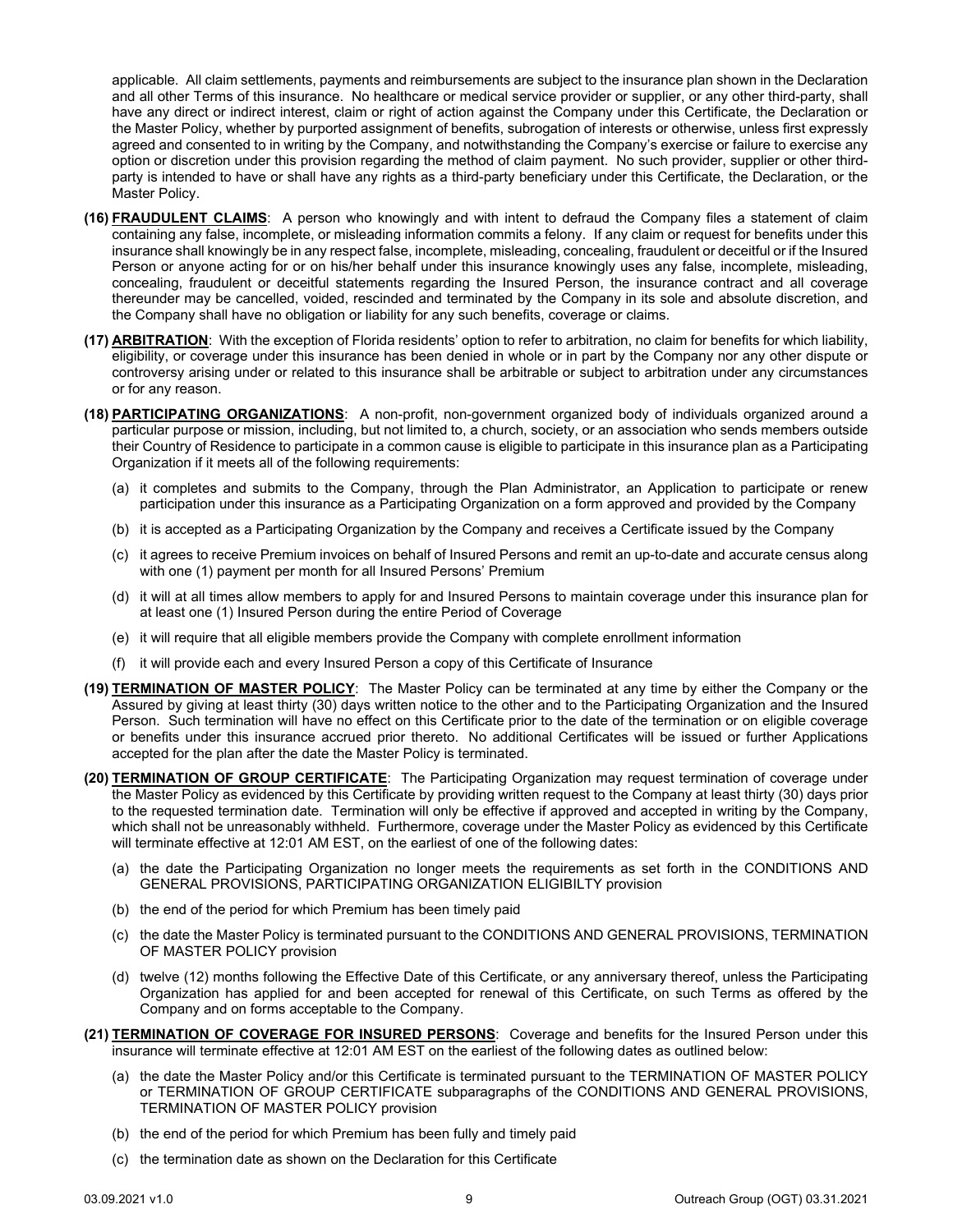- (d) the date the Insured Person first fails to meet or no longer meets the eligibility requirements for this insurance as set forth in the Master Policy and outlined in this Certificate
- (e) the date the Insured Person returns to his/her Country of Residence unless covered as an INCIDENTAL TRIP
- (f) the date the Company, at its sole option, elects to cancel from this plan all Insured Persons of the same sex, age, class or geographic location as the Insured Person, provided the Company gives no less than thirty (30) days advance written notice by mail to the Insured Person's last known residence or mailing address of its intent to exercise such option
- (g) the cancellation date specified by the Insured Person pursuant to the CONDITIONS AND GENERAL PROVISIONS, RENEWAL; AMENDMENTS provision
- (h) the next day following the maximum time period pursuant to the CONDITIONS AND GENERAL PROVISIONS, RENEWAL; AMENDMENTS provision
- (i) the date specified by the Company in any notice of cancellation, forfeiture or rescission issued pursuant to or as a result of the circumstances described in the MISREPRESENTATION, FRAUDULENT CLAIMS and RIGHT OF RECOVERY subparagraphs of the CONDITIONS AND GENERAL PROVISIONS, or as otherwise permitted by the Terms of this insurance.

Coverage for the Insured Person shall remain in full force and effect unless terminated pursuant to this provision, except as otherwise provided in the Master Policy, the Declaration, or this Certificate.

**(22) RENEWAL; AMENDMENTS**: Subject to the Terms of the TERMINATION OF MASTER POLICY and TERMINATION OF COVERAGE FOR GROUP CERTIFICATE subparagraphs of the CONDITIONS AND GENERAL PROVISIONS, a Participating Organization can request coverage under this insurance plan to be extended up to a three hundred sixty-five (365) day period until reaching a maximum of twenty-four (24) continuous months in accordance with and subject to the Terms of the plan then in effect (including the Terms of the then applicable Master Policy) and so long as extension Premium is paid when due and the Participating Organization and Insured Person otherwise continues to meet the applicable eligibility requirements of the plan.

The Company's commitment and the Participating Organization's ability to request extension is also subject to termination upon thirty (30) days written notice to the other party prior to the expiration date of the then existing Period of Coverage. The Company reserves the right in its sole discretion to make changes, additions, and/or deletions to the Terms of the Master Policy, this Certificate, extensions or replacements of either, and/or to the insurance plan (including the issuance of Riders to effectuate same) at any time or from time to time after the Effective Date of Coverage of this Certificate, upon no less than thirty (30) days prior written notice to the Assured and the Participating Organization (Notice of Amendment). The Notice of Amendment shall include a complete description of the changes, additions, and/or deletions to be made, the Effective Date thereof (the Change Date), and notice of the Participating Organization's cancellation rights and shall be sent first class mail, postage prepaid, to the last known residence or mailing address of the Participating Organization. Upon issuance of the Notice of Amendment, the Assured and/or the Participating Organization shall have the right to request cancellation of this Certificate, at any time prior to the Change Date.

- **(23) PATIENT ADVOCACY**: Neither the Company nor the Plan Administrator shall have any right, obligation, or authority of any kind to ultimately select Physicians, Hospitals or other healthcare or health service providers for the Insured Person or to make any medical Treatment decisions for or on behalf of the Insured Person, and all such decisions shall be made solely and exclusively by the Insured Person and/or his/her guardians, Relatives, Treating Physicians and other healthcare providers. Subject to the foregoing, the Company may determine that a particular claim, benefit, Treatment or diagnosis occurring under or relating to this insurance may be placed under the Company's Patient Advocacy program to ensure that Medically Necessary Treatment and supplies are provided in the most cost-effective manner. In the event the Company determines that a claim, benefit, Treatment, or diagnosis meets the Company's Patient Advocacy program guidelines, the Company will notify the Insured Person as soon as reasonably practicable, and a Patient Advocate will be assigned to the Insured Person. Thereafter, the Company's Patient Advocate may make evaluations and/or recommendations of Treatment settings, procedures and/or supplies that may be more cost effective for the Company and/or the Insured Person. Such recommendations will be made with input from the Insured Person and/or the Insured Person's guardians, Relatives, Treating Physicians and/or other healthcare providers, and will be made only when it can be reasonably demonstrated that the Medically Necessary Treatment and/or supplies can be provided in a more cost-effective manner to the Company and/or the Insured Person. The Company will use its best efforts to evaluate and recommend Treatment settings, procedures and/or supplies that can reasonably be expected to result in the same or better care of the Insured Person. The Insured Person is under no obligation to accept or follow any of the Company's recommendations. However, if the Insured Person accepts and follows any of the Company's recommendations, the Insured Person agrees to hold the Company and the Company's agents and representatives, including the Patient Advocate, harmless from same, and the Company shall not be held liable or otherwise responsible for any Treatment or supply provided to the Insured Person except for the payment of claims and benefits eligible for coverage under the Terms of this insurance. After the Insured Person has been notified that the claim, Treatment, benefit or diagnosis meets the Company's Patient Advocacy program guidelines, the Company reserves the right, at its option and in its sole discretion without liability:
	- (a) to make payment for Treatment and/or supplies that, although not expressly covered under this insurance, may be beneficial to the Insured Person and cost-effective to the Company
	- (b) to deny coverage and/or benefits for any Charges, including Eligible Medical Expenses otherwise eligible for coverage but for the Terms of this provision, which exceed the amount the Company would have covered had the Insured Person accepted and followed the recommendations of the Patient Advocacy program.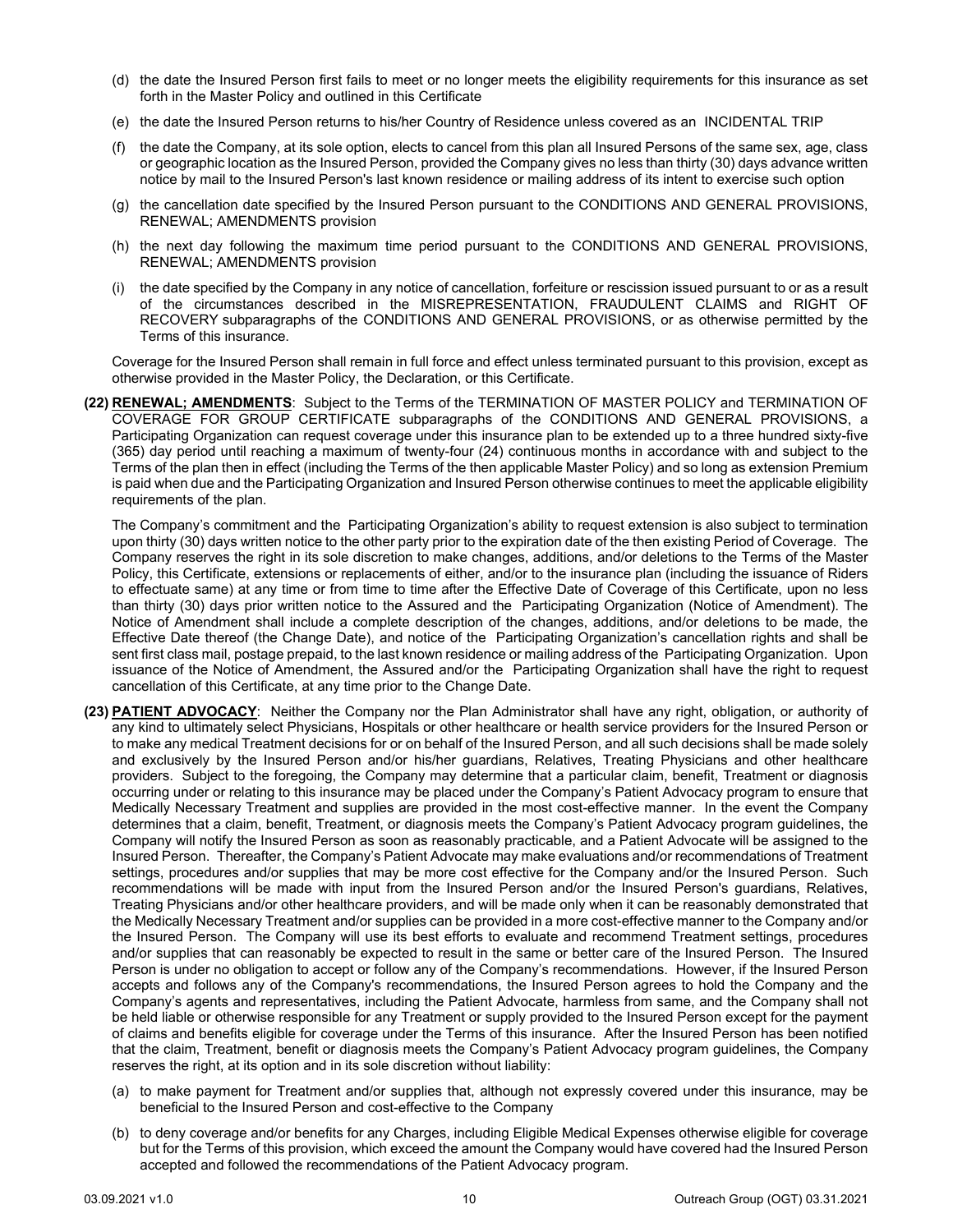- **(24) RIGHT OF RECOVERY**: In the event of overpayment by the Company of any claim for benefits under this insurance, for any reason, including without limitation because of any of the following:
	- (a) all or part of the claim was not incurred by or paid by or on behalf of the Insured Person
	- (b) the Insured Person or any of the Insured Person's Relatives, whether or not the Relative is or was an Insured Person under this insurance plan, is repaid or is entitled to be repaid for all or part of the claim in accordance with the CONDITIONS AND GENERAL PROVISIONS, OTHER INSURANCE provision, for defective equipment or medical devices covered under a warranty, or by or from a source other than the Company
	- (c) all or part of the claim was not eligible for payment or coverage under the Terms of this insurance
	- (d) all or part of the claim was paid or reimbursed based on an incorrect or mistaken application of benefits under this insurance
	- (e) all or part of the claim has been excused, waived, abandoned, forfeited, discounted or released by the provider
	- (f) the Insured Person is not liable or responsible as a matter of law for all or part of a claim.

The Company shall have the right to receive a refund and to recover the amount of overpayment from the Insured Person and/or the Hospital, Physician and/or other provider of services or supplies (as the case may be). The amount of the refund and recovery for overpayment of claims shall be the difference between the amount actually paid by the Company and the amount, if any, that should have been paid by the Company under the Terms of this insurance.

For all other overpayments, the amount of the refund and recovery shall be the amount overpaid.

If the Insured Person, Hospital, Physician, or other provider of services or supplies does not promptly make any such refund to the Company, the Company may, in addition to any other rights or remedies available to it (all of which are reserved):

- (i) reduce or deduct from the amount of any future claim that is otherwise eligible for coverage or payment under this insurance, to the full extent of the refund due to the Company; and/or
- (ii) cancel this Certificate and all further coverage of the Insured Person under the Master Policy by giving thirty (30) days advance written notice by mail to the Insured Person at his/her last known residence or mailing address and offset against the amount of any refund of Premium due the Insured Person to the full extent of the refund due to the Company.
- **(25) EXPLANATION OR VERIFICATION OF BENEFITS**: In the event of any verbal or telephone inquiry, every attempt will be made to help the Insured Person and his/her healthcare providers and suppliers understand the status, scope and extent of available benefits and coverage under this insurance, provided, however, that no statement made by any agent, employee or representative of the Company or the Plan Administrator will be deemed or construed as an actionable representation, promise or estoppel or will create any liability against the Company or the Plan Administrator or be deemed or construed to bind the Company or to modify, replace, waive, extend or amend any of the Terms of the Master Policy or this Certificate, unless expressly set forth in writing and signed by an authorized agent or representative of the Company. Actual eligibility determinations, benefit verifications, final coverage decisions, claim adjudications, final payments, reimbursements of benefits, or claims shall be determined and adjudicated only after or at the time a proper and complete Application and/or Proof of Claim is submitted (as the case may be), an opportunity for reasonable investigation and/or review is provided, cooperation required hereunder received, and all facts and supporting information, including relevant data, information and medical records when deemed necessary or appropriate by the Company, are presented in writing. Appealed claims may be further investigated and/or reviewed. The Terms of the Master Policy govern all available coverage and payments made or to be made. If a definite answer to a specific benefits or coverage question is required for any reason, the Insured Person or his/her healthcare providers may submit a written request to the Company, including all pertinent medical information and a statement from the attending Physician (if applicable), and a written reply will be sent by the Company and kept on file. If the Company elects to verify generally and/or preliminarily to a provider or the Insured Person that an Injury, Illness, diagnosis or proposed Treatment is or may be covered under this insurance, or that benefits for same are or may be available as outlined in this Certificate, any such verification of benefits does not guaranty either payment of benefits or the amount or eligibility of benefits. Final eligibility determinations, coverage decisions, claim appeals and actual reimbursement or payment of claims or benefits are subject to all Terms of this insurance, including without limitation filing a proper and complete Proof of Claim and complying with the CONDITIONS AND GENERAL PROVISIONS, COOPERATION provision.
- <span id="page-12-0"></span>**D. ELIGIBILITY**: If the Insured Person is not eligible, this Certificate is void ab initio and all Premium paid will be refunded. In order to be eligible and qualified for coverage under this insurance, a person must meet all of the following requirements:
- **(1)** be listed as the Insured Person and/or as the Insured Person's Spouse, Child and/or Grandchild on the census and enrollment information provided by the Participating Organization
- **(2)** pay the required Premium on or before the Effective Date of Coverage
- **(3)** be an individual at least fourteen (14) days old
- **(4)** on the Effective Date and on subsequent renewal dates, must have legally departed the Country of Residence and legally entered the Destination Country
- **(5)** not be Pregnant, Hospitalized or Disabled on the Initial Effective Date
- **(6)** not be HIV + on the Initial Effective Date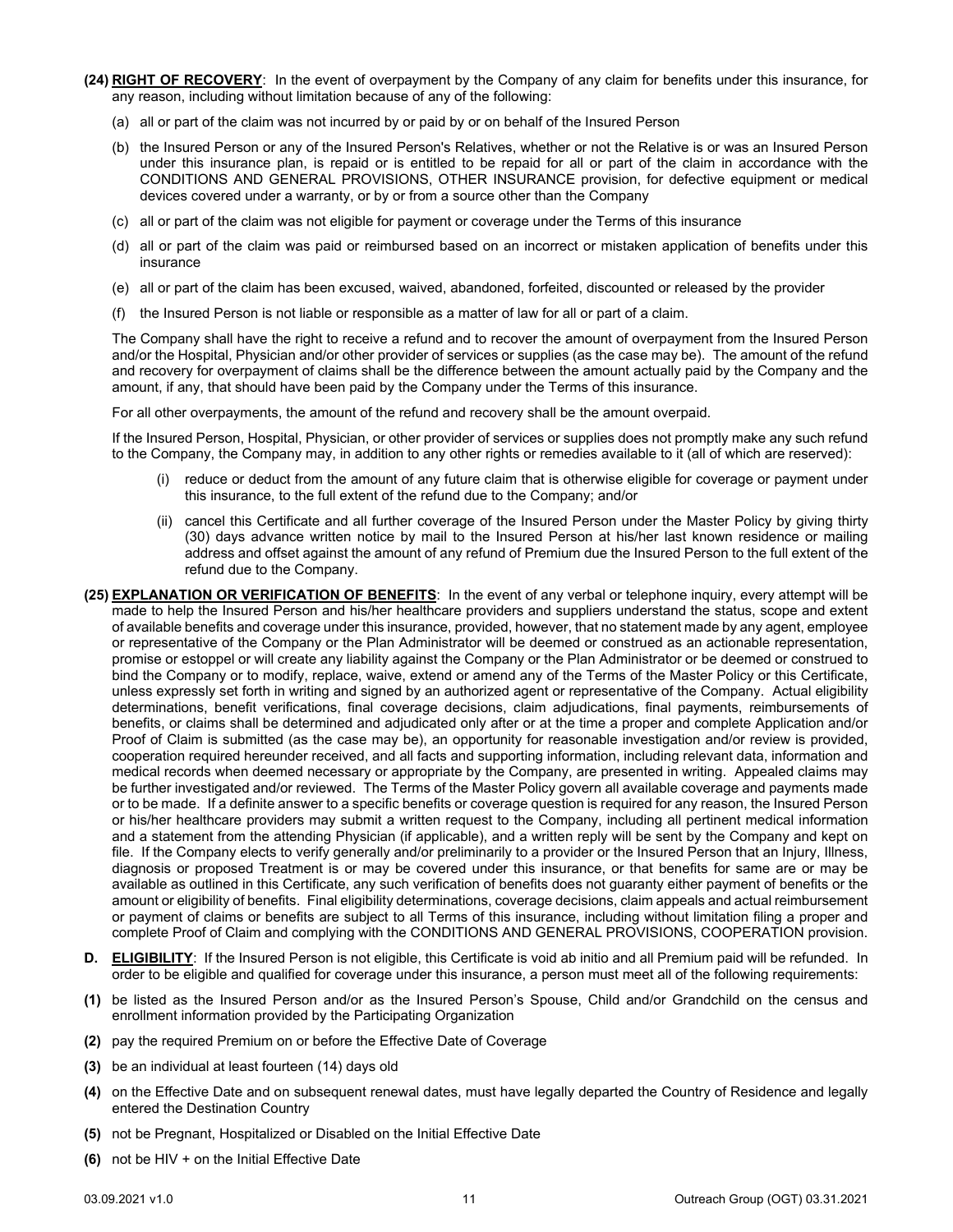**(7)** not have established a permanent residency in the Destination Country

Once the Insured Person and/or Spouse reaches the ages of seventy (70) and eighty (80) and at the time of their renewal, the Period of Coverage limit will be reflective of their new age range as listed in the BENEFIT SUMMARY.

- <span id="page-13-0"></span>**E. PRE-CERTIFICATION REQUIREMENTS**: Pre-certification is a general determination of Medical Necessity only, and all such determinations are made by the Company (acting through its authorized agents and representatives) in reliance and based upon the completeness and accuracy of the information provided by the Insured Person and/or his/her Relatives, guardians and/or healthcare providers at the time of Pre-certification. The Company reserves the right to challenge, dispute and/or revoke a prior determination of Medical Necessity based upon subsequent information obtained. Pre-certification is not an assurance, authorization, preauthorization, or verification of Treatment or coverage, a verification of benefits, or a guarantee of payment. The fact that Treatment or supplies are Pre-certified by the Company does not guarantee the payment of benefits, the availability of coverage, or the amount of or eligibility for benefits. The Company's consideration and determination of a Pre-certification request, as well as any subsequent review or adjudication of all medical claims submitted in connection therewith, shall remain subject to all of the Terms of this insurance, including exclusions for Preexisting Conditions and other designated exclusions, benefit limitations and sub-limitations, and the requirement that claims be Usual, Reasonable and Customary. Any consideration or determination of a Pre-certification request shall not be deemed or considered as the Company's approval, authorization or ratification of, recommendation for, or consent to any diagnosis or proposed course of Treatment. Neither the Company nor the Plan Administrator (nor anyone acting on their respective behalves) has any authority or obligation to select Physicians, Hospitals, or other healthcare providers for the Insured Person, or to make any diagnosis or medical Treatment decisions on behalf of the Insured Person, and all such decisions must be made solely and exclusively by the Insured Person and/or his/her family members or guardians, Treating Physicians and other healthcare providers. If the Insured Person and his/her healthcare providers comply with the Precertification requirements of the Master Policy and this Certificate, and the Treatment or supplies are Pre-certified as Medically Necessary, the Company will reimburse the Insured Person for Eligible Medical Expenses up to the amount shown in the BENEFIT SUMMARY incurred in relation thereto, subject to all Terms of this insurance. Eligibility for and payment of benefits are subject to all of the Terms of this insurance.
- **(1) SPECIFIC REQUIREMENTS**: The following must always be Pre-certified for Medical Necessity by the Company through the Plan Administrator before admission or receiving the Treatments and/or supplies:
	- (a) Chemotherapy
	- (b) Extended Care Facility
	- (c) Home Nursing Care
	- (d) Inpatient Hospitalization
	- (e) Interfacility Ambulance Transfer
	- (f) Radiation Therapy
	- (g) Surgery or Surgical procedure.
- **(2) GENERAL REQUIREMENTS**: To comply with the Pre-certification requirements of this insurance for the Treatments and/or supplies or services listed in the SPECIFIC REQUIREMENTS provision, above, the Insured Person or his/her Physician or healthcare provider must perform all of the following:
	- (a) contact the Company through the Plan Administrator at the contact information below and on the Insured Person's ID card as soon as possible and before the Treatment or supply is to be obtained.

Phone: +1.317.927.6808

E-mail: acm@imglobal.com

Website: www . imglobal . com / member / precertification

- (b) comply with the instructions of the Company and submit any information or documents required by the Company
- (c) notify all Physicians, Hospitals and other healthcare providers that this insurance contains Pre-certification requirements and ask them to fully cooperate with the Company.
- **(3) LOSS OF COVERAGE / BENEFITS FOR NON-COMPLIANCE OF PRE-CERTIFICATION REQUIREMENTS**: If the Insured Person or his/her healthcare providers do not comply with the Pre-certification requirements for the Treatment or supplies identified in the SPECIFIC REQUIREMENTS subparagraphs above, or if such Treatment or supplies are not Precertified:
	- (a) Eligible Medical Expenses incurred with respect to said Treatment and/or supplies will be reduced by the amount shown in the BENEFIT SUMMARY
	- (b) the Deductible will be subtracted from the remaining amount
	- (c) Coinsurance will be applied.
- **(4) EMERGENCY PRE-CERTIFICATION**: In the event of an Emergency Hospital admission, Pre-certification must be completed within forty-eight (48) hours after the admission, or as soon as is reasonably possible.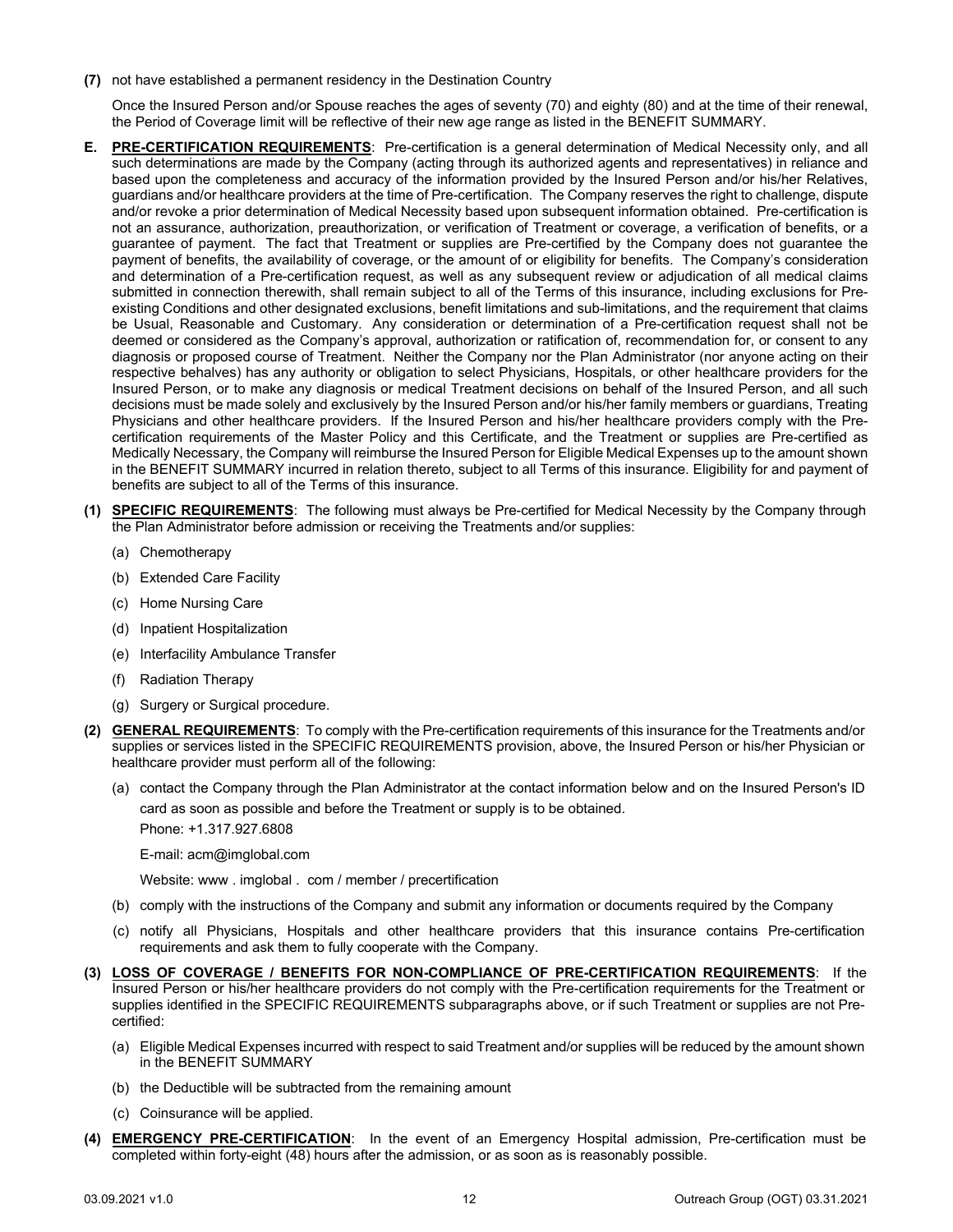- **(5) CONCURRENT REVIEW**: For Inpatient Treatment of any kind, the Company will Pre-certify a limited number of days of confinement based upon the disclosed medical condition. Thereafter, Pre-certification must again be requested and approved if additional days of Inpatient Treatment are necessary.
- **(6) APPEAL PROCESS**: If the Insured Person disagrees with a Pre-certification decision of the Company, the Insured Person may in writing ask the Company to reconsider the decision and may supply additional documentation to support the appeal. The Company may reconsider its decision based on review of the additional documentation and facts, if any. The Company will advise the Insured Person of its decision within a reasonable time frame following receipt of additional documentation and facts.

The appeal must be sent to AkesoCare:

Phone: +1.317.927.6808

Fax: +1.317.655.4505: ATTN: AkesoCare - Appeals

Email: ACM@akesocare.com

- <span id="page-14-0"></span>**F. ELIGIBLE MEDICAL EXPENSES**: Subject to the Terms of this insurance, and the insurance plan shown in the Declaration, the Company will reimburse the Insured Person up to the amount shown in the BENEFIT SUMMARY for the following costs, Charges and expenses incurred by the Insured Person during the Period of Coverage or any applicable Benefit Period with respect to an Illness or Injury suffered or sustained by the Insured Person during the Period of Coverage and while this Certificate is in effect, so long as the Illness or Injury is covered under this Certificate, Charges are Usual, Reasonable and Customary, and Charges are incurred for Treatment or supplies that are Medically Necessary ("Eligible Medical Expenses"):
- **(1)** Charges incurred at a Hospital for:
	- (a) daily room and board, nursing services, and Ancillary Services not to exceed the average semi-private room rate. A private room will be considered when no semi-private room is available or if medical necessity warrants this type of room. The private room rate is not to exceed the average private room rate.
	- (b) daily room and board, nursing services and Ancillary Services in an Intensive Care Unit
	- (c) use of operating, Treatment or recovery room
	- (d) services and supplies that are routinely provided by the Hospital to persons for use while an Inpatient
	- (e) Emergency Treatment of an Injury, even if Hospital confinement is not required
	- (f) Emergency Treatment of an Illness; however, an additional Deductible shown in the BENEFIT SUMMARY will be required for use of the Emergency Room, unless the Insured Person is directly admitted to the Hospital as Inpatient for further Treatment of that Illness or the condition had manifested itself by acute signs or symptoms which could reasonably result in placing life or limb in danger if medical attention is not provided within twenty-four (24) hours
- **(2)** Charges incurred for Surgery at an Outpatient Surgical Facility, including services and supplies
- **(3)** Charges by a Physician for professional services rendered, including Surgery; provided, however, that Charges by or for an assistant surgeon will be limited and covered at the rate of up to twenty percent (20%) of the Usual, Reasonable and Customary charge of the primary surgeon; and provided, further, that the standby availability of a Physician or surgeon will not be deemed to be a professional service and is not eligible for coverage
- **(4)** Charges incurred for:
	- (a) dressings, sutures, casts or other supplies that are Medically Necessary
	- (b) diagnostic testing using Radiology, ultrasonography or laboratory services. Laboratory services billed for professional component fees are covered if the pathologist has direct involvement in providing a written report or verbal consultation for specimen-specific pathology services
	- (c) Implant devices that are Medically Necessary; however, any Implants provided outside the PPO network are limited to a payment of no more than one hundred fifty percent (150%) of the established invoice price and/or list price for that item
	- (d) basic functional artificial limbs, eye or larynx or breast prostheses, but not the replacement or repair thereof
	- (e) reconstructive Surgery when the Surgery is incidental to and follows Surgery that was covered hereunder
	- (f) radiation therapy or Treatment, and chemotherapy
	- (g) hemodialysis for the Treatment of acute renal failure only and the Charges by a Hospital for processing and administration of blood or blood components
	- (h) oxygen and other gases and their administration
	- (i) anesthetics and their administration by a Physician
	- (j) drugs that require a prescription by a Physician for Treatment of Illness or Injury, but not for the replacement of lost, stolen, damaged, expired or otherwise compromised drugs, and for a maximum supply of ninety (90) days of any one (1) prescription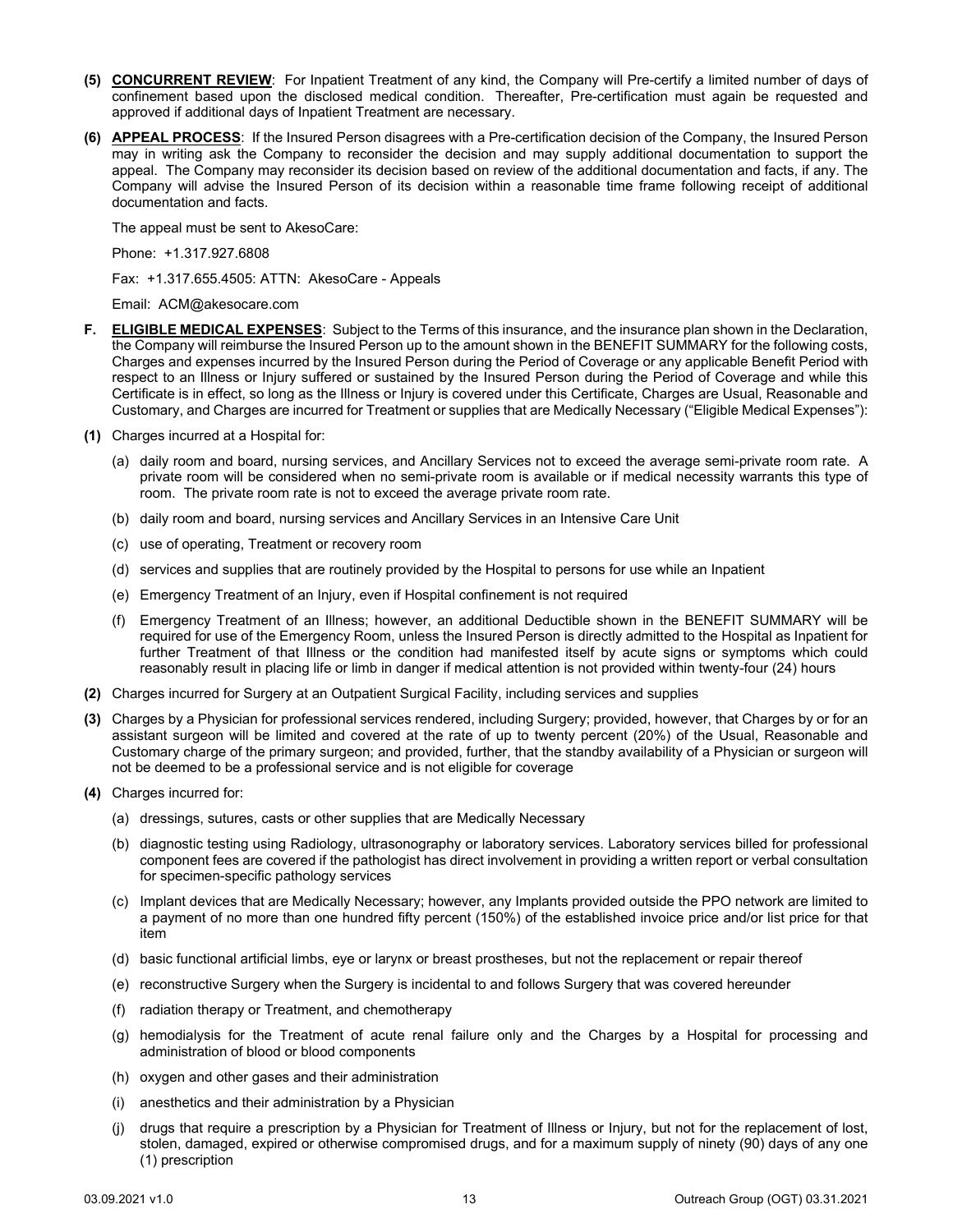- (k) care in a licensed Extended Care Facility upon direct transfer from an acute care Hospital
- (l) Home Nursing Care in bed by a qualified licensed professional, provided by a Home Health Care Agency upon direct transfer from an acute care Hospital
- (m) Emergency Local Ambulance Transport necessarily incurred in connection with:
	- (i) an Injury
	- (ii) an Illness resulting in Hospital confinement as an Inpatient
- (n) Interfacility Ambulance Transfer must be a result of an Inpatient Hospital Admission, Medically Necessary and from one licensed health care Facility to another licensed health care Facility via air or land ambulance
- (o) chiropractic services prescribed by a Physician and performed by a professional chiropractor and necessarily incurred to continue recovery from a covered Injury or covered Illness; services include manipulations, x-rays and laboratory tests ordered by the chiropractor
- (p) physical therapy prescribed by a Physician and performed by a professional physical therapist and necessarily incurred to continue recovery from a covered Injury or covered Illness
- (q) Durable Medical Equipment, as defined herein, deemed to be Medically Necessary
- **(5)** Charges for a Teleconsultation or Virtual Physician Visit
- **(6)** Charges incurred for Treatment at an Urgent Care Clinic
- **(7)** Charges incurred for Treatment at a Walk-in Clinic
- **(8)** Charges for Treatment of an Injury to the foot due to an Accident covered hereunder
- **(9)** Charges for Treatment of an Illness for which foot Surgery is Medically Necessary and determined to be the only appropriate method of Treatment
- **(10)** Charges for Dental Treatment as follows up to the amount shown in the BENEFIT SUMMARY:
	- (a) Charges for Treatment following Traumatic Dental Injury from a covered Accident that resulted in physical Injury to the Insured Person
	- (b) Charges incurred for non-emergency Dental Treatment necessary due to an Accident covered hereunder
- **(11)** Charges for Treatment resulting from COVID-19/SARS-CoV-2
- **(12)** Charges for value-added tax (VAT) or like tax incurred on Eligible Medical Expenses.

#### <span id="page-15-0"></span>**G. ACCIDENTAL DEATH AND DISMEMBERMENT**:

**(1) ACCIDENTAL DEATH**: Subject to the Terms of this insurance, and in the event the Insured Person has an Accident during the Period of Coverage that results in death during the Period of Coverage, the Company will pay an Accidental Death benefit in the amount of the Principal Sum shown in the BENEFIT SUMMARY.

The Insured Person's death must occur within ninety (90) days of the Accident and result, directly and independently of all other causes, from an accidental bodily Injury that is unintended, unexpected and unforeseen. The bodily Injury must be evidenced by a visible contusion or wound, except in the case of accidental drowning. The bodily Injury must be the sole cause of death. The Company will pay the benefit owed upon proper application therefor, in the following order:

- (a) to the beneficiary designated in writing by the Insured Person
- (b) to the Insured Person's closest surviving Relative
- (c) the Insured Person's estate
- (d) to a claimant entitled to payment under applicable small estate affidavit laws.
- **(2) DISMEMBERMENT**: Subject to the Terms of this insurance and if the Insured Person has an Accident during the Period of Coverage which results in a loss identified in the BENEFIT SUMMARY within ninety (90) days from the date of the Accident and during the Period of Coverage, the Company will reimburse the Insured Person the applicable loss/dismemberment shown in the BENEFIT SUMMARY.

The maximum benefit payable for all dismemberments or losses resulting from any one (1) Accident or Injury shall not exceed the Principal Sum shown in the BENEFIT SUMMARY for Accidental Death.

The loss of a hand or foot means the complete severance at or above the wrist or ankle joint. The loss of sight means the entire and irrecoverable loss of sight. The Insured Person's dismemberment must result, directly and independently of all other causes, from an accidental bodily Injury which is unintended, unexpected, and unforeseen. The bodily Injury must be evidenced by a visible contusion or wound. The bodily Injury must be the sole cause of dismemberment.

<span id="page-15-1"></span>**H. BENEFIT PERIOD**: Subject to the applicable Deductible and Coinsurance and the various limits and sub-limits set forth in the BENEFIT SUMMARY, and the Terms of this insurance, if a covered Injury or Illness requires Continuing Treatment after the expiration of the Period of Coverage, the Insured Person may receive benefits for the covered Injury or Illness for the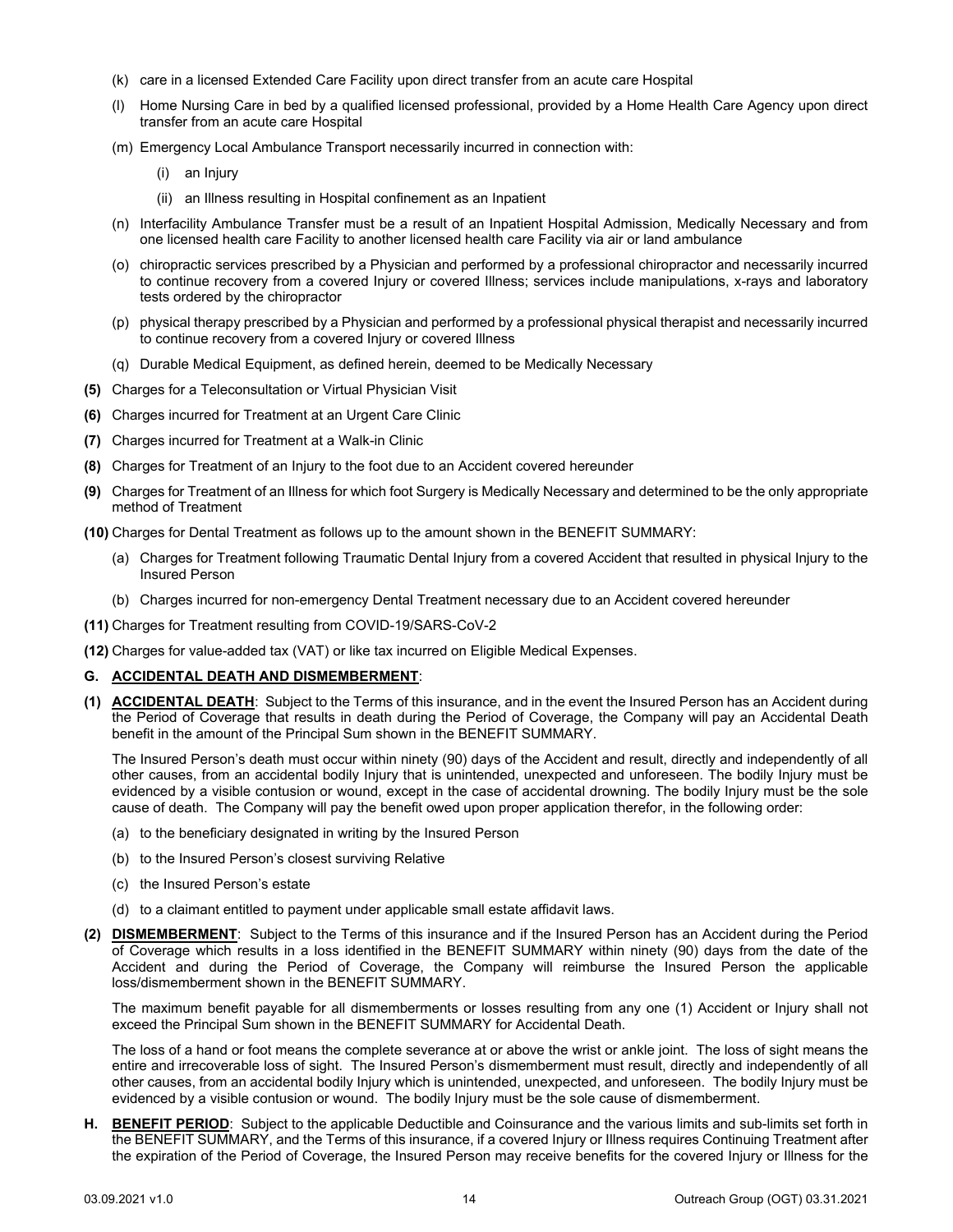shorter of the duration of Continuing Treatment or three (3) months from the first day Treatment began for the covered Injury or Illness during the Period of Coverage, subject to all of the following conditions:

- **(1)** the Injury or Illness must have occurred while outside the Insured Person's Country of Residence
- **(2)** the Insured Person began Treatment for the covered Injury or Illness during the Period of Coverage
- <span id="page-16-0"></span>**I. COMMON CARRIER ACCIDENTAL DEATH**: Subject to the Terms of this insurance, including the EXCLUSIONS provision, and in the event of an Unexpected death of an Insured Person during the Period of Coverage as a result of an Accident that occurred during the Period of Coverage and while the Insured Person was traveling on a Common Carrier, the Company will reimburse a Common Carrier Accidental Death benefit up to the amount shown in the BENEFIT SUMMARY provided, however, that such Common Carrier Accidental Death benefits shall not exceed the maximum amount shown in the BENEFIT SUMMARY per Family involved in the same Accident.
- **(1)** The Company will pay the benefit owed, upon proper application therefor, in the following order:
	- (a) to the beneficiary designated in writing by the Insured Person
	- (b) to the Insured Person's closest surviving Relative
	- (c) the Insured Person's estate
	- (d) to a claimant entitled to payment under applicable small estate affidavit laws.
- <span id="page-16-1"></span>**J. EMERGENCY HOSPITAL ADMISSION DIRECT TRANSFER FROM EMERGENCY MEDICAL EVACUATION**: The Insured person shall be eligible for benefits, as shown in the BENEFIT SUMMARY, for Emergency Hospital admission directly following an Emergency Medical Evacuation of an Insured Person under the following Terms and conditions:
	- (a) the Insured Person must have met all of the requirements for, and been transported by, Emergency Medical Evacuation under a Master Services Agreement governing services provided to the Participating Organization or any Insured Person
	- (b) the Insured Person shall be entitled to benefits up to the Maximum Limit shown in the BENEFIT SUMMARY for Emergency Hospital admission subsequent to the approved Emergency Medical Evacuation
	- (c) if the Emergency Medical Evacuation of the Insured Person was approved based upon fraud or misrepresentation by the Insured Person or his/her representative, then the Company shall be entitled to recover from the Insured Person all amounts paid for Emergency Medical Evacuation, Hospital admission, Treatment and any and all other expenses or costs directly or indirectly caused by the fraud or misrepresentation
	- (d) the benefit for Emergency Hospital admission directly following an approved Emergency Medical Evacuation is only available where the Illness or Injury is not otherwise eligible for benefits under any other provision of this insurance, and the Maximum Limit of this benefit is not in addition to any other Maximum Limit for any other covered Illness or Injury, including but not limited to the Sudden and Unexpected Reoccurrence of a Pre-existing Condition Maximum Limit
	- (e) this benefit is secondary to all other insurance coverage, as provided in the OTHER INSURANCE provision of this Insurance, and is also subject to the Terms and conditions of the SUBROGATION CLAUSE of this Insurance.
- <span id="page-16-2"></span>**K. HOSPITAL INDEMNITY**: Subject to the Terms of this insurance and in the event the Insured Person has been Hospitalized in a Facility outside the Country of Residence and the United States, during the Period of Coverage, the Company will pay the Insured Person the amount shown in the BENEFIT SUMMARY for each overnight Hospitalization as an Inpatient, so long as the Treatment received during the overnight Hospitalization is considered to be an Eligible Medical Expense.
- <span id="page-16-3"></span>**IDENTITY THEFT:** Subject to the Terms of this insurance and in the event the Insured Person's identity is stolen, the Company will reimburse the Insured Person the Reasonable and Customary costs incurred by the Insured Person up to the amount shown in the BENEFIT SUMMARY for:
- **(1)** re-filing loan or other credit applications that are rejected solely as a result of the Insured Person's stolen identity
- **(2)** notarization of legal documents
- **(3)** long distance telephone calls and postage incurred solely as a result of necessary reporting of the Insured Person's stolen identity
- **(4)** amending and/or rectifying records as a result of the Insured Person's stolen identity
- **(5)** up to three (3) credit reports obtained within one (1) year of the Insured Person's knowledge of the stolen identity
- **(6)** stop payment orders placed on missing or unauthorized checks as a result of the Insured Person's stolen identity.
- <span id="page-16-4"></span>**M. INCIDENTAL TRIP COVERAGE**: As an accommodation and supplemental benefit, the Insured Person will be covered under this insurance during incidental return trips to his/her Country of Residence to fourteen (14) days during the Period of Coverage, beginning with the date the Insured Person first arrives back in his/her Country of Residence, provided that:
- **(1)** The Insured Person has departed his/her Country of Residence prior to any Incidental Trip
- **(2)** The Insured Person has timely paid applicable Premium for at least thirty (30) days of continuous coverage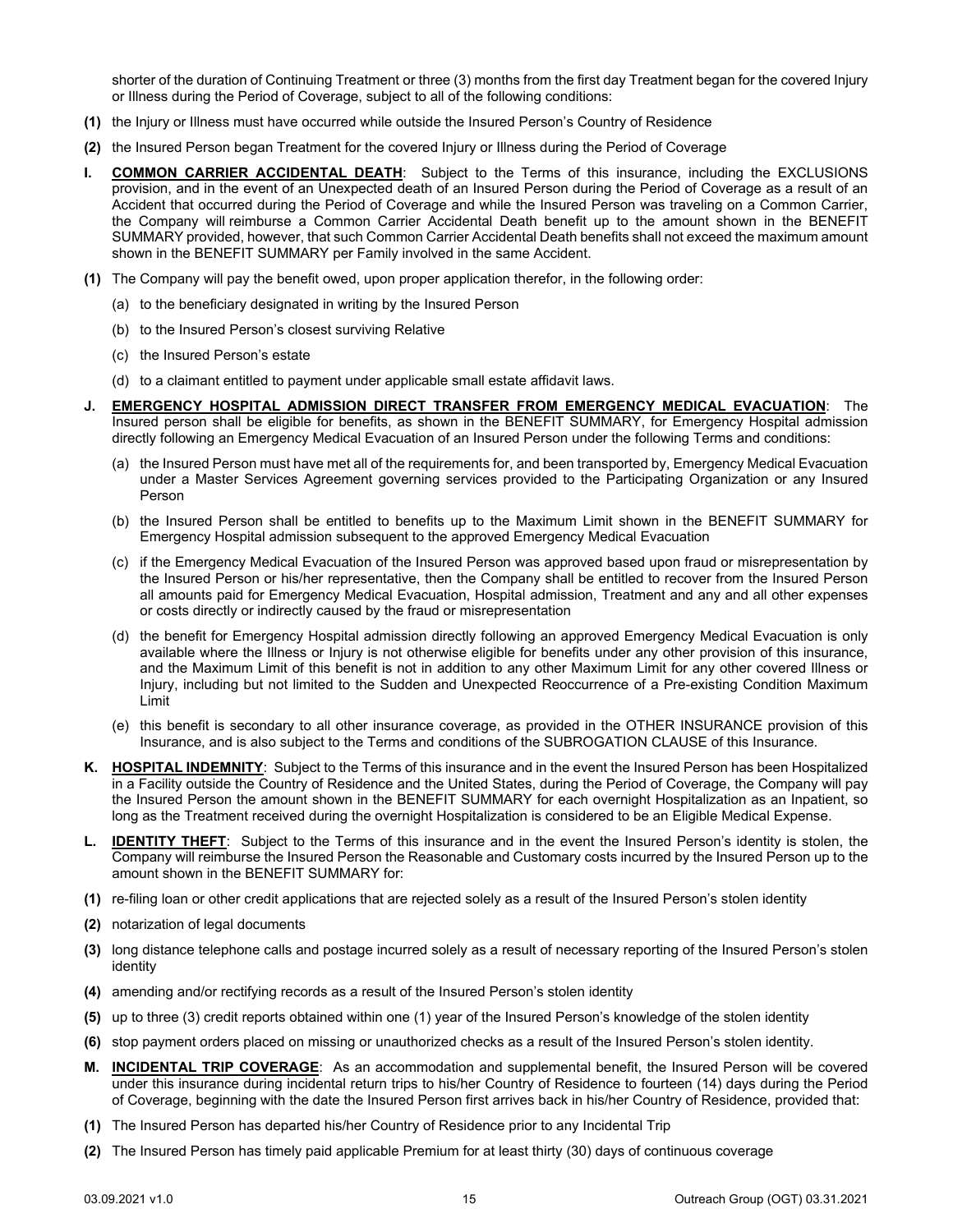- **(3)** The intention or purpose of the Insured Person's return trip to the Country of Residence is not to receive Treatment for an Illness or Injury incurred or sustained while traveling outside of his/her Country of Residence
- **(4)** The Insured Person's return trip to the Country of Residence does not result in receiving Treatment for an Illness or Injury incurred or sustained while traveling outside of his/her Country of Residence.
- <span id="page-17-0"></span>**N. LOST LUGGAGE**: Subject to Terms of this insurance and the limits set forth in the BENEFIT SUMMARY, the Company will reimburse the Insured Person for the cost of lost Checked Luggage when such Luggage was permanently lost in transit by a Common Carrier during the Period of Coverage, subject to the following conditions:
- **(1)** the Insured Person must submit to the Company a copy of the Common Carrier's claim form and such other documentation as the Company may reasonably require proof that the Insured Person's Luggage was permanently lost
- **(2)** the Common Carrier must first reimburse the Insured Person the full amount that it is legally required to pay for lost Checked Luggage, and proof of such reimbursement shall be provided to the Company by the Insured Person. Lost Luggage benefits under this insurance will be provided only if and to the extent the amount of the Insured Person's loss suffered as a result of Lost Luggage exceeds any such reimbursement by the Common Carrier.
- <span id="page-17-1"></span>**O. NATURAL DISASTER**: Subject to the Terms of this insurance and in the event of a Natural Disaster that occurred during the Period of Coverage, the Company will reimburse the Insured Person up to the amount shown in the BENEFIT SUMMARY if the Insured Person is displaced from scheduled, paid accommodations due to an evacuation before a forecasted Natural Disaster or following a Natural Disaster. The evacuation must have been ordered and mandated by the governmental authorities having jurisdiction over the location of the predicted or actual Natural Disaster.
- <span id="page-17-2"></span>**P. PUBLIC HEALTH EMERGENCY**: Subject to all other Terms of this insurance, in the event of a Public Health Emergency of International Concern, Epidemic, Pandemic, other disease outbreak, or Natural Disaster, that may affect an Insured Person's health, the Company will cover an Illness or Injury incurred during the Period of Coverage and caused by the Public Health Emergency of International Concern, Epidemic, Pandemic, other disease outbreak, or Natural Disaster when, prior to the issuance of a Travel Warning for the Destination Country or a Global Travel Warning:
- **(1)** the Effective Date of Coverage has occurred; and
- **(2)** the Insured Person has arrived in the Destination Country or Affected Area.

In the event that the applicable Travel Warning is removed for the Destination Country or Affected Area, coverage for an Illness or Injury incurred during the Period of Coverage after the Travel Warning is removed, which was caused by the Public Health Emergency of International Concern, Epidemic, Pandemic, other disease outbreak, or Natural Disaster will be considered by the Company the same as any other Illness or Injury, subject to all other Terms and conditions of this insurance.

Notwithstanding the above provisions of this section PUBLIC HEALTH EMERGENCY, COVID-19/SARS-CoV-2 shall be considered by the Company the same as any other Illness or Injury, subject to all other Terms and conditions of this insurance.

#### <span id="page-17-3"></span>**Q. SUDDEN AND UNEXPECTED REOCCURRENCE OF PRE-EXISTING CONDITIONS**:

- **(1)** Subject to the Terms of this insurance and the CONDITIONS AND RESTRICTIONS set forth below and in the event the Insured Person suffers or experiences an Unexpected reoccurrence of a known or unknown Pre-existing Condition during the Period of Coverage for which immediate Treatment is essential and necessary to stabilize the Pre-existing Condition, the Insured Person will be reimbursed up to the amount shown in the BENEFIT SUMMARY for Eligible Medical Expenses incurred during the Period of Coverage with respect to the Unexpected reoccurrence of the Pre-existing Condition.
- **(2) CONDITIONS AND RESTRICTIONS**: To be eligible for benefits for an Unexpected reoccurrence of a Pre-existing Condition, the Insured Person must be in compliance with the following conditions and restrictions. At the time of the Unexpected recurrence of the Pre-existing Condition:
	- (a) The Insured Person must not be traveling against or in disregard of the recommendations, established Treatment programs, or medical advice of a Physician or other healthcare provider
	- (b) The Insured Person must not be traveling with the intent or purpose to seek or obtain Treatment for the Pre-existing **Condition**
	- (c) The Insured Person must not be traveling during a period of time when the Insured Person is preparing or waiting for, involved in, or undertaking a new, changed or modified Treatment program with respect to the Pre-existing Condition, and is not traveling subsequent to any such new, changed or modified Treatment program having been advised or recommended, and no new, changed, or modified Treatment program or medication will be recommended in the foreseeable future
	- (d) The Pre-existing Condition must have been stabilized for at least thirty (30) days prior to the Effective Date without change in Treatment
	- (e) The Insured Person must be traveling outside the Country of Residence.

In addition, in order to qualify for the higher coverage limit for Insured Persons with a Primary Health Plan the following must apply: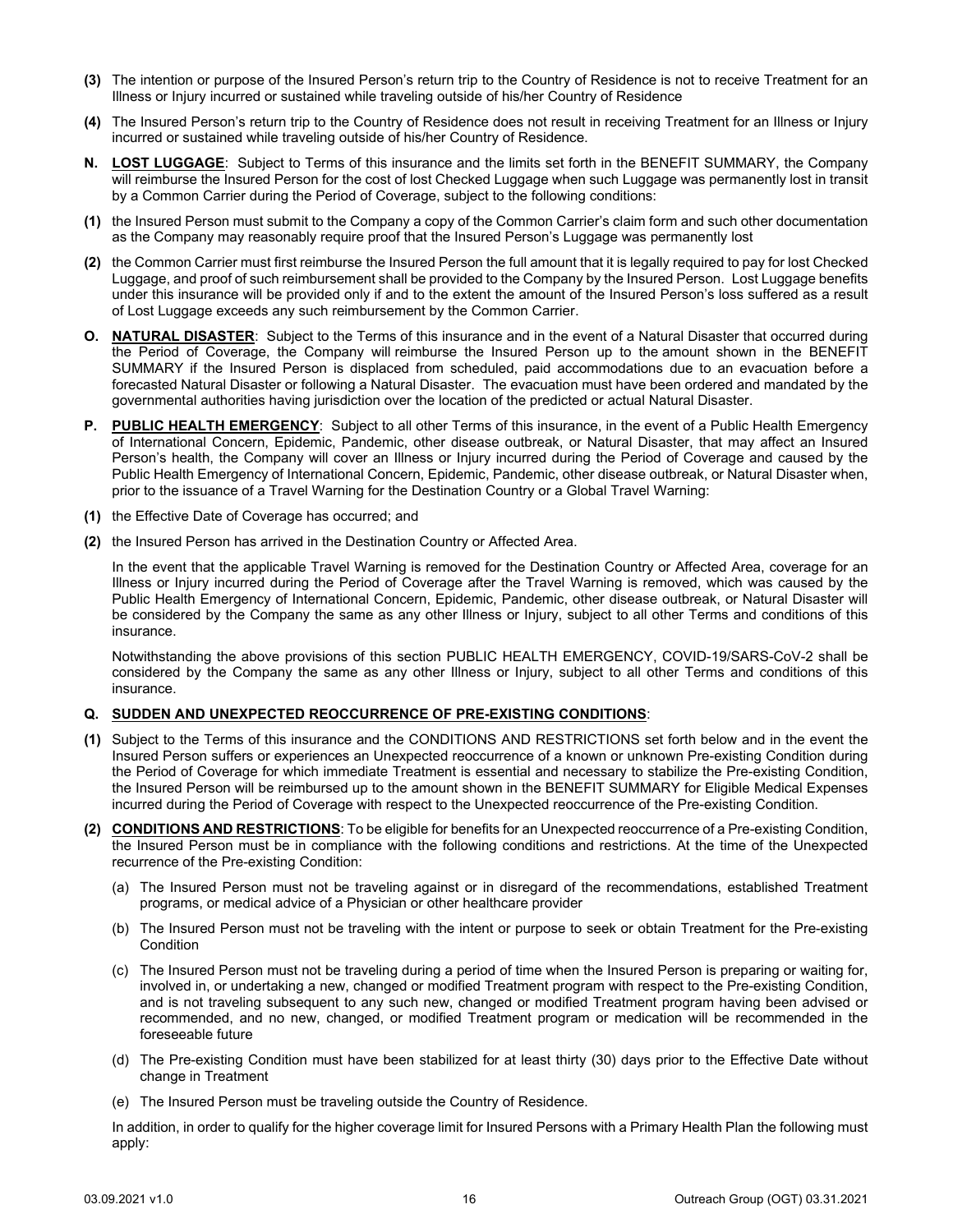- (a) The Primary Health Plan must have been in effect prior to the Effective Date of Coverage and must remain in force during the entire Period of Coverage
- (b) The Pre-existing Condition must be covered under the Primary Health Plan.

If these two (2) requirements cannot be substantiated at the time of claim, the benefits under this provision will be limited to the amount shown in the BENEFIT SUMMARY

- <span id="page-18-0"></span>**R. TRIP INTERRUPTION**: Subject to the Terms of this insurance and in the event of the Unexpected death of a Relative of the Insured Person, or in the event the Insured Person's trip or travel plans must be cancelled or interrupted as a result of a break-in or substantial destruction due to a fire or Natural Disaster of the Insured Person's principal residence in his/her Country of Residence, the Company will reimburse the Insured Person's actual expense up to the amount shown in the BENEFIT SUMMARY for the costs of a one-way commercial airline or ground transportation ticket of the same class as the unused travel ticket to transport the Insured Person from the International airport nearest to where the Insured Person was located at the time of learning of such death or destruction to the International airport nearest to (1) the location of the Relative's funeral or place of burial, or (2) the Insured Person's destroyed principal residence; subject to the following conditions and limitations:
- **(1)** the Insured Person must be outside of his/her Country of Residence at the time of the Unexpected death of the Relative or the substantial destruction of the principal residence
- **(2)** the Unexpected death of the Relative or the substantial destruction of the residence must have occurred during the Period of Coverage and was not caused by, due to, or a result of negligence or willful misconduct by the Insured Person
- **(3)** the Company will deduct from any Trip Interruption benefits payable hereunder the value of any unused, return tickets held by the Insured Person at the time of the event. The Insured Person must promptly undertake all necessary actions to apply for and receive credit for any unused tickets.

The Company will not provide any benefits, reimbursements or coverages for any of the costs or expenses incurred by the Insured Person for a return trip, if any, to the location of the Insured Person at the time of learning of such death or destruction.

- <span id="page-18-1"></span>**S. EXCLUSIONS**: Except as expressly provided for in the BENEFIT SUMMARY, all Charges, costs, expenses and/or claims incurred by the Insured Person, and any claim for death or dismemberment benefits, and directly or indirectly relating to or arising or resulting from or in connection with any of the following acts, omissions, events, conditions, Charges, consequences, claims, Treatment (including diagnoses, consultations, tests, examinations and evaluations related thereto), services and/or supplies are expressly excluded from coverage under this insurance, and the Company shall provide no benefits or reimbursements and shall have no liability or obligation for any coverage thereof or therefor:
- **(1) ECONOMIC SANCTIONS**: Notwithstanding any other Terms under this insurance, the Company shall not provide coverage or make any payments or provide any service or benefit to any Insured Person, beneficiary, or third party who may have any rights under this insurance to the extent that such coverage, payment, service, or benefit would violate any sanction, prohibition or restriction under United Nations resolutions or the trade or economic sanctions, laws, or regulations of the European Union, United Kingdom or the United States of America.
- **(2) WAR; MILITARY ACTION**: The Company shall not be liable for and will not provide coverage or benefits for any claim or Charges incurred with respect to any Illness, Injury, death and dismemberment, or other consequence, whether directly or indirectly, proximately or remotely occasioned by, contributed to by, or traceable to or arising or incurred in connection with or as a result of any of the following acts or occurrences:
	- (a) war, invasion, act of foreign enemy hostilities, warlike operations (whether war be declared or not), or civil war
	- (b) mutiny, riot, strike, military or popular uprising, insurrection, rebellion, revolution, military or usurped power
	- (c) any act of any person acting on behalf of or in connection with any organization with activities directed towards the overthrow by force of the Government de jure or de facto or to the influencing of it by violence of any type
	- (d) martial law or state of siege or any events or causes which determine the proclamation or maintenance of martial law or state of siege
	- (e) any use of radiological, chemical, nuclear or biological weapons or any other radiological, chemical, nuclear or biological events of any type (including in connection with an act of Terrorism).

Any claim, Charges, Illness, Injury or other consequence happening or arising during the existence of abnormal conditions (whether physical or otherwise), whether or not directly or indirectly, proximately or remotely occasioned by, or contributed to by, traceable to, or arising in connection with, any of the said occurrences shall be deemed and considered to be consequences for which the Company shall not be liable under the Master Policy or this Certificate, except to the extent that the Insured Person shall prove that such claim, Charges, Illness, Injury or other consequence happened independently of the existence of such abnormal conditions and/or occurrences.

**(3) TERRORISM**: The Company shall not be liable for and will not provide coverage or benefits in excess of the amount shown in the BENEFIT SUMMARY for any claim or Charges, Illness, Injury or other consequence, whether directly or indirectly, proximately or remotely occasioned by, contributed to by, or traceable to or arising in connection with any act of Terrorism. Further, the Company shall not be liable for and will not provide any coverage or benefits for any claim, Charges,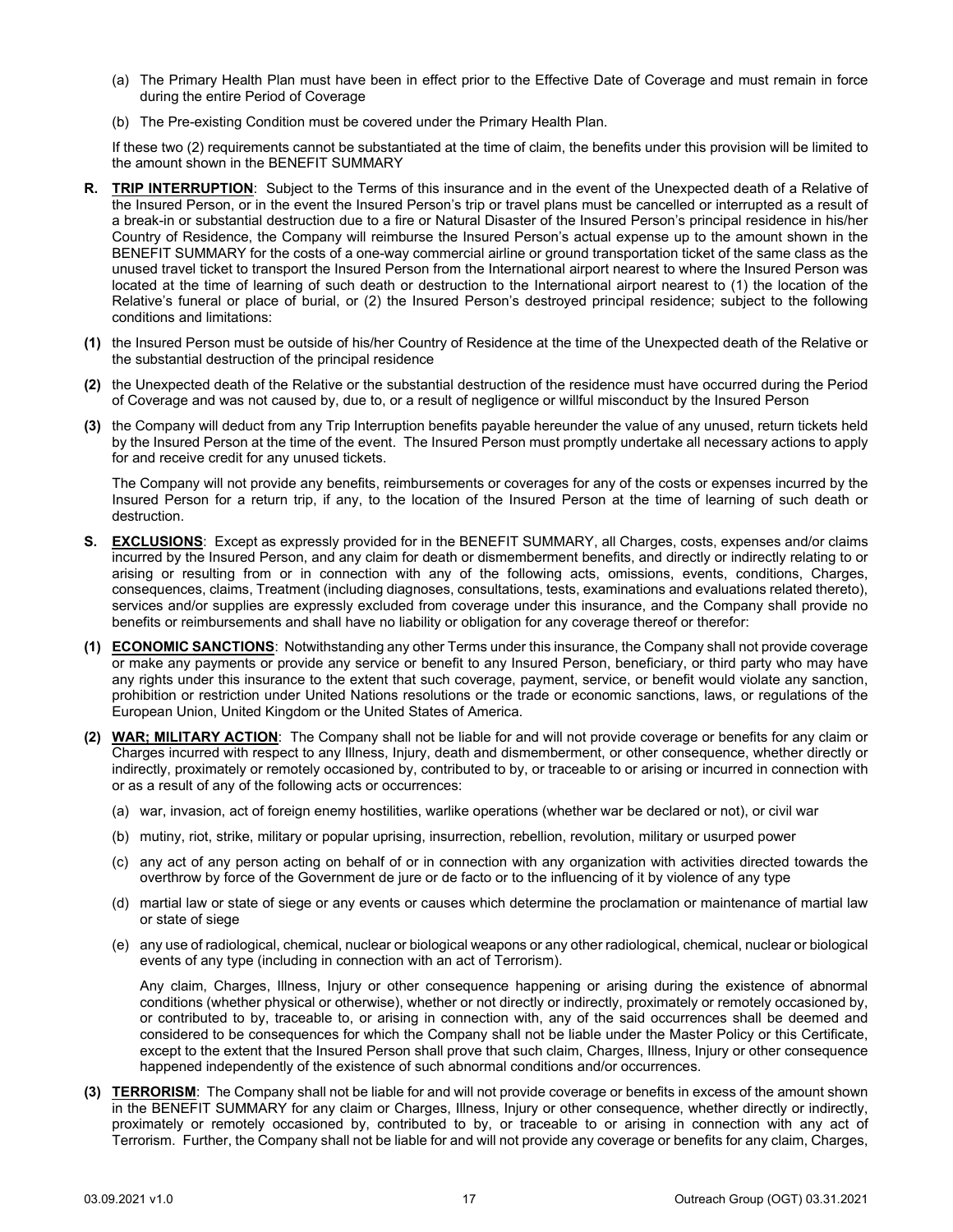Illness, Injury or other consequence, whether directly or indirectly, proximately or remotely occasioned by, contributed to by, or traceable to or arising in connection with the following:

- (a) the Insured Person's active and voluntary planning or coordination of or participation in any act of Terrorism
- (b) any act of Terrorism that takes place in a location, post, area, territory or country for which a Travel Warning or Emergency Travel Advisory was issued or in effect on or within six (6) months prior to the Insured Person's date of arrival in said location, post, area, territory or country
- (c) any act of Terrorism that takes place in a location, post, area, territory or country for which a Travel Warning or Emergency Travel Advisory becomes effective or is in effect on or after the Insured Person's date of arrival in said location, post, area, territory or country, and the Insured Person unreasonably fails or refuses to heed such warning and thereafter remains in said location, post, area, territory or country.
- **(4) PRE-EXISTING CONDITIONS**: Charges resulting directly or indirectly from or relating to any Pre-existing Condition are excluded from coverage under this insurance except and unless the Charges resulted directly from an Sudden and Unexpected Reoccurrence of a Pre-existing Condition, in which case the Charges will be covered only according to the Terms of the SUDDEN AND UNEXPECTED REOCCURRENCE OF PRE-EXISTING CONDITIONS provision.
- **(5) MATERNITY AND NEWBORN CARE**: Charges for pre-natal care, delivery, post-natal care, and care of Newborns, including complications of Pregnancy, miscarriage, complications of delivery and/or of Newborns are excluded from this insurance.
- **(6) MENTAL OR NERVOUS DISORDERS**: Charges for Treatment of Mental or Nervous Disorders are excluded from coverage under this insurance.
- **(7) PREVENTATIVE CARE**: Charges for Routine Physical Examinations and immunizations are excluded from coverage under this insurance.
- **(8)** Charges for any Treatment or supplies that are:
	- (a) not incurred, obtained or received by an Insured Person during the Period of Coverage
	- (b) not presented to the Company for payment by way of a completed Proof of Claim within one hundred eighty (180) days from the date such Charges are incurred
	- (c) not administered or ordered by a Physician
	- (d) not Medically Necessary for the diagnosis, care or Treatment of the physical condition involved. This also applies when and if they are prescribed, recommended or approved by the attending Physician
	- (e) provided at no cost to the Insured Person or for which the Insured Person is not otherwise liable
	- (f) in excess of Usual, Reasonable and Customary
	- (g) related to Hospice Care
	- (h) incurred by an Insured Person who was HIV + on or before the Initial Effective Date of this insurance, whether or not the Insured Person had knowledge of his/her HIV status prior to the Effective Date, and whether or not the Charges are incurred in relation to or as a result of said status. This exclusion includes Charges for any Treatment or supplies relating to or arising or resulting directly or indirectly from HIV, AIDS virus, AIDS related Illness, ARC Syndrome, AIDS and/or any other Illness arising or resulting from any complications or consequences of any of the foregoing conditions
	- (i) provided by or at the direction or recommendation of a chiropractor, unless ordered in advance by a Physician
	- (j) performed or provided by a Relative of the Insured Person
	- (k) not expressly included in the ELIGIBLE MEDICAL EXPENSES provision
	- (l) provided by a person who resides or has resided with the Insured Person or in the Insured Person's home
	- (m) required or recommended as a result of complications or consequences arising from or related to any Treatment, Illness, Injury, or supply received prior to coverage under this insurance or that is excluded from coverage or which is otherwise not covered under this insurance
	- (n) for Congenital Disorders and conditions arising out of or resulting therefrom
- **(9)** Charges incurred for failure to keep a scheduled appointment
- **(10)** Telehealth or Telemedicine services not considered Medically Necessary as determined by the Company under the plan
- **(11)** Charges incurred for Surgeries, Treatment or supplies which are Investigational, Experimental and for research purposes
- **(12)** Charges incurred related to genetic medicine, genetic testing, surveillance testing and/or wellness screening procedures for genetically predisposed conditions indicated by genetic medicine or genetic testing, including, but not limited to amniocentesis, genetic screening, risk assessment, preventive and prophylactic surgeries recommended by genetic testing, and/or any procedures used to determine genetic pre-disposition, provide genetic counseling, or administration of gene therapy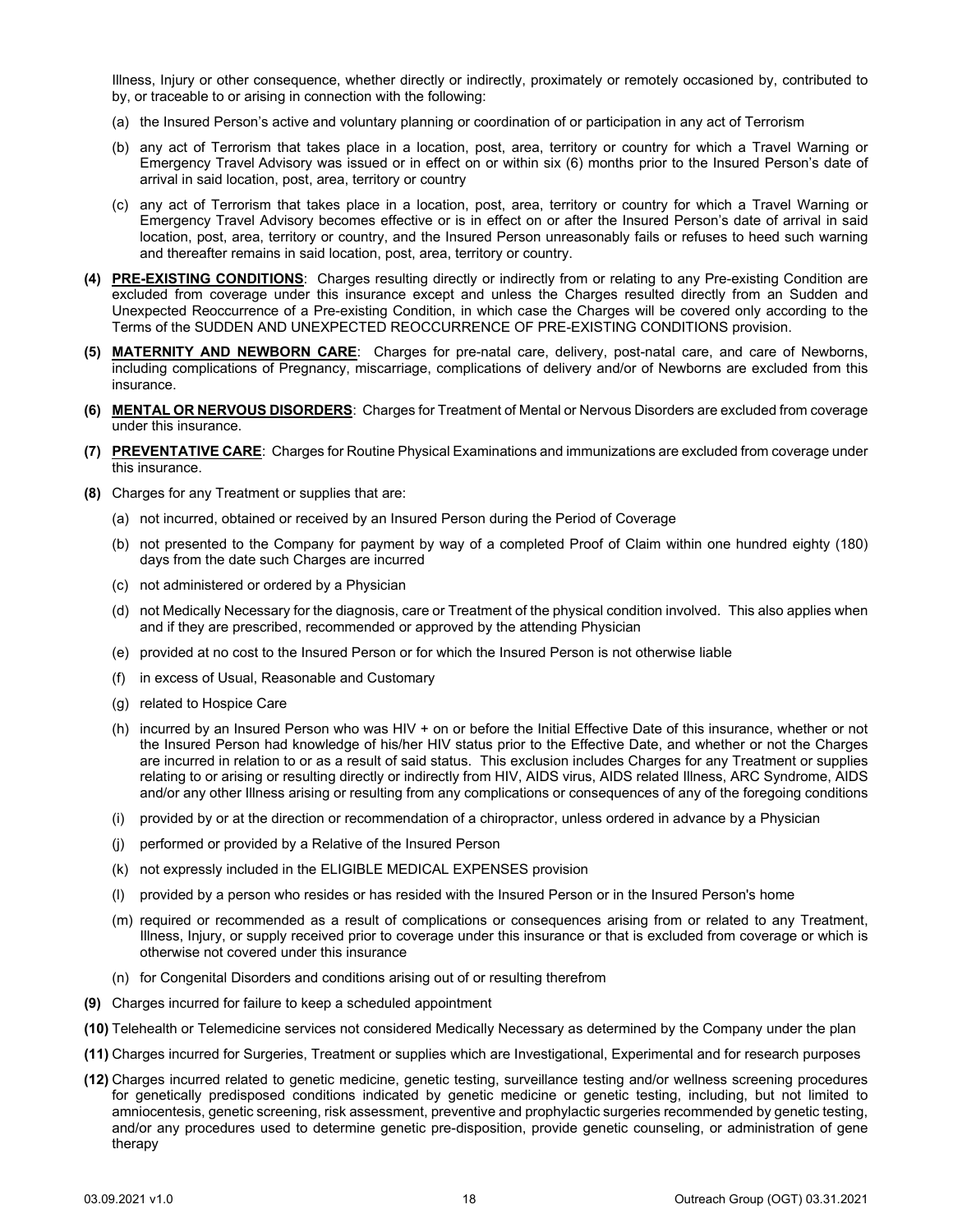- **(13)** Charges incurred for testing that attempts to measure aspects of an Insured Person's mental ability, intelligence, aptitude, personality and stress management. Such testing may include but is not limited to psychometric, behavioral and educational testing
- **(14)** Charges incurred for Custodial Care
- **(15)** Charges incurred for Educational or Rehabilitative Care that specifically relates to training or retraining an Insured Person to function in a normal or near-normal manner. Such care may include but is not limited to job or vocational training, counseling, occupational therapy and speech therapy
- **(16)** Charges for weight modification or any Inpatient, Outpatient, Surgical or other Treatment of obesity (including without limitation morbid obesity), including without limitation wiring of the teeth and all forms or procedures of bariatric Surgery by whatever name called, or reversal thereof, including without limitation intestinal bypass, gastric bypass, gastric banding, vertical banded gastroplasty, biliopancreatic diversion, duodenal switch, or stomach reduction or stapling
- **(17)** Charges for modification of the physical body in order to change or improve or attempt to change or improve the physical appearance or psychological, mental or emotional well-being of the Insured Person (such as but not limited to sex-change Surgery or Surgery relating to sexual performance or enhancement thereof)
- **(18)** Charges or Treatment for cosmetic or aesthetic reasons, except for reconstructive Surgery when such Surgery is Medically Necessary and is directly related to and follows a Surgery which was covered under this insurance
- **(19)** elective Surgery or Treatment of any kind
- **(20)** Charges incurred for any Treatment or supply that either promotes or prevents or attempts to promote or prevent conception, insemination (natural or otherwise) or birth, including but not limited to: artificial insemination; oral contraceptives; Treatment for infertility or impotency; vasectomy; reversal of vasectomy; sterilization; reversal of sterilization; surrogacy or abortion
- **(21)** Charges incurred for any Treatment or supply that either promotes, enhances or corrects or attempts to promote, enhance or correct impotency or sexual dysfunction
- **(22)** any Illness or Injury sustained while taking part in, practicing or training for: Amateur Athletics; Professional Athletics; or athletic activities that are sponsored by any Governing Body or Authority including but not limited to the National Collegiate Athletic Association, any other collegiate sanctioning or Governing Body or the International Olympic Committee
- **(23)** any Illness or Injury sustained while taking part in activities designated as Adventure Sports, which are limited to the following: abseiling; BMX; bobsledding; bungee jumping; canyoning; caving; hot air ballooning; jungle zip lining; parachuting; paragliding; parascending; rappelling; skydiving; spelunking; wildlife safaris; and windsurfing
- **(24)** any Illness or Injury sustained while taking part in activities designated as Extreme Sports, which include but are in no way limited to the following (and include any combination or derivative of the following): BASE jumping; cave diving; cliff diving; downhill mountain biking and racing; extreme skiing; freediving; free flying; free running; free skiing; freestyle scootering; gliding; heli-skiing; ice canoeing; ice climbing; kitesurfing; mixed martial arts; motocross; motorcycle racing; motor rally; mountaineering above elevation of 4500 meters from ground level; parkour; piloting a commercial or non-commercial aircraft; powerbocking; scuba diving or sub aqua pursuits below a depth of 50 meters; snowmobile racing; truck racing; whitewater kayaking or whitewater rafting Class VI and higher difficulty; and wingsuit flying
- **(25)** any Illness or Injury sustained while taking part in snow skiing, snowboarding or snowmobiling where the Insured Person is in violation of applicable laws, rules or regulations of a ski resort, out of bounds or in unmarked or unpatrolled areas
- **(26)** any Illness or Injury sustained while taking part in backcountry skiing
- **(27)** any Illness or Injury sustained while taking part in skiing off-piste
- **(28)** any Illness or Injury sustained while taking part in Collision Sports
- **(29)** any Illness or Injury sustained while taking part in athletic or recreational activities where the Insured Person is not physically or medically fit or does not hold the necessary qualifications to engage in said activities
- **(30)** any Illness or Injury sustained while participating in any sporting, recreational or adventure activity where such activity is undertaken against the advice or direction of any local authority or any qualified instructor or contrary to the rules, recommendations and procedures of a recognized Governing Body for the sport or activity
- **(31)** any Illness or Injury sustained while participating in any activity where such activity is undertaken in disregard of or against the recommendations, Treatment programs, or medical advice of a Physician or other healthcare provider
- **(32)** any Injury or Illness sustained as a result of being under the influence of or due wholly or partly to the effects of alcohol, liquor, intoxicating substance, narcotics or drugs other than drugs taken in accordance with Treatment prescribed and directed by a Physician but not for the Treatment of Substance Abuse
- **(33)** any Injury or Illness sustained while operating a moving vehicle after consumption of intoxicating liquor or drugs in excess of the applicable blood/alcohol legal limit, other than drugs taken in accordance with Treatment prescribed and directed by a Physician. For purposes of this exclusion, "vehicle" shall include motorized devices regardless of whether or not a driver or operator license is required (including watercraft and aircraft) and non-motorized bicycles and scooters for which no permit or license is required
- **(34)** any willfully Self-inflicted Injury or Illness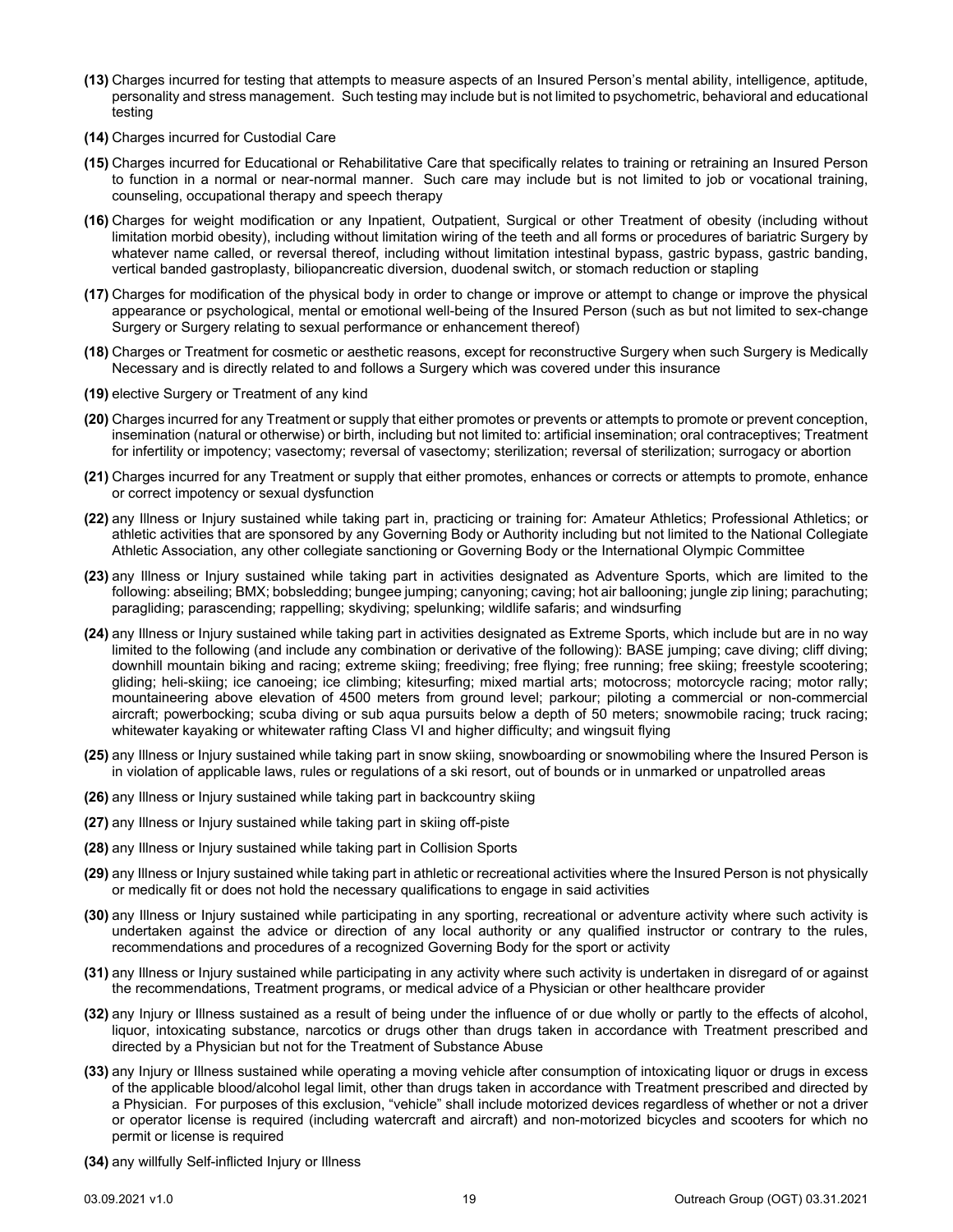- **(35)** any sexually transmitted or venereal disease
- **(36)** any testing for the following when not Medically Necessary: HIV, seropositivity to the AIDS virus, AIDS-related Illnesses, ARC Syndrome, AIDS
- **(37)** any Illness or Injury resulting from or occurring during the commission of a violation of law by the Insured Person, including, without limitation, the engaging in an illegal occupation or act, but excluding minor traffic violations
- **(38)** any Substance Abuse
- **(39)** biofeedback, acupuncture, music, occupational, recreational, sleep, speech, or vocational therapy
- **(40)** orthoptics, visual therapy or visual eye training
- **(41)** any non-surgical Illness or Treatment of the feet, including without limitation: orthopedic shoes; orthopedic prescription devices to be attached to or placed in shoes; Treatment of weak, strained, flat, unstable or unbalanced feet; metatarsalgia, bone spurs, hammer toes or bunions; and any Treatment or supplies for corns, calluses or toenails; except as otherwise expressly set forth
- **(42)** hair loss, including without limitation wigs, hair transplants or any drug that promises to promote hair growth, whether or not prescribed by a Physician
- **(43)** any sleep disorder, including without limitation sleep apnea
- **(44)** any exercise and/or fitness program or equipment, whether or not prescribed or recommended by a Physician
- **(45)** any exposure to any non-medical nuclear or atomic radiation, and/or radioactive material(s)
- **(46)** any organ or tissue or other transplant or related services, Treatment or supplies
- **(47)** any artificial or mechanical devices designed to replace human organs temporarily or permanently after termination of Inpatient status
- **(48)** any efforts to keep a donor alive for a transplant procedure
- **(49)** any Illness or Injury incurred in the Destination Country, Affected Area or Country of Residence as a result of a Public Health Emergency of International Concern, Epidemic, Pandemic, other disease outbreak, or Natural Disaster, that may affect an Insured Person's health, unless coverage is expressly provided under the PUBLIC HEALTH EMERGENCY provision of this insurance

This exclusion DOES NOT apply to Charges resulting from COVID-19/SARS-CoV-2.

- **(50)** Charges incurred for eyeglasses, contact lenses, hearing aids or hearing implants and Charges for any Treatment, supply, examination or fitting related to these devices, or for eye refraction for any reason
- **(51)** Charges incurred for eye Surgery, such as but not limited to radial keratotomy, when the primary purpose is to correct or attempt to correct nearsightedness, farsightedness, or astigmatism
- **(52)** Charges incurred for Treatment or supplies for temporomandibular joint (TMJ) including but not limited to TMJ syndrome, craniomandibular syndrome, chronic TMJ pain, orthognathic Surgery, Le-Fort Surgery or splints
- **(53)** Charges incurred in the Insured Person's Country of Residence, except as otherwise expressly provided for in this insurance
- **(54)** Charges incurred within the United States, except as otherwise expressly provided for hereunder
- **(55)** Charges incurred for any travel, meals, transportation and/or accommodations, except as otherwise expressly provided for in this insurance
- **(56)** Charges or expenses incurred for nonprescription drugs, medicines, vitamins, food extracts, or nutritional supplements; IV vitamin or herbal therapy; drugs or medicines not approved by the United States Food and Drug Administration (FDA) or which are considered "off-label" drug use; and for drugs or medicines not prescribed by a Physician
- **(57)** any Treatment for an Illness or Injury requiring an unapproved U.S. Food and Drug Administration (FDA) medical product, services, Surgery, Surgical Procedure, prescription medication, drug, biological product, Durable Medical Equipment (DME) or device when an Emergency Use Authorization (EUA) is in place issued by the U.S. Food and Drug Administration (FDA)
- **(58)** Charges incurred at a Hospital or Facility when the Insured Person checks himself or herself out Against Medical Advice of their Physician and leaves before reaching a Medically Necessary specified endpoint of Treatment
- **(59)** Charges incurred for the Worsening of an Illness or Injury after the Insured Person left a Hospital or Facility Against Medical Advice or was a Discharge Against Medical Advice
- **(60)** any infection of the urinary tract (including, without limitation, infection of the kidney, ureter, bladder, prostate or urethra) and any complication, medical condition or other Illness directly or indirectly arising therefrom, that occurs within ninety (90) days of the Effective Date of this Insurance and that requires Treatment of the Insured Person in a Hospital as an Inpatient
- **(61)** Charges and all costs related to or arising from or in connection with all trips to the Destination Country undertaken for the purpose of securing medical Treatment or supplies
- **(62)** Charges incurred for Dental Treatment, except as specifically provided for hereunder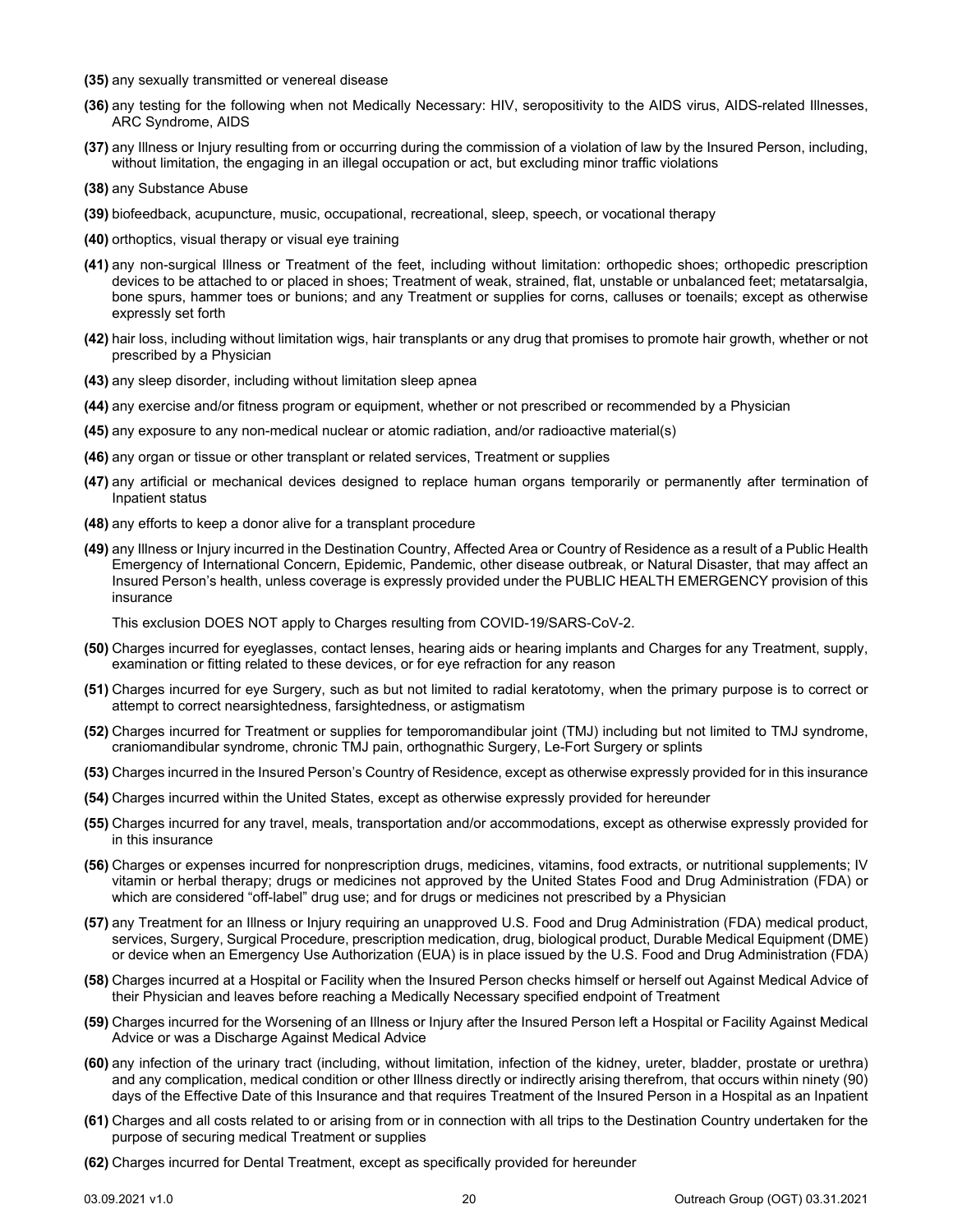- **(63)** Wear and tear of teeth due to cavities and chewing or biting down on hard objects, such as but not limited to pencils, ice cubes, nuts, popcorn, and hard candies
- **(64)** Dental Injury without associated face, skull, neck and/or jaws Injury or that can be evaluated and Treated in a dental office
- **(65)** Dental Treatment for services which provide oral care maintenance including tooth repair by fillings, root canals, tooth removal and x-rays
- **(66)** Charges for Treatment of an Illness or Injury for which payment is made or available through a workers' compensation law or a similar law
- **(67)** Charges incurred for massage therapy
- **(68)** Accidental Death or Dismemberment when the Insured Person's death or dismemberment is caused directly or indirectly by, results from, or where there is a contribution from, any of the following:
	- (a) bodily or mental infirmity, Illness or disease
	- (b) infection, other than infection occurring simultaneously with, and as a direct result of, the accidental Injury.
- **(69)** Charges or expenses incurred or relating to Emergency Medical Evacuation.
- **(70)** Charges or expenses incurred or relating to the transport or return of the Insured Person's Mortal Remains to his/her Country of Residence
- <span id="page-22-0"></span>**T. DEFINITIONS**: Certain words and phrases used in this Certificate are defined below. Other words and phrases may be defined elsewhere in this Certificate, including where they are first used.

**Accident**: An Unexpected occurrence directly caused by external, visible means and resulting in physical Injury to the Insured Person.

**Adventure Sports**: Activities undertaken for the purposes of recreation, an unusual experience or excitement. These activities are typically undertaken outdoors and involve a medium degree of risk.

**Affected Area(s)**: Any and all countries, states, provinces, territories, cities or other areas experiencing ongoing transmission of an Epidemic, Pandemic or other disease outbreak, or Natural Disaster.

**Against Medical Advice; Discharge Against Medical Advice**: Against Medical Advice, or AMA, sometimes known as DAMA, Discharge Against Medical Advice, is a term used with a patient who checks himself or herself out of a Hospital against the advice of their Treating Physician.

**AIDS**: Acquired Immune Deficiency Syndrome, as that term is defined by the United States Centers for Disease Control.

**Amateur Athletics**: An amateur or other non-professional sporting, recreational, or athletic activity that is organized, sponsored and/or sanctioned, and/or involves regular or scheduled practices, games and/or competitions. Amateur Athletics does not include athletic activities that are non-organized, non-contact, non-collision, and engaged in by the Insured Person solely for recreational, entertainment or fitness purposes.

**Ancillary Services**: All Hospital services for a patient other than room and board and professional services. Laboratory tests and Radiology are examples of Ancillary Services.

**Application**: The fully answered and signed individual or Family Application/enrollment form submitted by or on behalf of the Insured Person for acceptance into, renewal of coverage under this insurance plan, which Application shall be incorporated in and become part of the Master Policy and this Certificate and the insurance contract. Any insurance agent/broker or other person or entity assigned to, soliciting, or assisting with the Application is the agent and representative of the applicant/Insured Person and is not and shall not be deemed or considered as an agent or representative for or on behalf of the Company or the Plan Administrator.

**ARC**: AIDS-related complex, as that term is defined by the United States Centers for Disease Control.

**Assured**: The Global Medical Services Group Insurance Trust, c/o Mutual Wealth Management Group, Carmel, IN.

**Authorization for Release of Medical Information**: A written authorization by the Insured Person for health providers to release medical records and information regarding their past and current Treatment.

**Certificate; Certificate of Insurance**: This document as issued to the Insured Person, that describes and provides an outline and evidence of eligible coverages and benefits payable to or for the benefit of the Insured Person under the insurance contract, which includes the Master Policy, Application, Declaration and any Riders.

**Charges**: Any cost, fee or tax incurred for Eligible Medical Expenses incurred in the Treatment of an Injury or Illness.

**Checked Luggage**: The Insured Person's Luggage placed in possession of the Common Carrier during travel in exchange for a receipt for the Luggage.

**Child; Children**: An Insured Person who is at least fourteen (14) days old but less than nineteen (19) years of age.

**Class VI**: A section of a river, stream or other waterway or watercourse where the current moves with enough speed or force to meet, but not to exceed, the qualifications of Class VI as determined by the International Scale of River Difficulty or as commonly published by a local authority or government agency.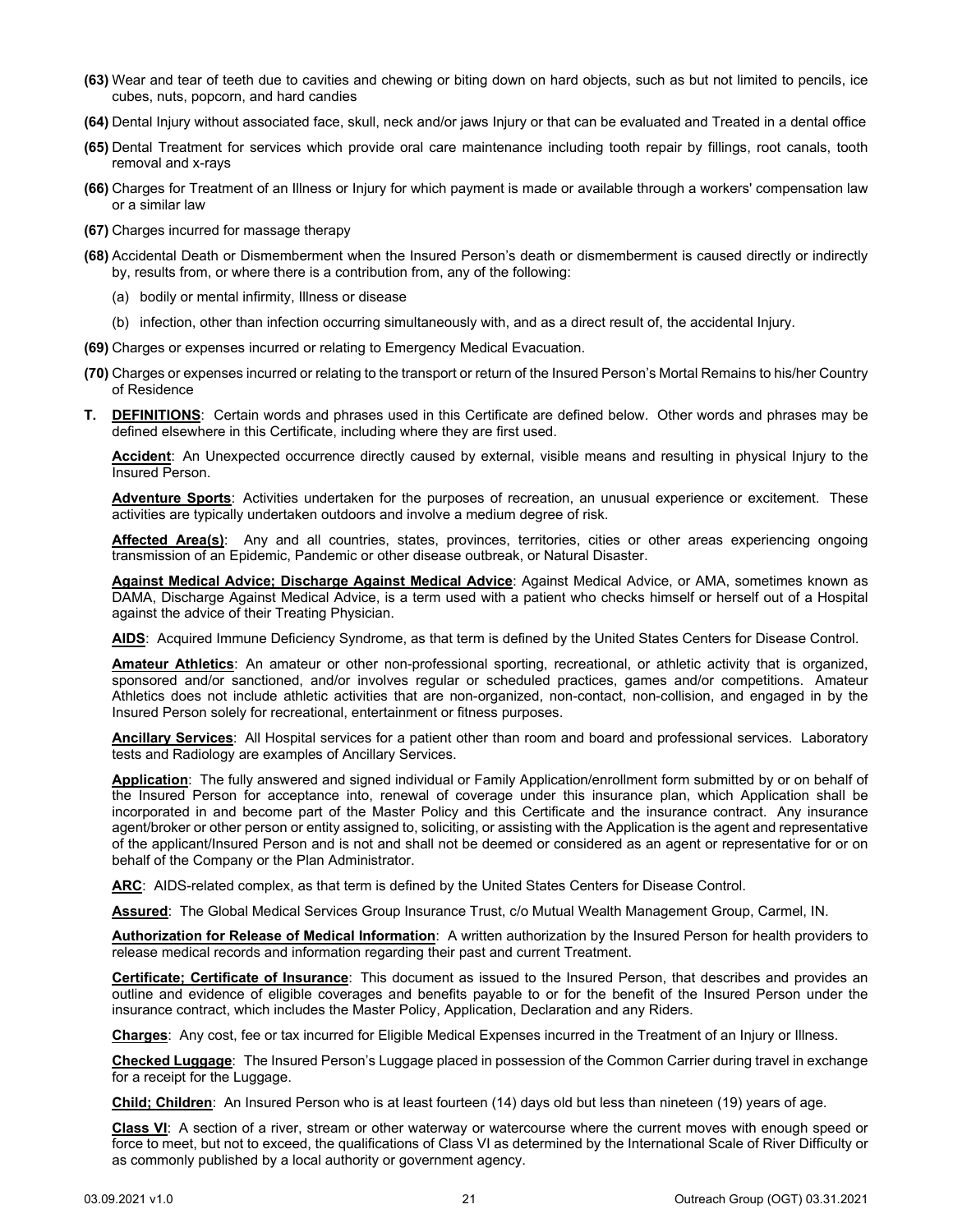**Coinsurance**: The payment by or obligations of the Insured Person for payment of ELIGIBLE MEDICAL EXPENSES at the percentage specified in the BENEFIT SUMMARY contained herein and not including any applicable Deductible.

**Collision Sports**: A sport in which the participants purposely hit or collide with each other or inanimate objects, including the ground, with great force and limited to the following: American football, boxing, ice hockey, lacrosse, full contact martial arts, rodeo, rugby and wrestling.

**Common Carrier**: A company or organization that holds itself out to the public as engaging in the business of transporting persons from place to place by air, rail, bus and/or water for compensation, offering its scheduled services to the public generally, and is licensed by a recognized and approved government authority to transport fare-paying passengers. The term Common Carrier does not include taxi, motorcar, motorcycle, or limousine services, or transportation by animal or human means (for example, by horse, camel, elephant or rickshaw).

**Company**: The Company, as referred to in the Master Policy and this Certificate, is Sirius Specialty Insurance Corporation (publ), located at 140 Broadway,  $32<sup>nd</sup>$  Floor, New York, New York 10005. This insurance and its risks are underwritten by the Company as the insurer and carrier, and the Company is solely obligated and liable for the coverage and benefits provided by this insurance.

**Congenital Disorder**: Any abnormality, deformity, disease, Illness, Injury or medical condition present at birth, whether diagnosed or not.

**Continuing Treatment**: Treatment that is Medically Necessary, as a result of a covered Injury or Illness that occurred during the Period of Coverage, and which is part of the course of Treatment prescribed by a Physician.

**Convalescent**: Treatment, services and supplies provided to aid in the recovery of a patient to reach a degree of body functioning to permit self-care in essential daily activities.

**Country of Residence**: The Country of Residence is the country in which the Insured Person maintains his/her current primary residence or usual place of abode and any country to which the Insured Person pays income taxes based upon employment in that country. In the event there is more than one Country of Residence under the above-listed criteria, the Country of Residence is the country meeting the above-listed criteria and listed by the Insured Person as his or her Country of Residence on the Application.

**Custodial Care**: Those types of Treatment, care or services, wherever furnished and by whatever name called, that are designed primarily to assist an individual in activities of daily life.

**Declaration**: The Declaration of Insurance issued by the Plan Administrator for and on behalf of the Company to the Insured Person contemporaneously with this Certificate (and/or upon renewal hereof) evidencing the Insured Person's insurance coverage under the Master Policy as evidenced by this Certificate.

**Deductible**: The dollar amount, as selected on the Application and specified in the Declaration, that the Insured Person must pay of ELIGIBLE MEDICAL EXPENSES per Period of Coverage prior to receiving benefits or coverage under this insurance, and not including any applicable Coinsurance.

**Dental Provider; Dentist**: A person duly licensed to practice dentistry in the state or country in which the dental service is rendered.

**Dental Treatment**: Treatment or supplies relating to the care, maintenance or repair of teeth, gums or bones supporting the teeth, including dentures and preparation for dentures.

**Destination Country**: All the geographical areas that the Insured Person is traveling to or within other than the primary place of residence declared on the application as the Country of Residence.

**Disabled**: A person who has a congenital or acquired mental or physical defect that interferes with normal functioning of the body system or the ability to be self-sufficient.

**Durable Medical Equipment (DME)**: Exclusively the following items: a standard basic hospital bed and/or a standard basic wheelchair.

**Educational or Rehabilitative Care**: Care for restoration (by education or training) of a person's ability to function in a normal or near normal manner following an Illness or Injury. This type of care includes, but is not limited to job training, counseling, vocational or occupational therapy, and speech therapy.

**Effective Date; Effective Date of Coverage**: The later of (a) the date of coverage for the Insured Person as indicated on the Declaration or (b) the date that the Insured Person departs his/her Country of Residence.

**Emergency**: An unforeseen Illness or Injury which is life threatening, manifesting itself by acute signs or symptoms, and immediate medical intervention and attention is required.

**Emergency Medical Evacuation**: Emergency transportation from the Hospital or medical Facility where the Insured Person is located to a non-local Hospital or medical Facility, following the recommendation by the attending Physician who certifies, to a reasonable medical certainty, that:

(a) the Insured Person has experienced an unforeseen Illness or Injury which is life threatening, manifesting itself by acute signs or symptoms, and immediate medical intervention and attention is required; and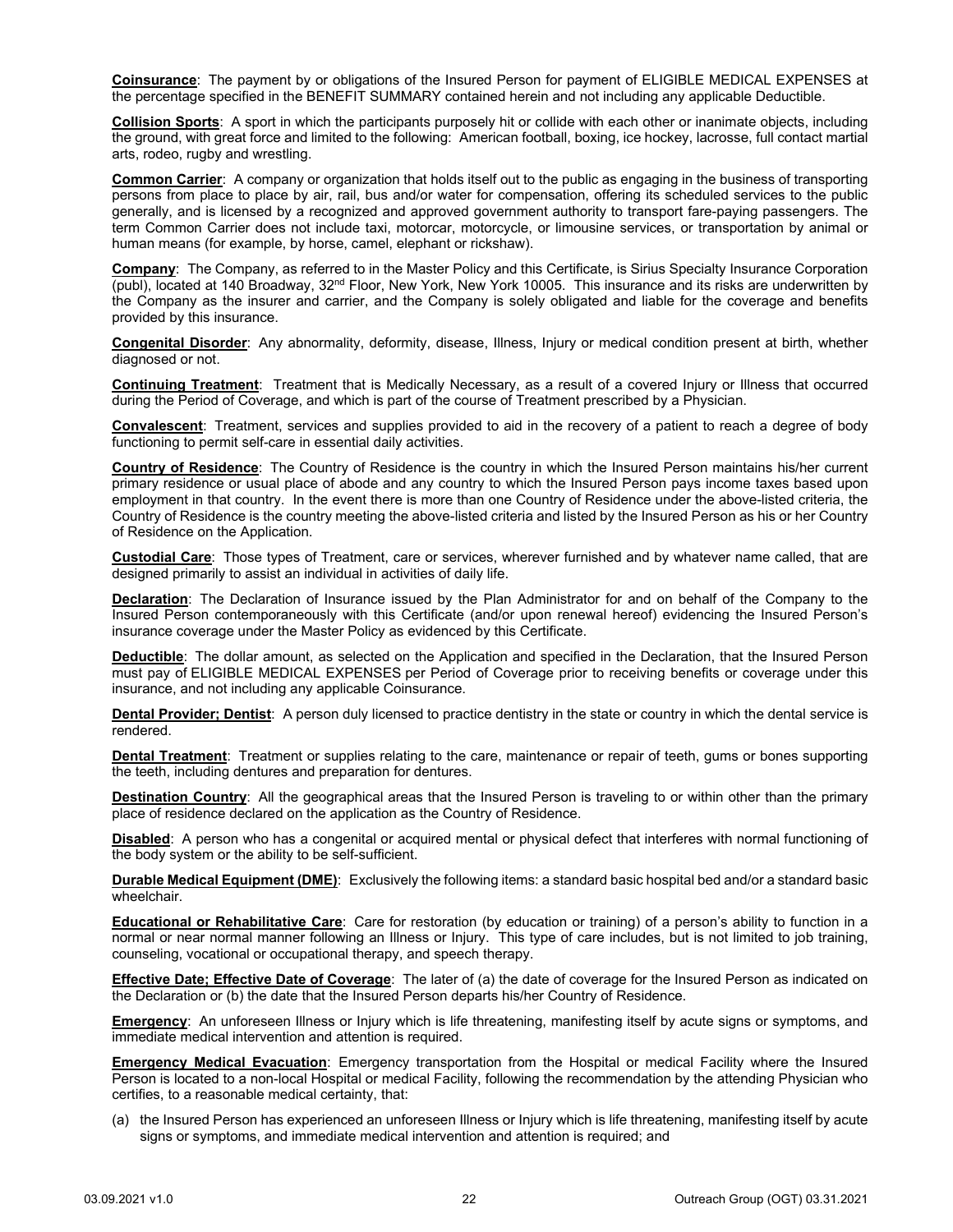(b) Medically Necessary Treatment cannot be provided locally, either in the Facility of the attending Physician or another local Facility.

**Emergency Use Authorization (EUA)**: A temporary authorization issued by the U.S. Food and Drug Administration (FDA) to allow the use of unapproved medical product, service, a Surgery or Surgical Procedure, prescription medication, drug, biological product, Durable Medical Equipment (DME) or device; or by allowing an otherwise unapproved use or application of an approved medical product, service, Surgery or Surgical Procedure, prescription medication, drug, biological product, Durable Medical Equipment (DME) or device.

**Epidemic**: The occurrence of more cases of disease than expected in a given area or among a specific group of people over a particular period of time.

**EST**: United States Eastern Standard Time.

**Experimenta**l: Any Treatment that includes completely new, untested drugs, procedures, or services, or the use of which is for a purpose other than the use for which they have previously been approved by the U.S. Food and Drug Administration (FDA); new drug procedure or service combinations; and/or alternative therapies which are not generally accepted standards of current medical practice.

**Extended Care Facility**: An institution, or a distinct part of an institution, which is licensed as a Hospital, Extended Care Facility or rehabilitation Facility by the state or country in which it operates; and is regularly engaged in providing twentyfour (24) hour skilled nursing care under the regular supervision of a Physician and the direct supervision of a Registered Nurse; and maintains a daily record on each patient; and provides each patient with a planned program of observation prescribed by a Physician; and provides each patient with active Treatment of an Illness or Injury. Extended Care Facility does not include a Facility primarily for rest, the aged, Substance Abuse, Custodial Care, nursing care, or for care of Mental or Nervous Disorders or the mentally incompetent.

**Extreme Sports**: Recreational activities involving a high degree of risk. These activities often involve speed, height, a high level of physical exertion, and/or highly specialized gear and often carry the potential risk of serious or permanent physical Injury and even death.

**Facility**: Licensed health care entity such as a Hospital, clinic, rehabilitation, and/or Extended Care Facility.

**Family**: An Insured Person, his/her Spouse, any Child or Children, and any Grandchild or Grandchildren who are covered as an Insured Person under this insurance plan.

**Global Travel Warning**: A published statement, warning or advisory, including any website document, issued by the World Health Organization (WHO), United States Centers for Disease Control & Prevention (CDC), United States Department of State, United States Bureau of Consular Affairs, or similar government or non-governmental agency of the Insured Person's Country of Residence or Destination Country, warning that any global travel (travel anywhere) poses serious risks to health, safety and security or exposes the Insured Person to a greater likelihood of life-threatening risks, including all United States Department of State global advisories or global warnings Levels "3 - reconsider travel" and "4 -do not travel" and CDC global advisories or global warnings Level "3 – avoid nonessential travel" or any higher level. For the avoidance of doubt, a Global Travel Warning covers all Affected Areas, including the United States of America and all of its territories.

**Governing Body or Authority**: A nationally recognized controlling organization for a sport or activity, or an organization that provides guidelines and recommendations in safety practices for a sport or activity.

**Grandchild; Grandchildren**: An Insured Person who is at least fourteen (14) days old but less than nineteen (19) years of age.

**HIV**: Human Immunodeficiency Virus, as that term is defined by the United States Centers of Disease Control.

**HIV +**: Laboratory evidence defined by the United States Centers for Disease Control as being positive for Human Immunodeficiency Virus infection.

**Home Health Care Agency**: A public or private agency or one of its subdivisions, which operates pursuant to law; and is regularly engaged in providing Home Nursing Care under the supervision of a Registered Nurse; and maintains a daily record on each patient; and provides each patient with a planned program of observation and Treatment prescribed by a Physician.

**Home Nursing Care**: Services and/or Treatment provided by a Home Health Care Agency and supervised by a Registered Nurse that are directed toward the Convalescent care of a patient, provided always that such care is Medically Necessary and in lieu of Medically Necessary Inpatient care. Home Nursing Care does not include services or Treatment primarily for Custodial Care or rehabilitative purposes.

**Hospice; Hospice Care**: Care provided in an Inpatient Facility or at a patient's home. Hospice Care must be certified by a Physician and life expectancy is six (6) months or less.

**Hospital**: An institution which operates as a Hospital pursuant to law; is licensed by the state or country in which it operates; operates primarily for the reception, care, and Treatment of sick or injured persons as Inpatient; provides twenty-four (24) hour nursing service by Registered Nurses on duty or call; has a staff of one (1) or more Physicians available at all times; provides organized Facilities and equipment for diagnosis and Treatment of acute medical or surgical conditions or Mental or Nervous Disorders on its premises; and is not primarily a long-term care Facility, Extended Care Facility, nursing, rest,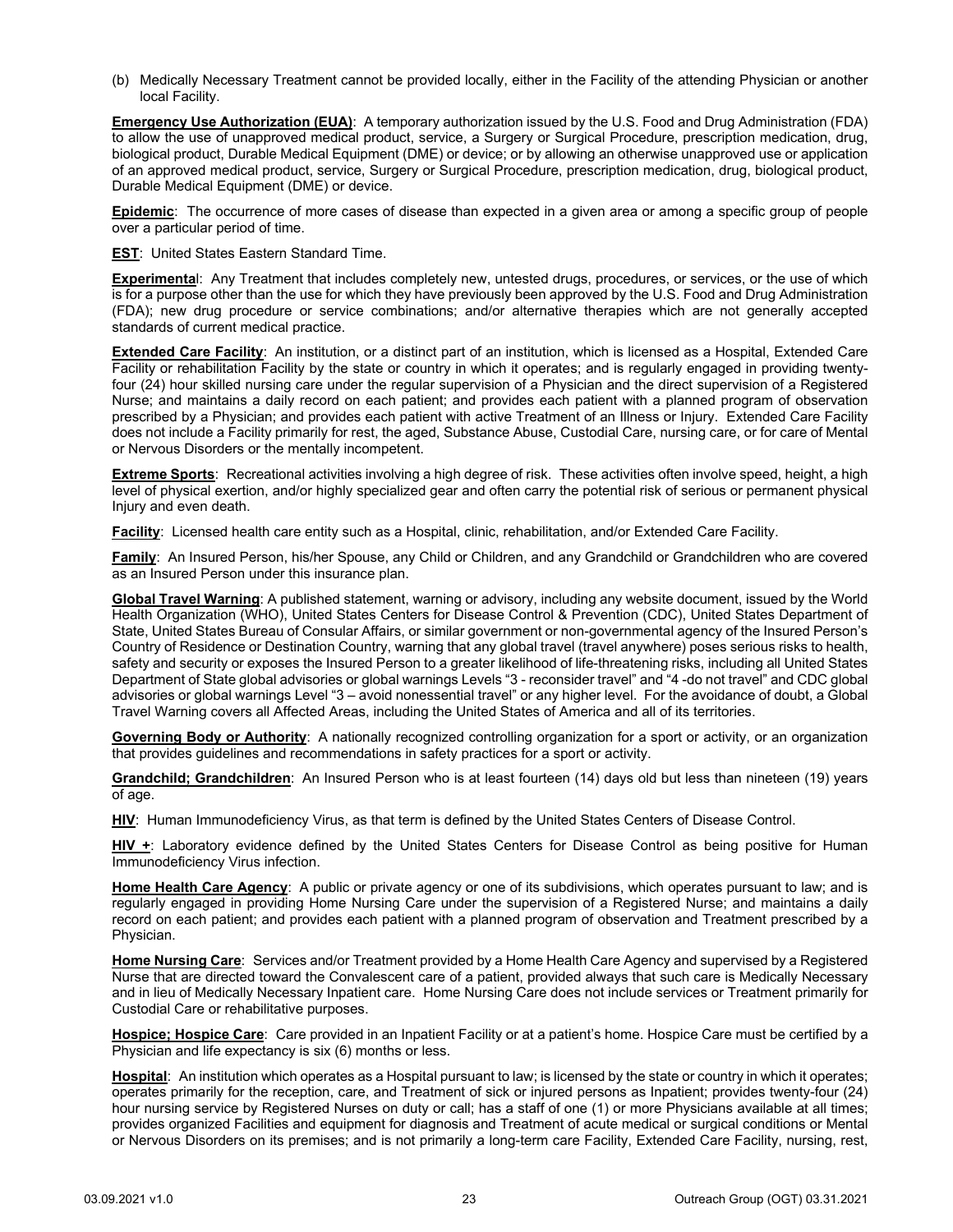Custodial Care, convalescent home, place for the aged, drug addicts or abusers, alcoholics or runaways, or similar establishment.

**Hospitalization; Hospitalized**: Confined and/or Treated in a Hospital as an Inpatient.

**Illness**: A sickness, disorder, illness, pathology, abnormality, malady, morbidity, affliction, disability, defect, handicap, deformity, birth defect, congenital defect, symptomatology, syndrome, malaise, infection, infirmity, ailment, disease of any kind, or any other medical, physical or health condition. Provided, however, that Illness does not include learning disabilities, or attitudinal disorders or disciplinary problems. All Illnesses that exist simultaneously or which arise subsequent to a prior Illness and which directly or indirectly relate to or result or arise from the same or related causes or as a consequence thereof or from one another are considered to be a single Illness. Further, if a subsequent Illness results or arises from causes or consequences that are the same as or related to the causes or consequences of a prior Illness, the subsequent Illness will be deemed to be a continuation of the prior Illness and not a separate Illness.

**IMG Claim Form**: A form which allows the Insured Person to request reimbursement or direct payment for medical services obtained.

**Implant**: Any device, object, or medical item that is surgically imbedded, inserted, or installed for medical purposes within or on a patient's body, including for orthotic or prosthetic reasons.

**Initial Effective Date**: The date the Insured Person originally obtains coverage under this insurance plan and maintains continuous unbroken coverage thereafter.

**Injury**: Bodily injury resulting or arising directly from an Accident. All Injuries resulting or arising from the same Accident shall be deemed to be a single Injury.

**Inpatient**: A person who has been admitted to and charged by a Hospital for bed occupancy for purposes of receiving Inpatient Hospital services. Generally, a patient is considered an Inpatient if billed by the Hospital for Charges as an Inpatient, and formally admitted as an Inpatient with the expectation that person will occupy a bed and (a) remain at least overnight or (b) is expected to need Hospital care for twenty-four (24) hours or more.

**Insured Person**: The person named as the Insured Person on the Declaration.

**Intensive Care Unit**: An area or unit of a Hospital that meets the required standards of the Joint Commission on Accreditation of Healthcare Organizations for Special Care Units.

**Interfacility Ambulance Transfer**: Movement of the patient locally within the United States from one licensed health care Facility to another licensed health care Facility via air or land ambulance (examples: Hospital to Hospital, clinic to Hospital, Hospital to Extended Care Facility). The Interfacility Ambulance Transfer must be Medically Necessary and Pre-certified in advance to be an Eligible Medical Expense.

**Investigational**: Any Treatment that includes drugs, procedures, or services that are still in the clinical stages of evaluation and not yet approved for use by the U.S. Food and Drug Administration (FDA) including an Emergency Use Authorization by the FDA.

**Local Ambulance Transport; Local Ambulance Expense**: Transportation and accompanying Treatment provided by designated, licensed, qualified, professional emergency personnel from the location of an Accident, Injury or acute Illness to a Hospital or other appropriate health care Facility.

**Luggage**: Bags, cases, and containers that hold clothing, personal items and toiletries while the Insured Person is traveling.

**Master Policy**: The applicable Master Policy issued by the Company to the Assured, and under which insurance coverage and benefits are provided by the Company to the Insured Person, subject to the Terms thereof, and as outlined and evidenced by this Certificate and subject to the Terms hereof. The Company, as insurance carrier and underwriter of the Master Policy, is solely liable and responsible for the coverage and benefits provided thereunder.

**Master Services Agreement (MSA)**: The signed agreement for non-insurance services between the Participating Organization and the Company.

**Maximum Limit**: The cumulative total dollar amount of benefit payments and/or reimbursements available to an Insured Person under this insurance. When the Maximum Limit is reached, no further benefits, reimbursements or payments will be available under this insurance.

**Medically Necessary; Medical Necessity**: A Treatment, service, medicine or supply which is necessary and appropriate for the diagnosis or Treatment of an Illness or Injury based on generally accepted standards of current medical practice as determined by the Company. By way of example but not limitation, a service, Treatment, medicine or supply will not be considered Medically Necessary or a Medical Necessity if it is provided or obtained only as a convenience to the Insured Person or his/her provider; and/or if it is not necessary or appropriate for the Insured Person's Treatment, diagnosis or symptoms; and/or if it exceeds (in scope, duration or intensity) that level of care which is needed to provide safe, adequate, and appropriate diagnosis or Treatment.

**Mental or Nervous Disorders**: Any mental, nervous, or emotional Illness which generally denotes an Illness of the brain with predominant behavioral symptoms; an Illness of the mind or personality, evidenced by abnormal behavior; or an Illness or disorder of conduct evidenced by socially deviant behavior. Mental or Nervous Disorders include without limitation: psychosis; depression; schizophrenia; bipolar affective disorder; learning disabilities and attitudinal or disciplinary problems; any disease or condition, regardless of whether the cause is organic, that is classified as a Mental Disorder in the current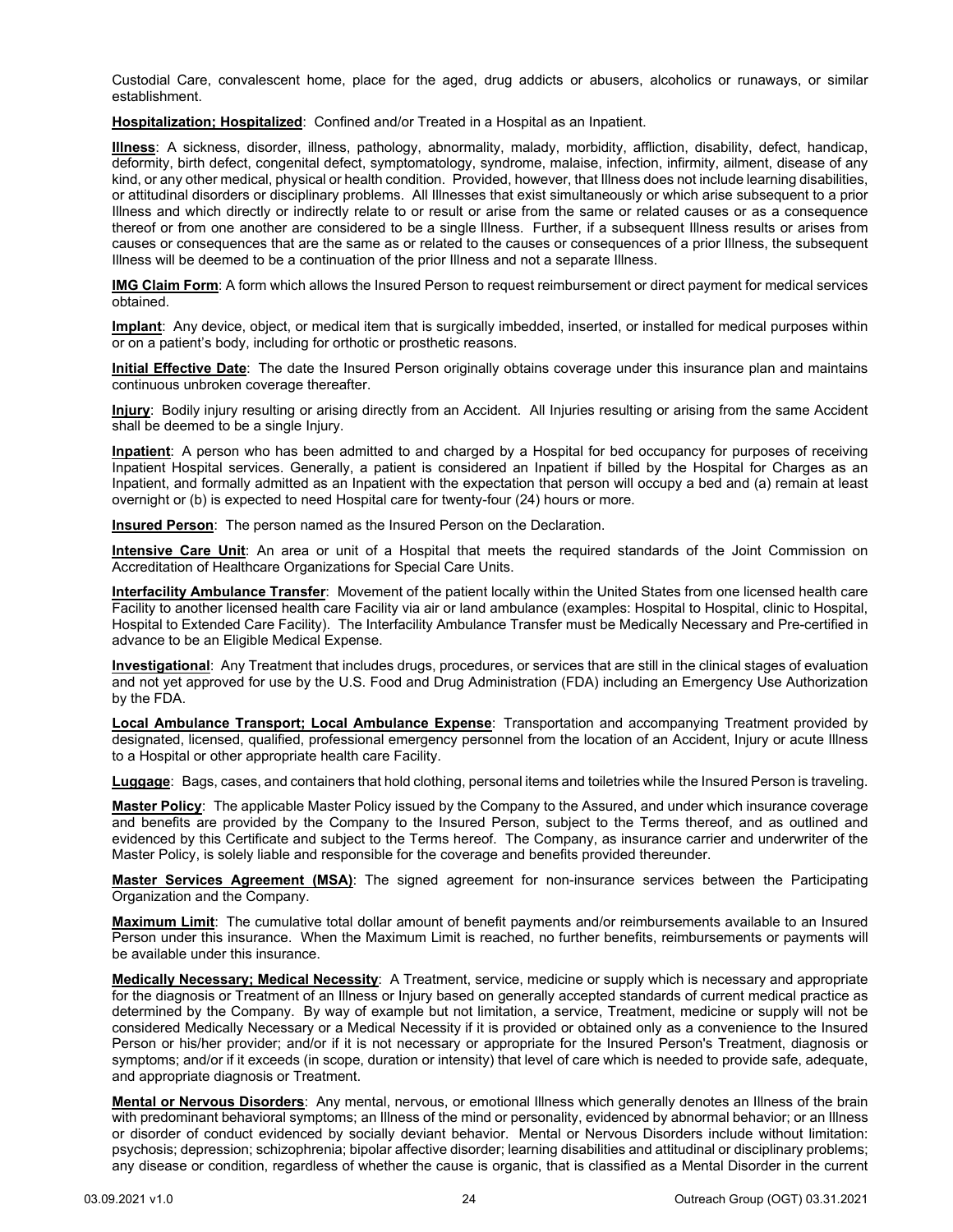edition of the International Classification of Diseases as published by the U.S. Department of Health and Human Services; and those psychiatric and other mental Illnesses listed in the current edition of the Diagnostic and Statistical Manual for Mental Disorders published by the American Psychiatric Association. For purposes of this insurance, Mental or Nervous Disorders does not include Substance Abuse.

**Mortal Remains**: The bodily remains or ashes of an Insured Person.

**Natural Disaster**: Widespread disruption of human lives by disasters such as flood, drought, tidal wave, fire, hurricane, earthquake, windstorm, or other storm, landslide, or other natural catastrophe or event resulting in migration of the human population for its safety. The occurrence must be a disaster that is due entirely to the forces of nature and could not reasonably have been prevented.

**Newborn**: An infant from the moment of birth through the first thirty-one (31) days of life.

**Outpatient**: A person who receives Medically Necessary Treatment by a Physician or other healthcare provider and is not an Inpatient, regardless of the hour that the person arrived at the Hospital, whether a bed was used, or whether the person remained in the Hospital past midnight.

**Pandemic**: A global outbreak of a disease.

**Participating Organization**: The entity or group named in the Application for coverage, which Application forms a part of this Certificate.

**Period of Coverage**: The period beginning on the Effective Date of Coverage of this Certificate and ending on the earliest of the following dates:

- (a) the termination date specified in the Declaration; or
- (b) the termination date as determined in accordance with the CONDITIONS AND GENERAL PROVISIONS, TERMINATION OF COVERAGE FOR INSURED PERSONS provision.

The Period of Coverage can be no more than twelve (12) consecutive months.

**Physician**: A duly educated, trained and licensed practitioner of the medical arts. A Physician must be currently and appropriately licensed by the state or country in which the services are provided, and the services must be within the scope of that license, training, experience, competence, and health professions standards of practice.

**Plan Administrator**: The Plan Administrator for this insurance is International Medical Group®, Inc., 2960 North Meridian Street, Indianapolis, Indiana, 46208, Telephone Number +1.317.655.4500, or +1.800.628.4664, Fax Number +1.317.655.4505, Website: http : / / www . imglobal . com, Email: insurance@imglobal.com. As the Plan Administrator, International Medical Group, Inc., acts solely as the disclosed and authorized agent and representative for and on behalf of the Company, and does not have, and shall not be deemed, considered or alleged to have any, direct, indirect, joint, several, separate, individual, or independent liability, responsibility or obligation of any kind under the Master Policy, the Declaration, any Riders or this Certificate to the Insured Person or to any other person or entity, including without limitation to any Physician, Hospital, Extended Care Facility, Home Health Care Agency, or any other health care or medical service provider or supplier.

**Pre-certification; Pre-certify**: A general determination of Medical Necessity only, made by the Company in reliance and based upon the completeness and accuracy of the information provided by the Insured Person and/or the Insured Person's healthcare or medical service providers, guardians, Relatives and/or proxies at the time thereof. Pre-certification is not an assurance, authorization, pre-authorization or verification of coverage, a verification of benefits, or a guarantee of payment.

**Pre-existing Condition**: Any Injury, Illness, sickness, disease, or other physical, medical, Mental or Nervous Disorder, condition or ailment that, with reasonable medical certainty, existed at the time of Application or at any time during the three (3) years prior to the Effective Date of this insurance, whether or not previously manifested, symptomatic or known, diagnosed, Treated, or disclosed to the Company prior to the Effective Date, and including any and all subsequent, chronic or recurring complications or consequences related thereto or resulting or arising therefrom.

**Pregnancy; Pregnant**: The process of growth and development within a woman's reproductive organs of a new individual from the time of conception through the phases where the embryo grows and fetus develops to birth.

**Premium**: The Premium payments required to effectuate and maintain the Insured Person's insurance coverage and benefits under this insurance, in the amounts and at the times ("Due Dates") established by the Company in its sole discretion from time to time.

**Primary Health Plan**: A group, individual or governmental health plan that is the first payer of claims for an Insured Person prior to this insurance. For the purpose of this insurance, the Primary Health Plan must be effective prior to the Effective Date of Coverage for this insurance and must remain in force during the entire Period of Coverage. Medicaid and V.A. health plans are not considered Primary Health Plans.

**Professional Athletics**: A sport activity, including practice, preparation, and actual sporting events, for any individual or organized team that is a member of a recognized professional sports organization; is directly supported or sponsored by a professional team or professional sports organization; is a member of a playing league that is directly supported or sponsored by a professional team or professional sports organization; or has any athlete receiving for his or her participation any kind of payment or compensation, directly or indirectly, from a professional team or professional sports organization.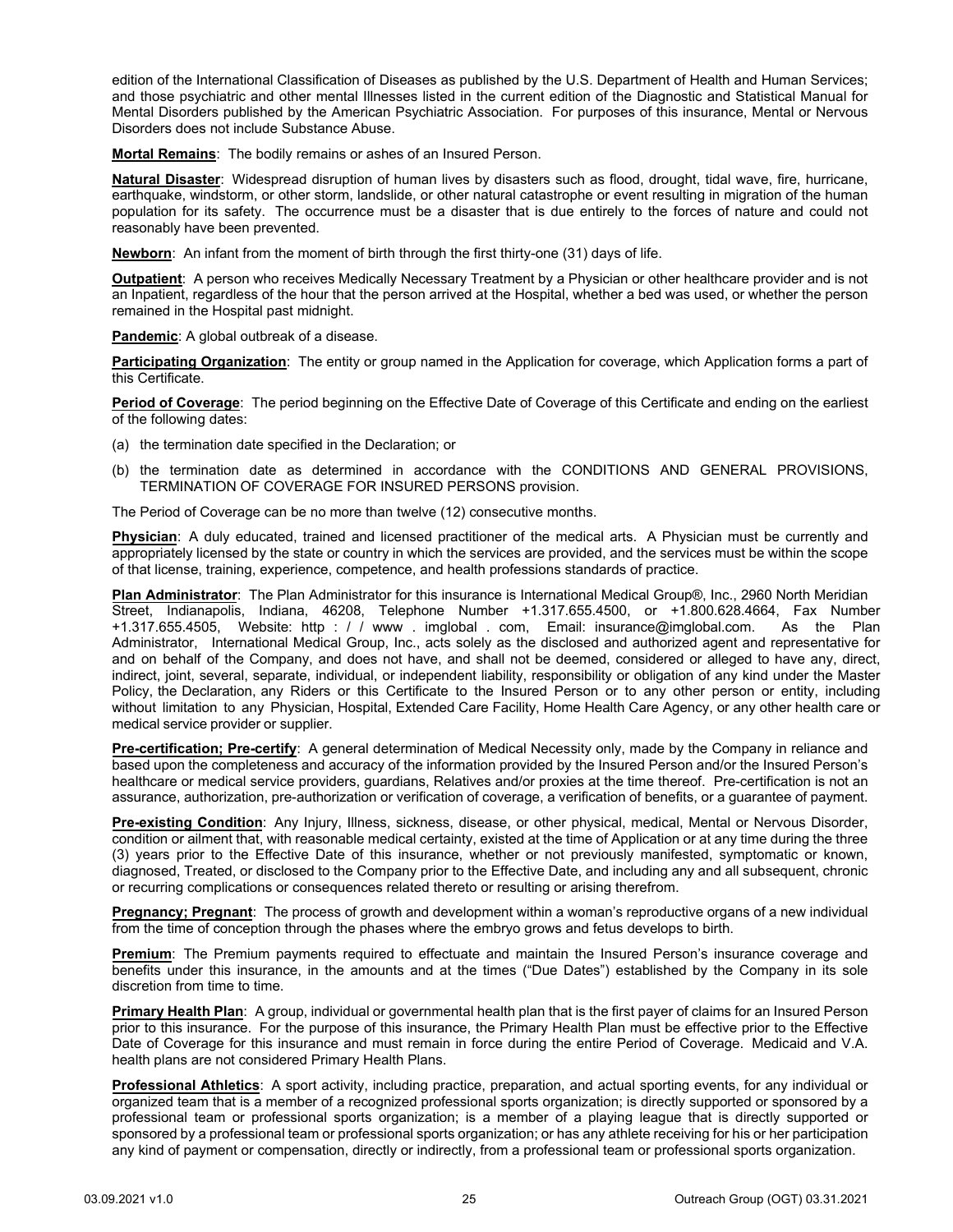**Proof of Claim**: Duly completed and signed claim form, authorization to release medical information, Physician, Hospital and other healthcare provider's statement detailing the cost and services rendered and proof of payment for services rendered. Refer to the PROOF OF CLAIM provision for further details.

**Public Health Emergency of International Concern**: A formal declaration by the World Health Organization (WHO) of an extraordinary event which is determined to constitute a public health risk through the international spread of disease, Epidemic, Pandemic and potentially requires a coordinated international response.

**Radiology**: Specialty services that use medical imaging to diagnose and Treat an Illness or Injury seen within the body. Imaging techniques used in Radiology include x-ray, radiography, ultrasound, computed tomography (CT), nuclear medicine, including positron emission tomography (PET), and magnetic resonance imaging (MRI).

**Reasonable and Customary**: A typical and reasonable amount of reimbursement for similar services in the geographic area in which the Charges are incurred for services related to the necessary notification of the identity theft, such as filing and/or notarizing legal documents, notifying credit reporting agencies, long distance telephone calls and/or postage for mailing documentation.

**Registered Nurse**: A graduate nurse who has been registered or licensed to practice by a State Board of Nurse Examiners or other state authority, and who is legally entitled to place the letters "R.N." after his or her name.

**Relative**: A parent, legal guardian, Spouse, son, daughter, Grandchild, or immediate Family member of the Insured Person.

**Rider**: Any exhibit, schedule, attachment, amendment, endorsement, Rider or other document attached to, issued in connection with, or otherwise expressly made a part of or applicable to, the Master Policy, this Certificate, the Declaration, or the Application, as the case may be.

**Routine Physical Examination**: Examination of the physical body by a Physician for preventative or informative purposes only, and not for the Treatment of any previously manifested, symptomatic, diagnosed or known Illness or Injury.

**Self-inflicted**: Action or inaction by the Insured Person that the Insured Person consciously understands will or may cause or contribute, directly or indirectly, to his or her personal Injury or Illness. Self-inflicted specifically includes failure of an Insured Person to follow his or her doctor's orders, complete prescriptions as directed, or follow any health care protocol or procedures designed to return or maintain his or her health.

**Spouse**: An Insured Person's legal Spouse or domestic partner. Such relationship must have met all requirements of a valid marriage contract, domestic partnership, or civil union in the state or Country of Residence where the parties' ceremony was performed.

**Substance Abuse**: Alcohol, drug or chemical abuse, misuse, illegal use, overuse or dependency.

**Superbill**: An itemized list of all services provided to the Insured Person by a Physician or medical provider.

**Surgery; Surgical Procedure**: An invasive diagnostic or surgical procedure, or the Treatment of Illness or Injury by manual or instrumental operations performed by a Physician while the patient is under general or local anesthesia.

**Teleconsultation**: Treatment of an Illness or Injury involving the Insured Person and a Physician at different locations, and who are connected by video, audio and computers.

**Telehealth**: The distribution of health-related services and information via electronic information and telecommunication technologies. It allows long-distance patient and clinician contact, care, advice, reminders, education, intervention, monitoring, and remote admissions.

**Telemedicine**: A process where an Insured Person is teleconferenced for a Teleconsultation with a qualified Physician but is attended at the remote point by a Telepresenter. This Telepresenter may be equipped with either an exam camera or a stethoscope, and possibly other medical equipment as well, for the purpose of using those medical devices to gather and relay data to the Physician's office or to the Treating Physician.

**Telepresenter**: A medical assistant who is present with the Insured Person during a Teleconsultation led by a remote Physician.

**Terms**: All Terms, provisions, conditions, definitions, Deductibles, Coinsurance, limits, sub-limits, limitations, wordings, restrictions, requirements, qualifications and/or exclusions that bind the Insured Person as set forth in the Master Policy, Application and any Riders.

**Terrorism**: Criminal acts, including against civilians, committed with the intent to cause death or serious bodily injury, or taking of hostages, with the purpose to provide a state of terror in the general public or in a group of persons or particular persons, intimidate a population, or compel a government or international organization to do or to abstain from doing an act.

**Traumatic Dental Injury**: An injury that includes:

- (c) Trauma involving the face, skull, neck and/or jaws which resulted in loss of teeth or a serious dental Injury; and
- (d) Injury requiring evaluation and Treatment in a Hospital Emergency room or a Hospital confinement setting.

**Travel Warning; Emergency Travel Advisory**: A published statement, warning or advisory, including any website document, issued by the World Health Organization (WHO), United States Centers for Disease Control & Prevention (CDC), United States Department of State, United States Bureau of Consular Affairs, or similar government or non-governmental agency of the Insured Person's Country of Residence or Destination Country, warning that travel to Affected Areas poses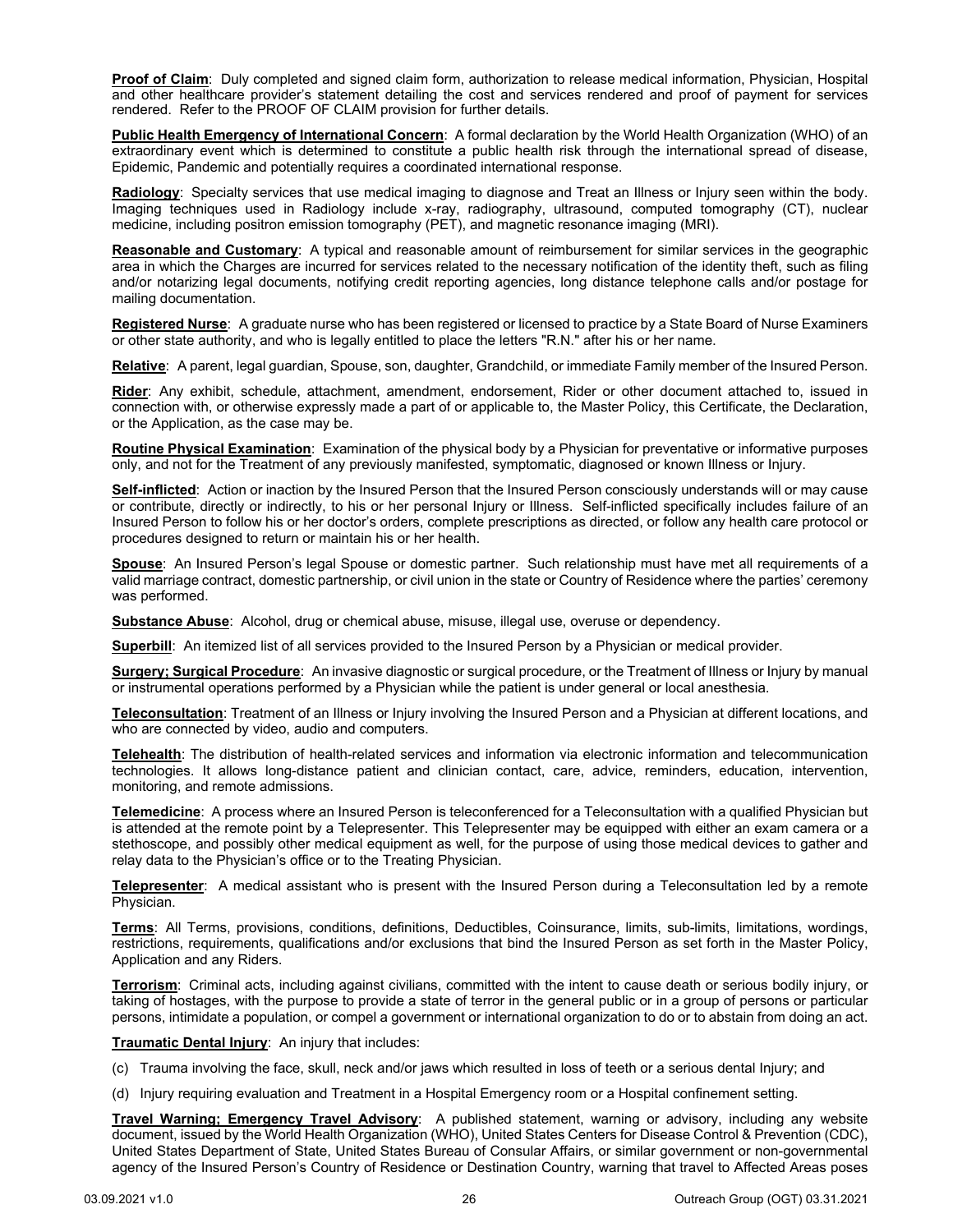serious risks to health, safety and security or exposes the Insured Person to a greater likelihood of life-threatening risks, including all United States Department of State Travel Advisories or Warnings Levels "3 - reconsider travel" and "4 -do not travel" and CDC Travel Advisories or Warnings Level "3 – avoid nonessential travel" or any higher level. For the avoidance of doubt, a Travel Warning covers all specified Affected Areas, including the United States of America as applicable.

**Treated; Treating; Treatment**: Any and all services and procedures rendered in the management and/or care of a patient for the purpose of identifying, diagnosing, treating, curing, preventing, controlling and/or combating any Illness or Injury, including without limitation: verbal or written advice, consultation, examination, discussion, diagnostic testing or evaluation of any kind, pharmacotherapy or other medication, and/or Surgery.

**Treating Physician**: A Physician providing Treatment to an Insured Person.

**Unexpected**: Sudden, unintentional, not expected and unforeseen.

**Universal Billing Form**: UB 04 and CMS 1500 forms, which are standard and uniform forms in the healthcare industry to submit insurance claims to Medicare or other health insurance companies for reimbursement.

**Urgent Care Clinic**: A standalone Facility or a Facility located inside a Hospital that staffs Physicians, nurse practitioners (NP) or physician assistants (PA). Urgent Care Clinics provide medical services that are not life-threatening Injuries or Illnesses. Urgent Care Facilities have onsite x-ray equipment and provide Treatment for more severe urgent care services such as broken bones, burns and other non-emergent conditions that Walk-in Clinics are unable to treat.

**Usual, Reasonable and Customary**: A typical and reasonable amount of reimbursement for similar services, medicines, or supplies within the area in which the Charge is incurred. In determining the typical and reasonable amount of reimbursement, the Company may, in its reasonable discretion, consider one or more of the following factors, without limitation: the amount charged by the provider; the amount charged by similar providers or providers in the same or similar locality; the amount reimbursed by other payors for the same or comparable services, medicines or supplies in the same or similar locality; whether the services or supplies were unbundled or should have been included in the allowance of another service; the amount reimbursed by other payors for the same or comparable services, medicines or supplies in other parts of the country; the cost to the provider of providing the service, medicine or supply; the level of skill, extent of training, and experience required to perform the procedure or service; the length of time required to perform the procedure or service as compared to the length of time required to perform other similar services; the length of time required to perform the procedure or service as compared to national standards and/or benchmarks; the severity or nature of the Illness or Injury being Treated; and such other factors as the Company, in the reasonable exercise of its discretion, determines are appropriate.

**Virtual Physician Visit**: A live consultation conducted over the internet or phone between Physician and the Insured Person.

**Walk-in Clinic**: A medical Facility that provides medical services for a minor Injury or Illness. The clinics are often found in or near retail establishments or pharmacies. The staff providing medical services are nurse practitioners and physician assistants.

**Worsening**: Deterioration of an Insured Person's medical condition, symptoms or diagnosis that may lead to further complications following a Discharge Against Medical Advice or an increased likelihood or need for readmission.